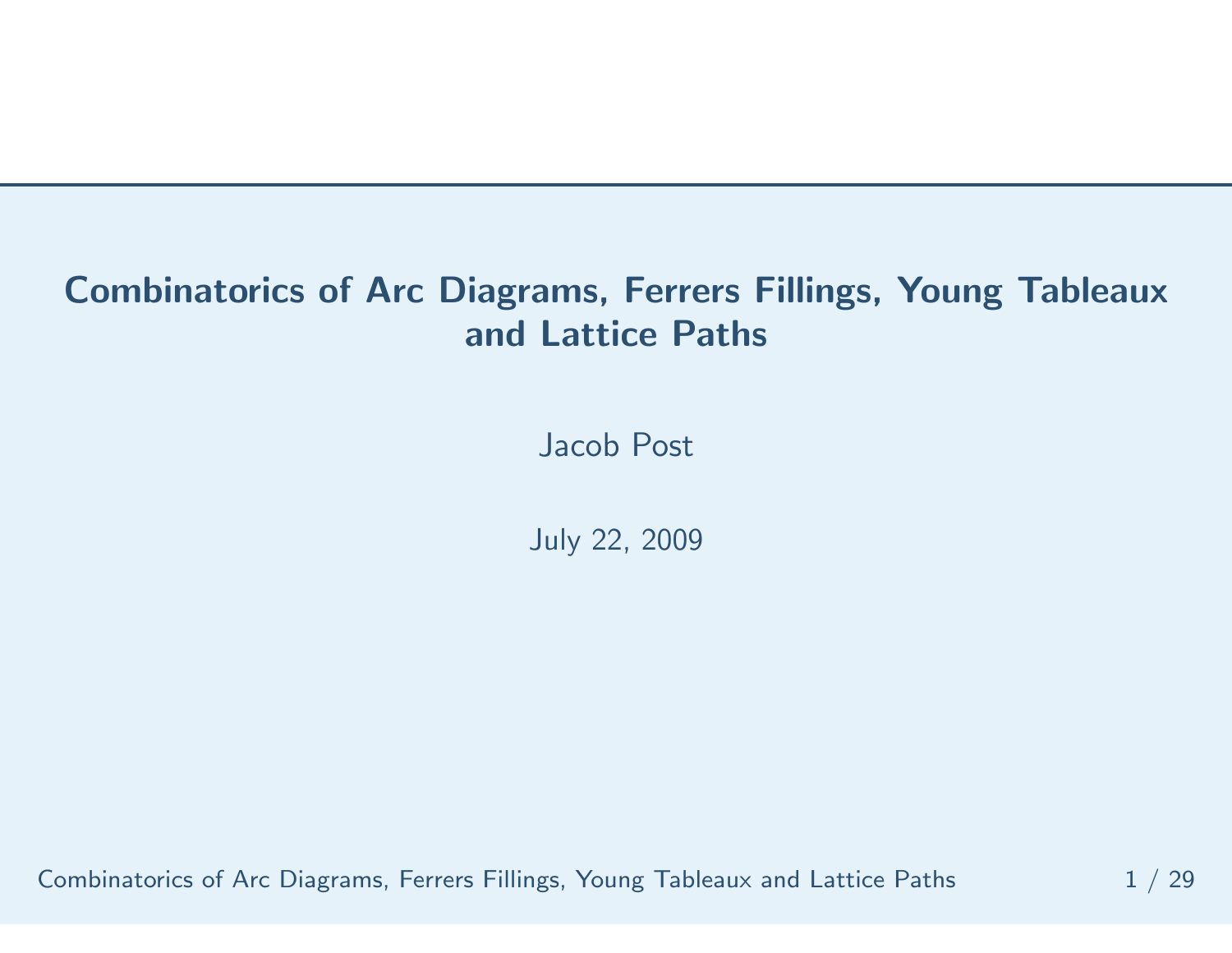

#### **Overview**

Arc [Diagrams,](#page-2-0) Nesting and**Crossing** 

Other [Objects](#page-10-0)

Shape Preserving[Transformations](#page-18-0)

Maximal Nesting**[Structures](#page-24-0)** 

Set Partition[Bicolouring](#page-41-0) Bijection

[Bicolouring](#page-50-0) BijectionPrinciple

Other [Results](#page-56-0)

Arc [Diagrams,](#page-2-0) Nesting and CrossingOther [Objects](#page-10-0)Shape Preserving [Transformations](#page-18-0)Maximal Nesting [Structures](#page-24-0)Set Partition [Bicolouring](#page-41-0) Bijection[Bicolouring](#page-50-0) Bijection Principle**Other [Results](#page-56-0)**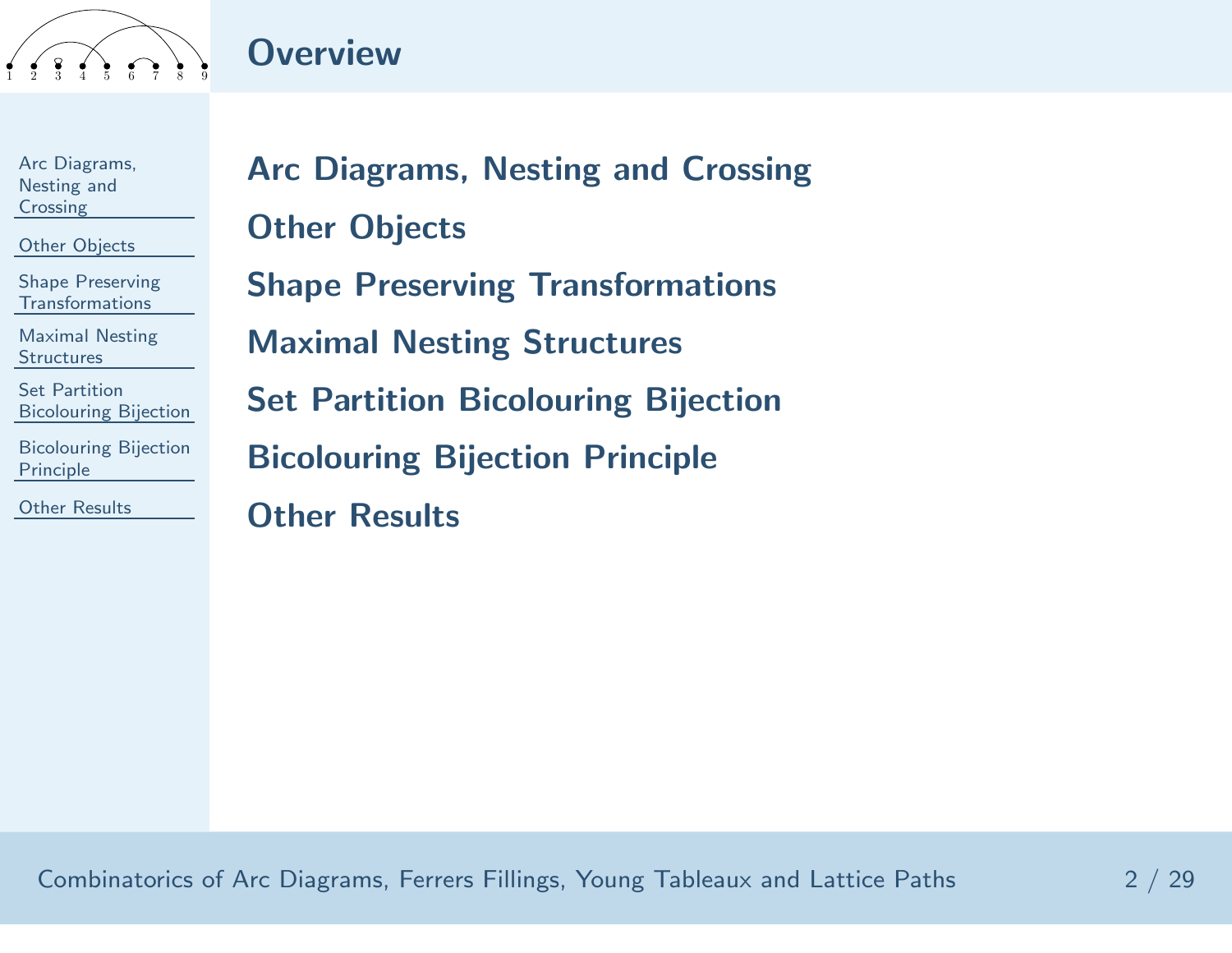<span id="page-2-0"></span>

■

Arc [Diagrams,](#page-2-0) Nesting and**Crossing** 

#### Arc [Diagrams](#page-2-0)

 Nestings and[Crossings](#page-6-0) [Equidistribution](#page-8-0) of Nestings andCrossings

Other [Objects](#page-10-0)

Shape Preserving[Transformations](#page-18-0)

Maximal Nesting**[Structures](#page-24-0)** 

Set Partition[Bicolouring](#page-41-0) Bijection

[Bicolouring](#page-50-0) BijectionPrinciple

Other [Results](#page-56-0)

Permutations ( $\sigma \in S_n$ )



Combinatorics of Arc Diagrams, Ferrers Fillings, Young Tableaux and Lattice Paths <sup>3</sup> / <sup>29</sup>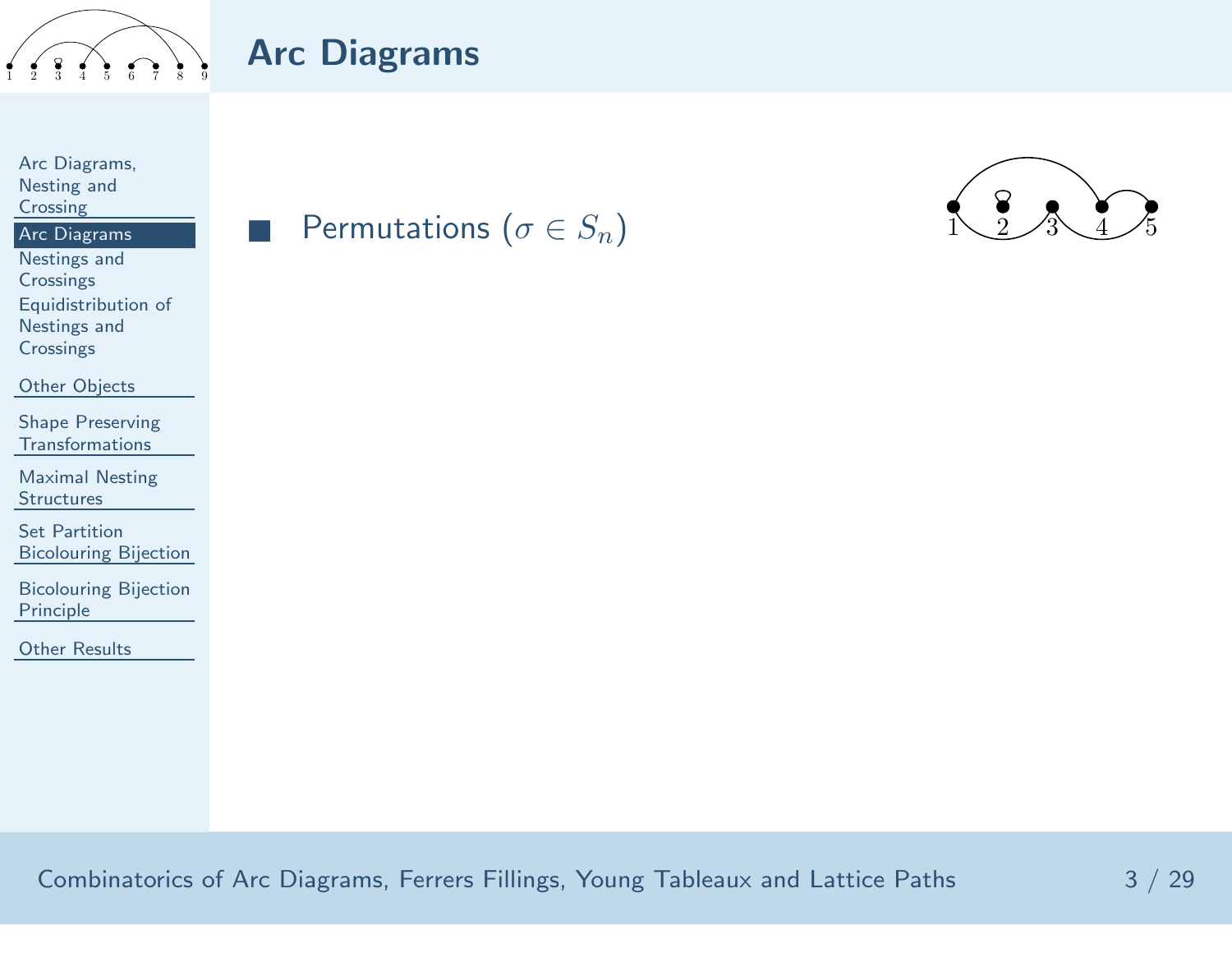

■

#### Arc [Diagrams,](#page-2-0) Nesting and**Crossing**

#### Arc [Diagrams](#page-2-0)

 Nestings and**[Crossings](#page-6-0)**  [Equidistribution](#page-8-0) of Nestings and**Crossings** 

Other [Objects](#page-10-0)

Shape Preserving[Transformations](#page-18-0)

Maximal Nesting**[Structures](#page-24-0)** 

Set Partition[Bicolouring](#page-41-0) Bijection

[Bicolouring](#page-50-0) BijectionPrinciple

Other [Results](#page-56-0)

■Permutations ( $\sigma \in S_n$ )

Set Partitions ( $\nu \in P_n$ )

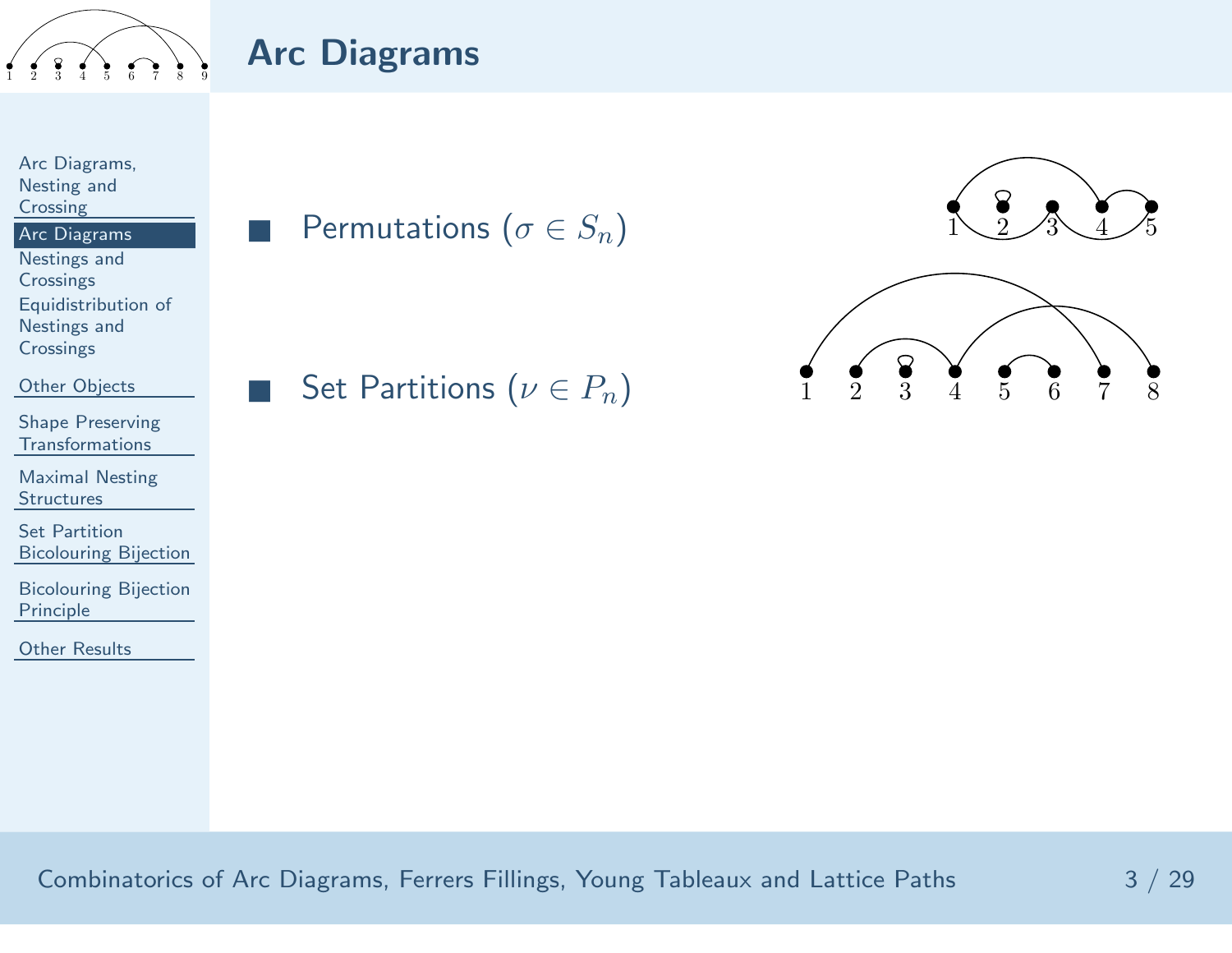

■

■

■

#### Arc [Diagrams,](#page-2-0) Nesting and**Crossing**

#### Arc [Diagrams](#page-2-0)

 Nestings and**[Crossings](#page-6-0)**  [Equidistribution](#page-8-0) of Nestings and**Crossings** 

Other [Objects](#page-10-0)

Shape Preserving[Transformations](#page-18-0)

Maximal Nesting**[Structures](#page-24-0)** 

Set Partition[Bicolouring](#page-41-0) Bijection

[Bicolouring](#page-50-0) BijectionPrinciple

Other [Results](#page-56-0)

Permutations ( $\sigma \in S_n$ )

Set Partitions ( $\nu \in P_n$ )

Involutions ( $\pi \in I_n$ )

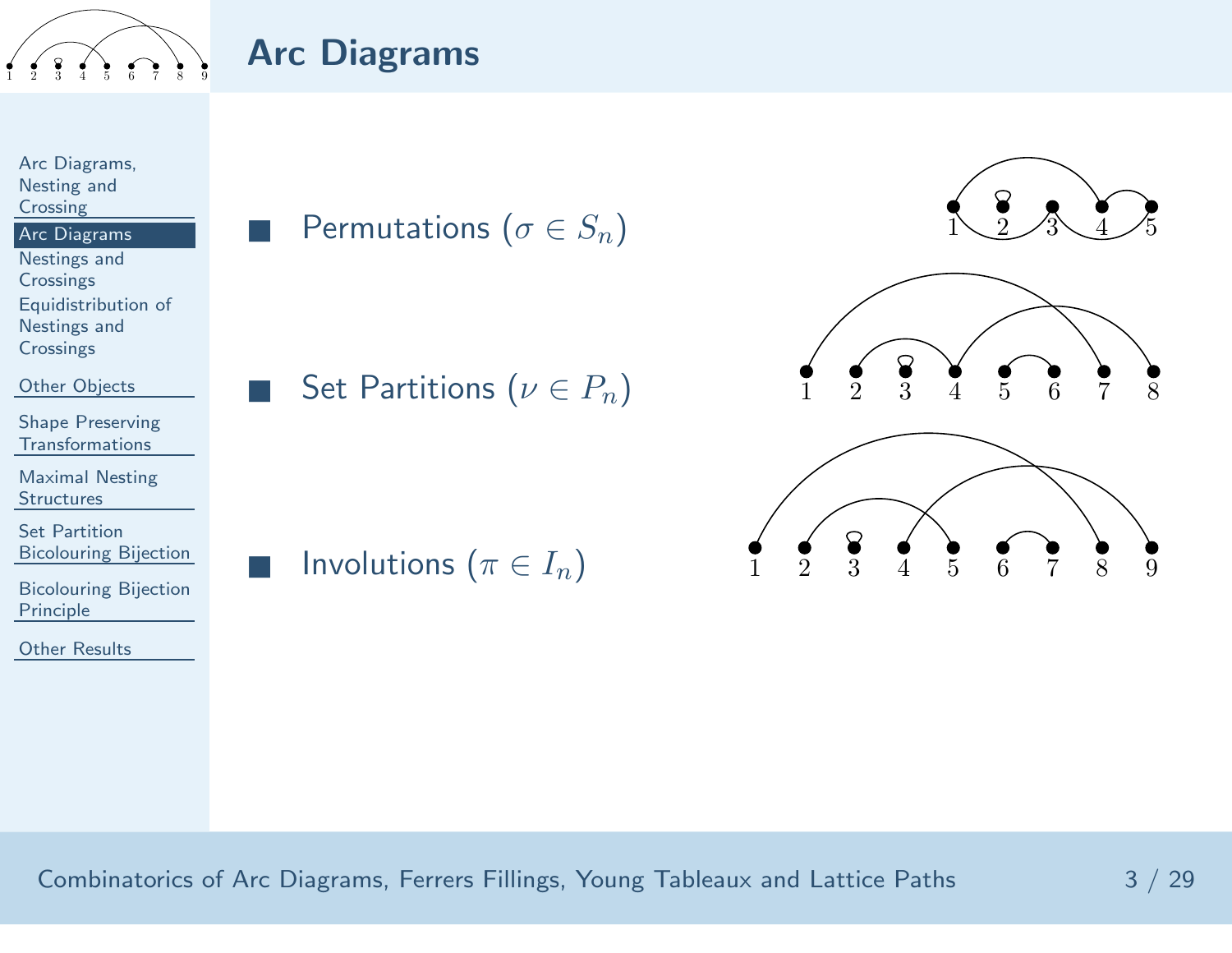



■



Combinatorics of Arc Diagrams, Ferrers Fillings, Young Tableaux and Lattice Paths <sup>3</sup> / <sup>29</sup>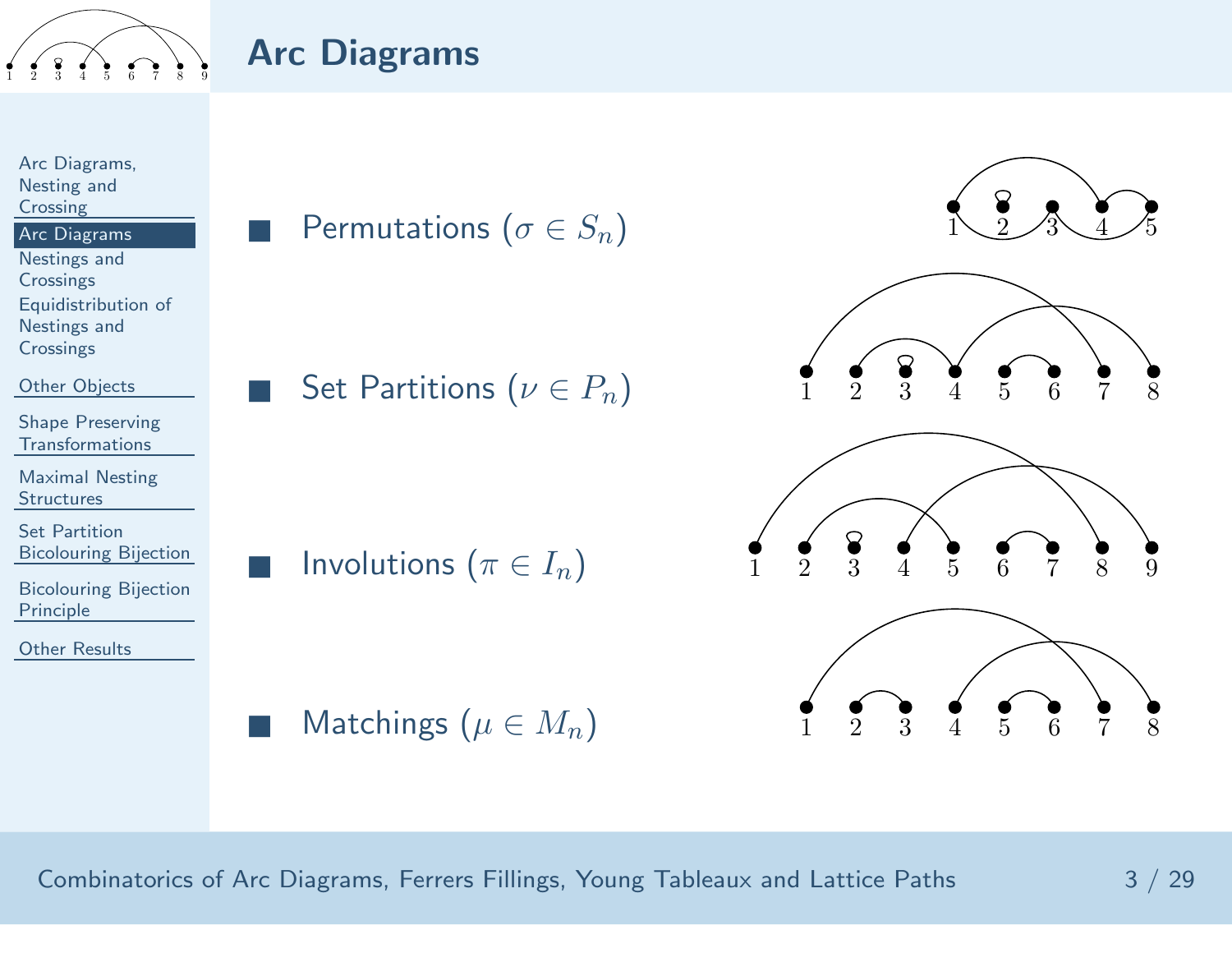<span id="page-6-0"></span>

#### Nestings and Crossings

Arc [Diagrams,](#page-2-0) Nesting and

**Crossing** 

Arc [Diagrams](#page-2-0)

 Nestings and[Crossings](#page-6-0)

 [Equidistribution](#page-8-0) of Nestings andCrossings

Other [Objects](#page-10-0)

Shape Preserving[Transformations](#page-18-0)

Maximal Nesting**[Structures](#page-24-0)** 

Set Partition[Bicolouring](#page-41-0) Bijection

[Bicolouring](#page-50-0) BijectionPrinciple

Other [Results](#page-56-0)

■**Nesting** 

Crossing

■



Combinatorics of Arc Diagrams, Ferrers Fillings, Young Tableaux and Lattice Paths  $\hskip1cm 4 \;/ \;29$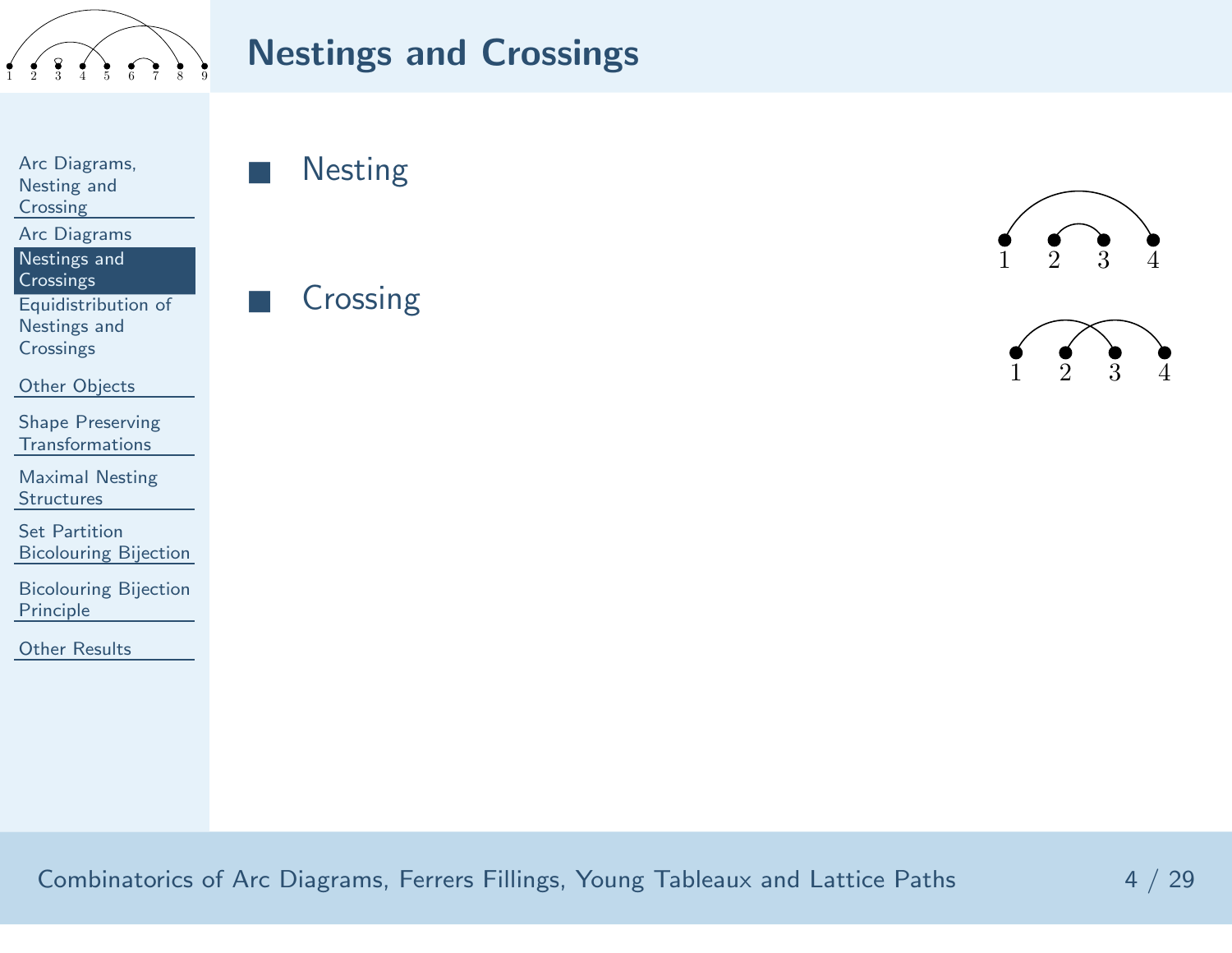

#### Nestings and Crossings



Combinatorics of Arc Diagrams, Ferrers Fillings, Young Tableaux and Lattice Paths  $\hskip1cm 4 \;/ \;29$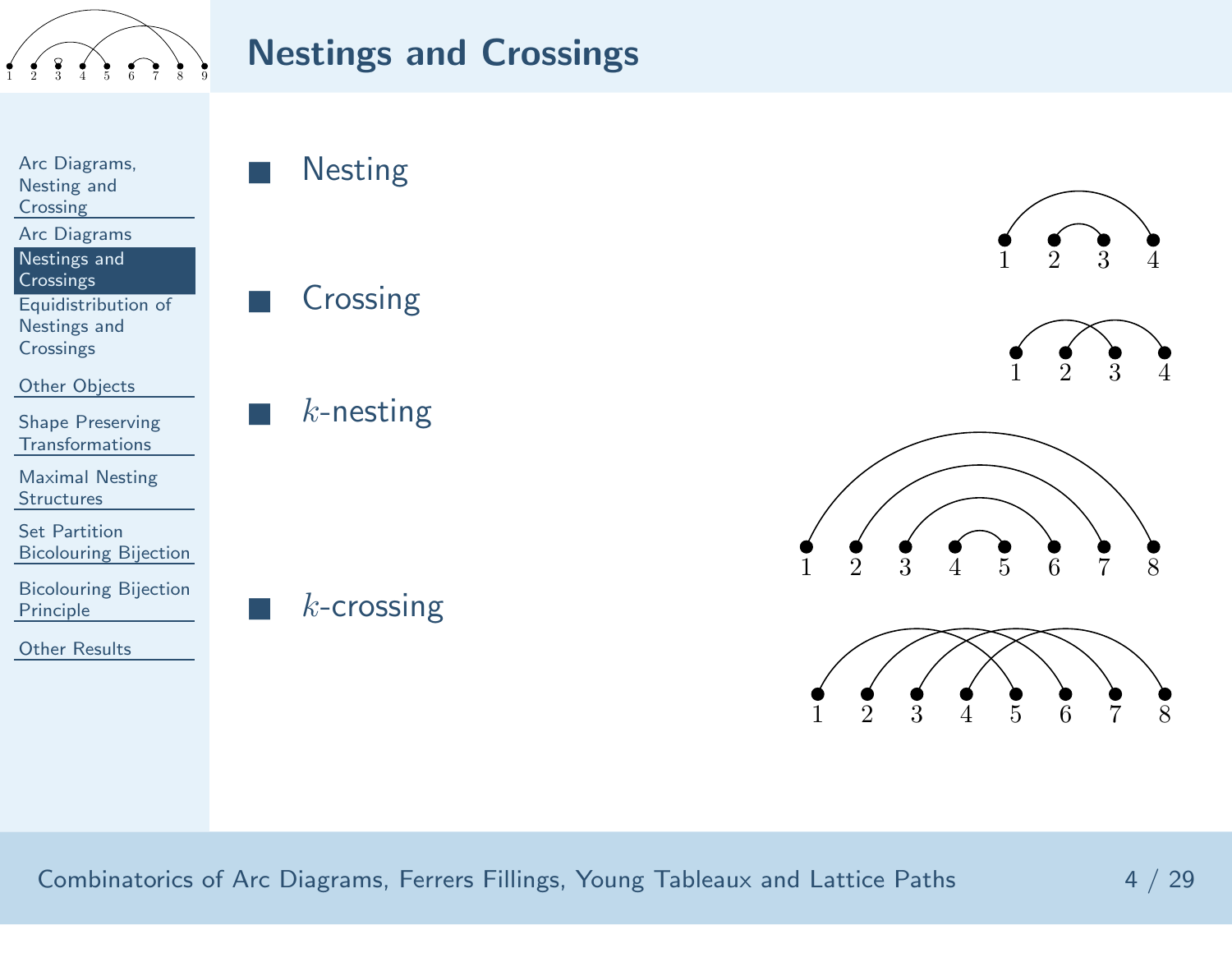<span id="page-8-0"></span>

# Equidistribution of Nestings and Crossings

Arc [Diagrams,](#page-2-0) Nesting and**Crossing** 

■

 Arc [Diagrams](#page-2-0) Nestings and**[Crossings](#page-6-0)** 

 [Equidistribution](#page-8-0) of Nestings andCrossings

Other [Objects](#page-10-0)

Shape Preserving[Transformations](#page-18-0)

Maximal Nesting**[Structures](#page-24-0)** 

Set Partition[Bicolouring](#page-41-0) Bijection

[Bicolouring](#page-50-0) BijectionPrinciple

Other [Results](#page-56-0)

**Theorem (Chen et.al., 2006)**: Fixing objects of size  $n$ , maximal  $i$ -crossing and maximal  $j$ -nesting  $\leftrightarrow$  maximal<br> $i$  crossing and maximal  $i$  nesting  $j$ -crossing and maximal  $i$ -nesting.

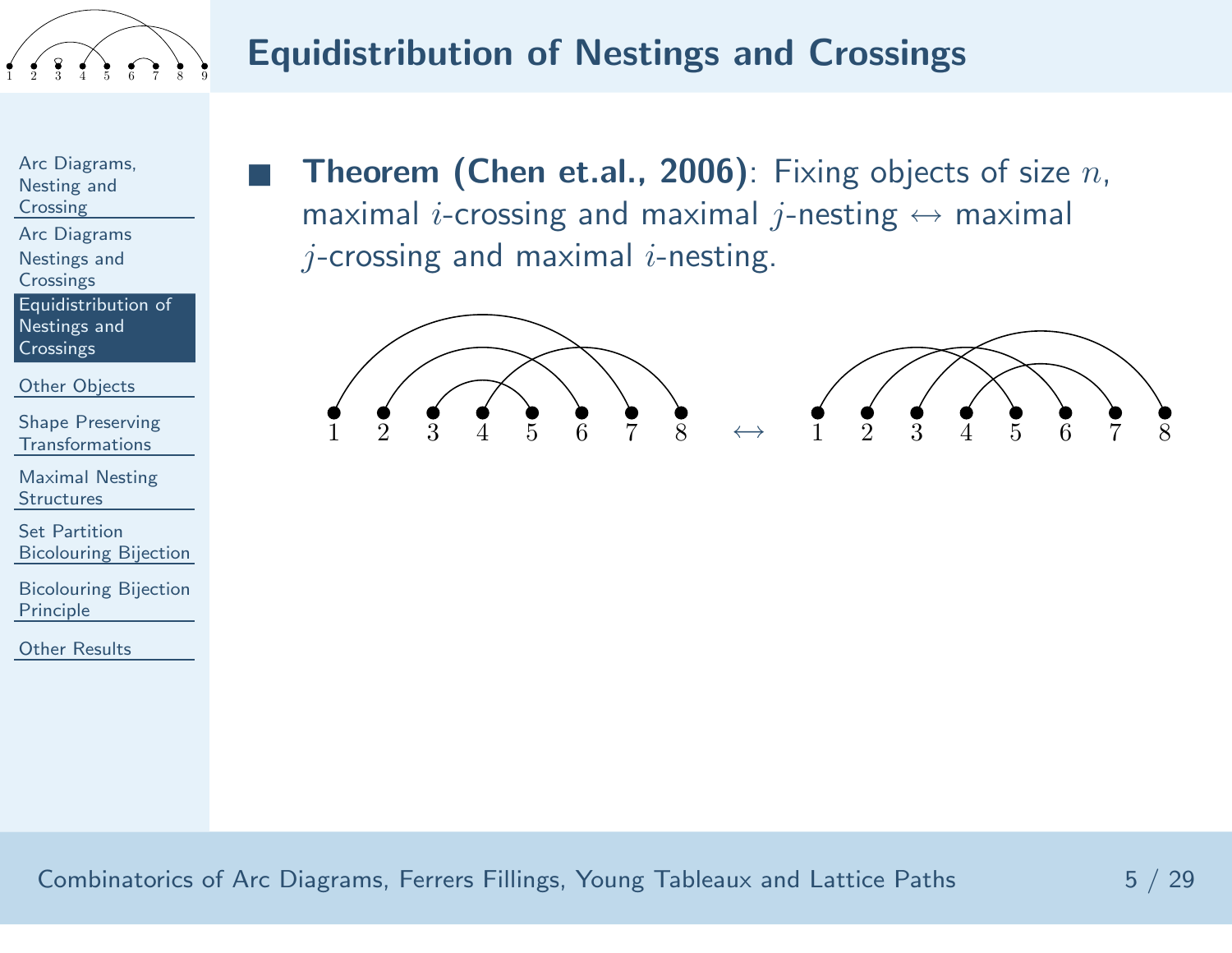

■

■

# Equidistribution of Nestings and Crossings

Arc [Diagrams,](#page-2-0) Nesting and**Crossing** 

Arc [Diagrams](#page-2-0) Nestings and**[Crossings](#page-6-0)** 

[Equidistribution](#page-8-0) of Nestings andCrossings

Other [Objects](#page-10-0)

Shape Preserving[Transformations](#page-18-0)

Maximal Nesting**[Structures](#page-24-0)** 

Set Partition[Bicolouring](#page-41-0) Bijection

[Bicolouring](#page-50-0) BijectionPrinciple

Other [Results](#page-56-0)

**Theorem (Chen et.al., 2006)**: Fixing objects of size  $n$ , maximal  $i$ -crossing and maximal  $j$ -nesting  $\leftrightarrow$  maximal<br> $i$  crossing and maximal  $i$  nesting  $j$ -crossing and maximal  $i$ -nesting.



 Theorem (Kasraoui and Zeng, 2006): Fixing objects of size  $n$ ,  $i$  crossings and  $j$  nestings  $\leftrightarrow j$  crossings and  $i$ <br>nestings nestings.



Combinatorics of Arc Diagrams, Ferrers Fillings, Young Tableaux and Lattice Paths  $5 \;/ \;29$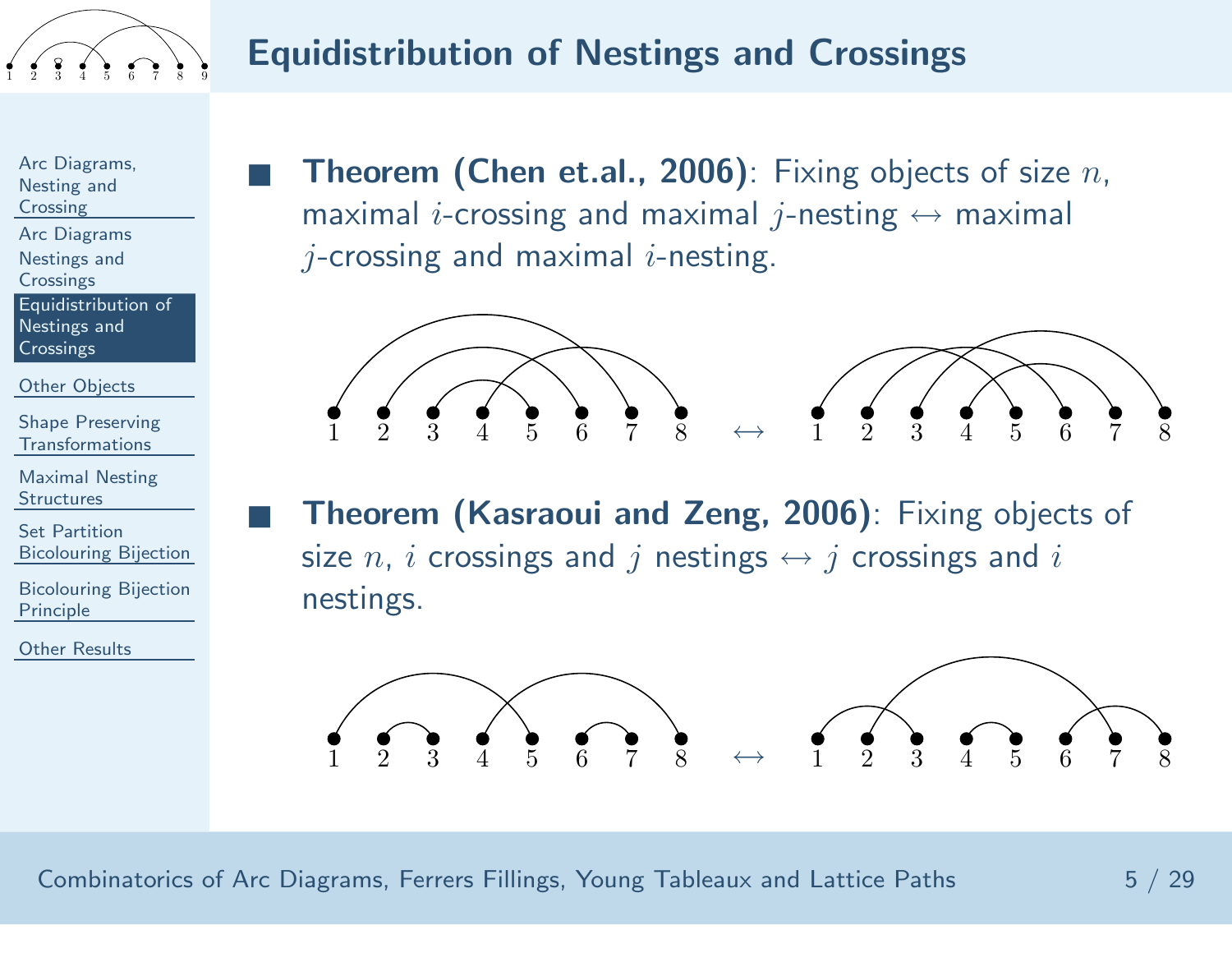<span id="page-10-0"></span>

# Weighted Dyck/Motzkin Paths

Arc [Diagrams,](#page-2-0) Nesting and**Crossing** 

Other [Objects](#page-10-0)Weighted[Dyck/Motzkin](#page-10-0) Paths ■

Strict 0-1 Ferrers

[Fillings](#page-12-0)

[Standard](#page-14-0) Young

**Tableaux** 

Object [Summary](#page-17-0)

Shape Preserving[Transformations](#page-18-0)

Maximal Nesting**[Structures](#page-24-0)** 

Set Partition[Bicolouring](#page-41-0) Bijection

[Bicolouring](#page-50-0) BijectionPrinciple

Other [Results](#page-56-0)

**Theorem**: Weighted Dyck paths of length  $2n$  are in bijection with matchings on  $[2n].$ 

2  $|3 \t|2 \t|1 \t|0$ 

0  $\begin{pmatrix} 1 \\ 2 \\ 3 \end{pmatrix}$   $\begin{pmatrix} 2 \\ 1 \\ 2 \end{pmatrix}$  0  $\begin{pmatrix} 0 \\ 1 \end{pmatrix}$  1  $\begin{pmatrix} 0 \\ 2 \end{pmatrix}$  3  $\begin{pmatrix} 1 \\ 4 \end{pmatrix}$  5  $\begin{pmatrix} 0 \\ 0 \end{pmatrix}$  7  $\begin{pmatrix} 0 \\ 3 \end{pmatrix}$  10

Combinatorics of Arc Diagrams, Ferrers Fillings, Young Tableaux and Lattice Paths  $\qquad \qquad \qquad 6 \;/ \; 29$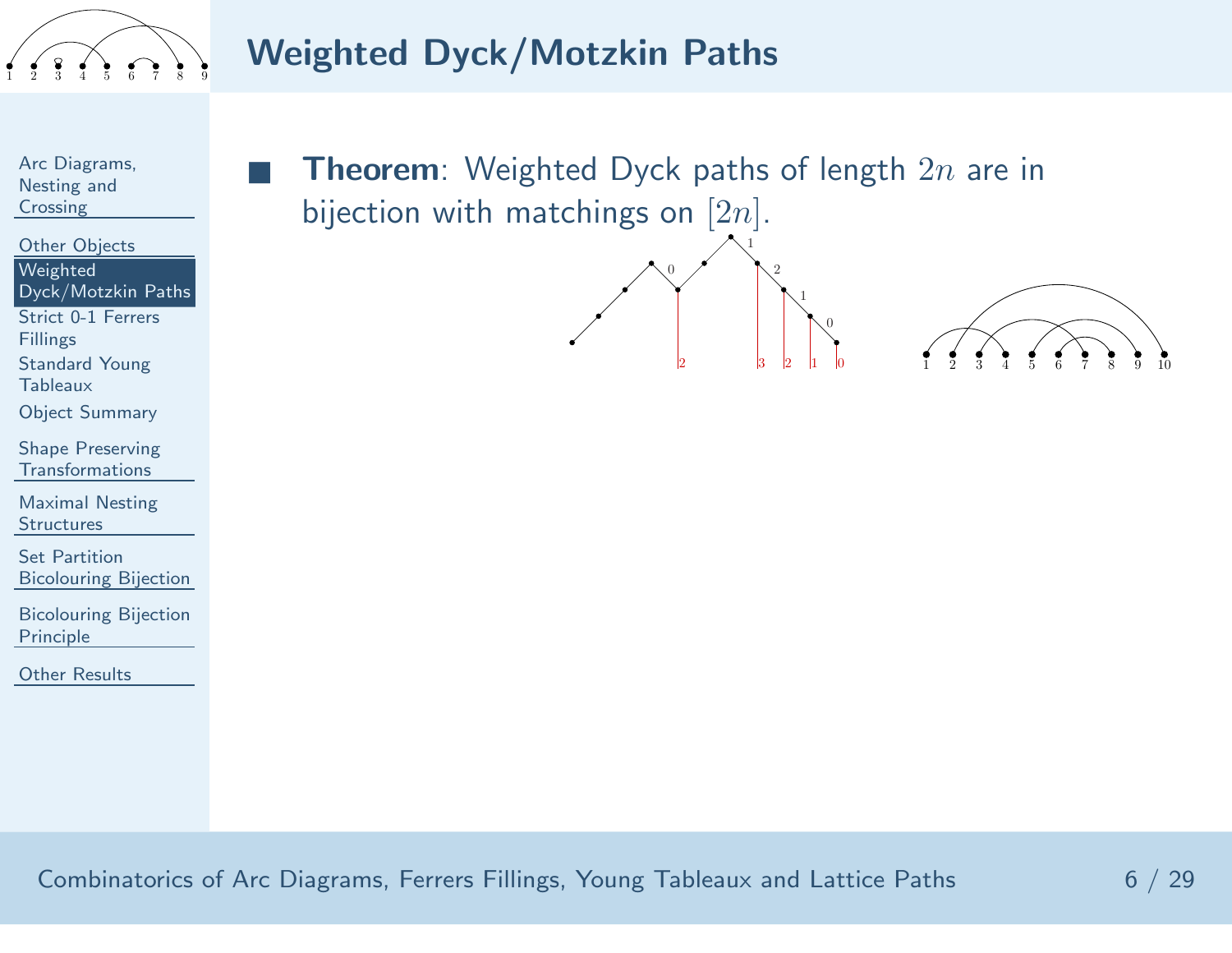

## Weighted Dyck/Motzkin Paths

Arc [Diagrams,](#page-2-0) Nesting and**Crossing** 

Other [Objects](#page-10-0)**Weighted** [Dyck/Motzkin](#page-10-0) Paths ■

■

Strict 0-1 Ferrers [Fillings](#page-12-0)

[Standard](#page-14-0) Young

- **Tableaux**
- Object [Summary](#page-17-0)

Shape Preserving[Transformations](#page-18-0)

Maximal Nesting**[Structures](#page-24-0)** 

Set Partition[Bicolouring](#page-41-0) Bijection

[Bicolouring](#page-50-0) BijectionPrinciple

Other [Results](#page-56-0)

**Theorem**: Weighted Dyck paths of length  $2n$  are in bijection with matchings on  $[2n].$ 

**Theorem**: Weighted Motzkin paths of length  $n$  are in bijection with set partitions on  $n_{\cdot}$ 

2  $|3 \t|2 \t|1 \t|0$ 



0  $\begin{pmatrix} 1 \\ 2 \\ 3 \end{pmatrix}$   $\begin{pmatrix} 2 \\ 1 \\ 2 \end{pmatrix}$  0  $\begin{pmatrix} 0 \\ 1 \end{pmatrix}$  1  $\begin{pmatrix} 0 \\ 2 \end{pmatrix}$  3  $\begin{pmatrix} 1 \\ 4 \end{pmatrix}$  5  $\begin{pmatrix} 0 \\ 0 \end{pmatrix}$  7  $\begin{pmatrix} 0 \\ 3 \end{pmatrix}$  10

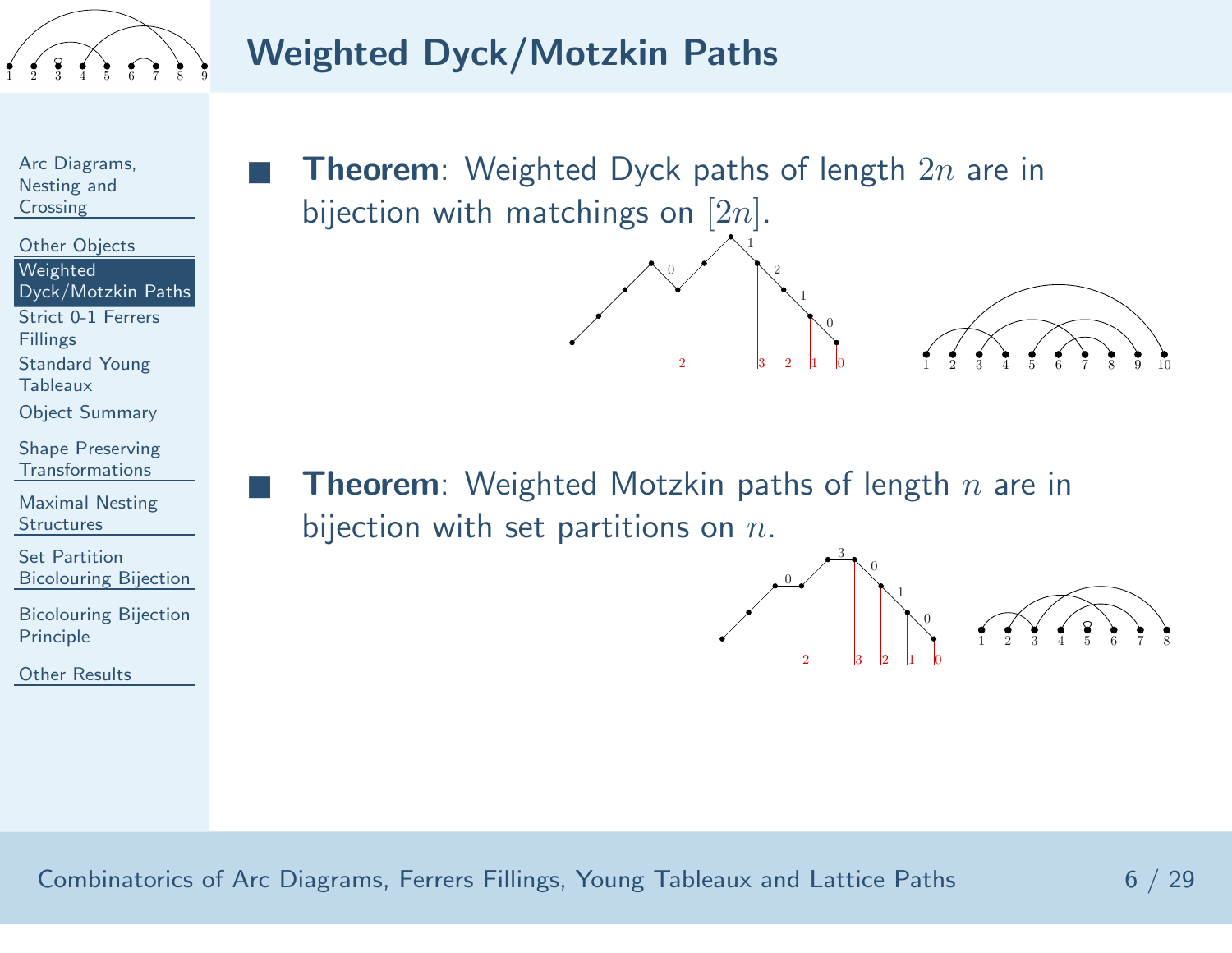<span id="page-12-0"></span>

# Strict 0-1 Ferrers Fillings

Arc [Diagrams,](#page-2-0) Nesting and**Crossing** 

Other [Objects](#page-10-0)Weighted[Dyck/Motzkin](#page-10-0) Paths ■

Strict 0-1 Ferrers **[Fillings](#page-12-0)** 

 [Standard](#page-14-0) Young**Tableaux** 

Object [Summary](#page-17-0)

Shape Preserving[Transformations](#page-18-0)

Maximal Nesting**[Structures](#page-24-0)** 

Set Partition[Bicolouring](#page-41-0) Bijection

[Bicolouring](#page-50-0) BijectionPrinciple

Other [Results](#page-56-0)

 Generalization of permutation matrices: fill each row &column of <sup>a</sup> Ferrers shape with exactly <sup>1</sup> 'x'.



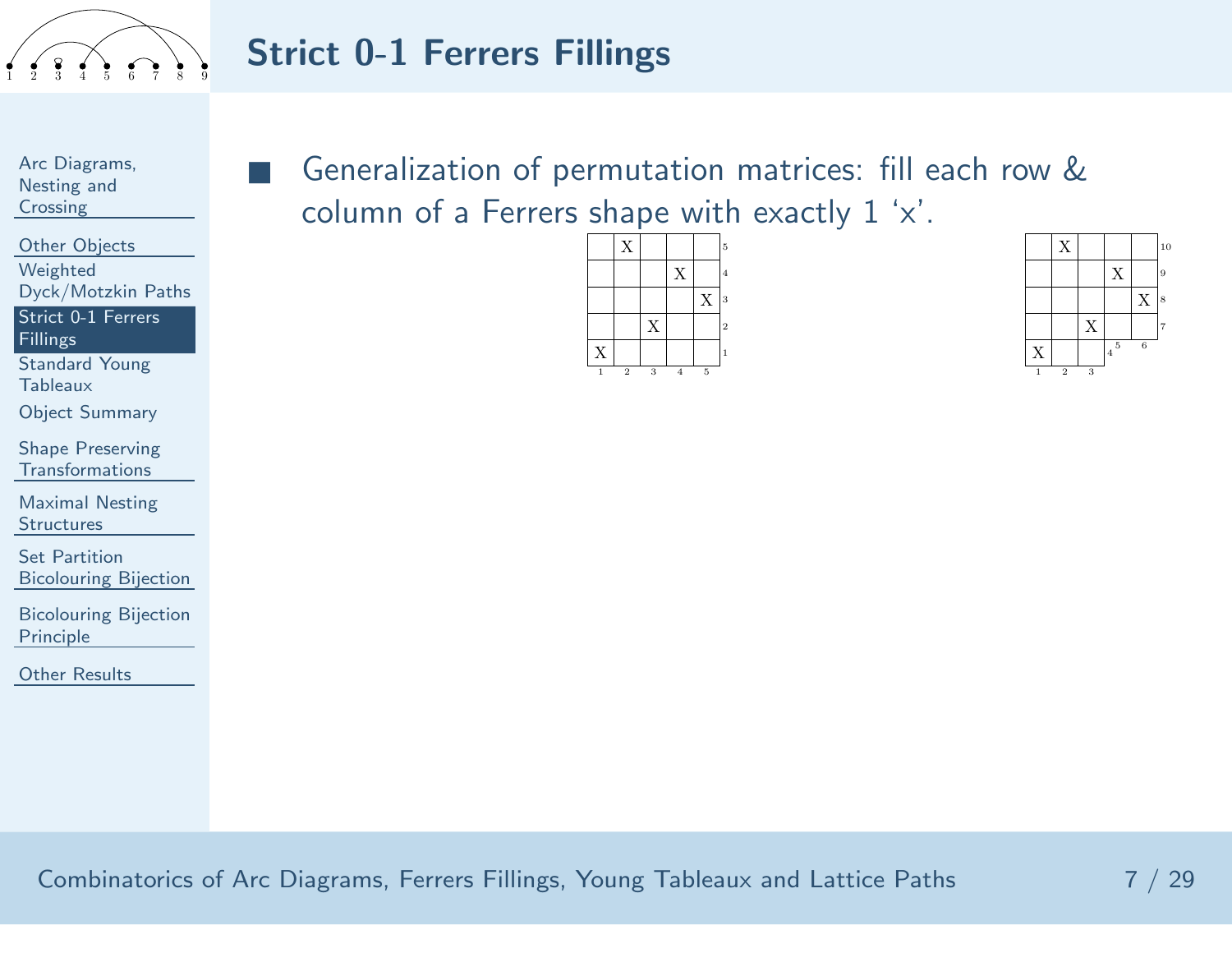

# Strict 0-1 Ferrers Fillings

Arc [Diagrams,](#page-2-0) Nesting and**Crossing** 

Other [Objects](#page-10-0)Weighted[Dyck/Motzkin](#page-10-0) Paths ■

Strict 0-1 Ferrers **[Fillings](#page-12-0)** 

[Standard](#page-14-0) Young**Tableaux** 

Object [Summary](#page-17-0)

Shape Preserving[Transformations](#page-18-0)

Maximal Nesting**[Structures](#page-24-0)** 

Set Partition[Bicolouring](#page-41-0) Bijection

[Bicolouring](#page-50-0) BijectionPrinciple

Other [Results](#page-56-0)

 Generalization of permutation matrices: fill each row &column of <sup>a</sup> Ferrers shape with exactly <sup>1</sup> 'x'.





X

X

<sup>1</sup> <sup>2</sup> <sup>3</sup>

 $\bf{X}$ 

 $\bf{X}$ 

4<sup>5</sup> <sup>6</sup>

■ Theorem (Krattenthaler, 2006): Strict 0-1 Ferrers filling with  $n$  'x's are in bijection with matchings on  $[2n].$ 

 $\Rightarrow$  1 2 3 4 5 6 7 8 9 10  $\iff$ 

0

 $\begin{array}{c} \begin{array}{ccc} & & & 1 \\ \hline & & & 2 \end{array} \end{array}$ 

1

0

⇐⇒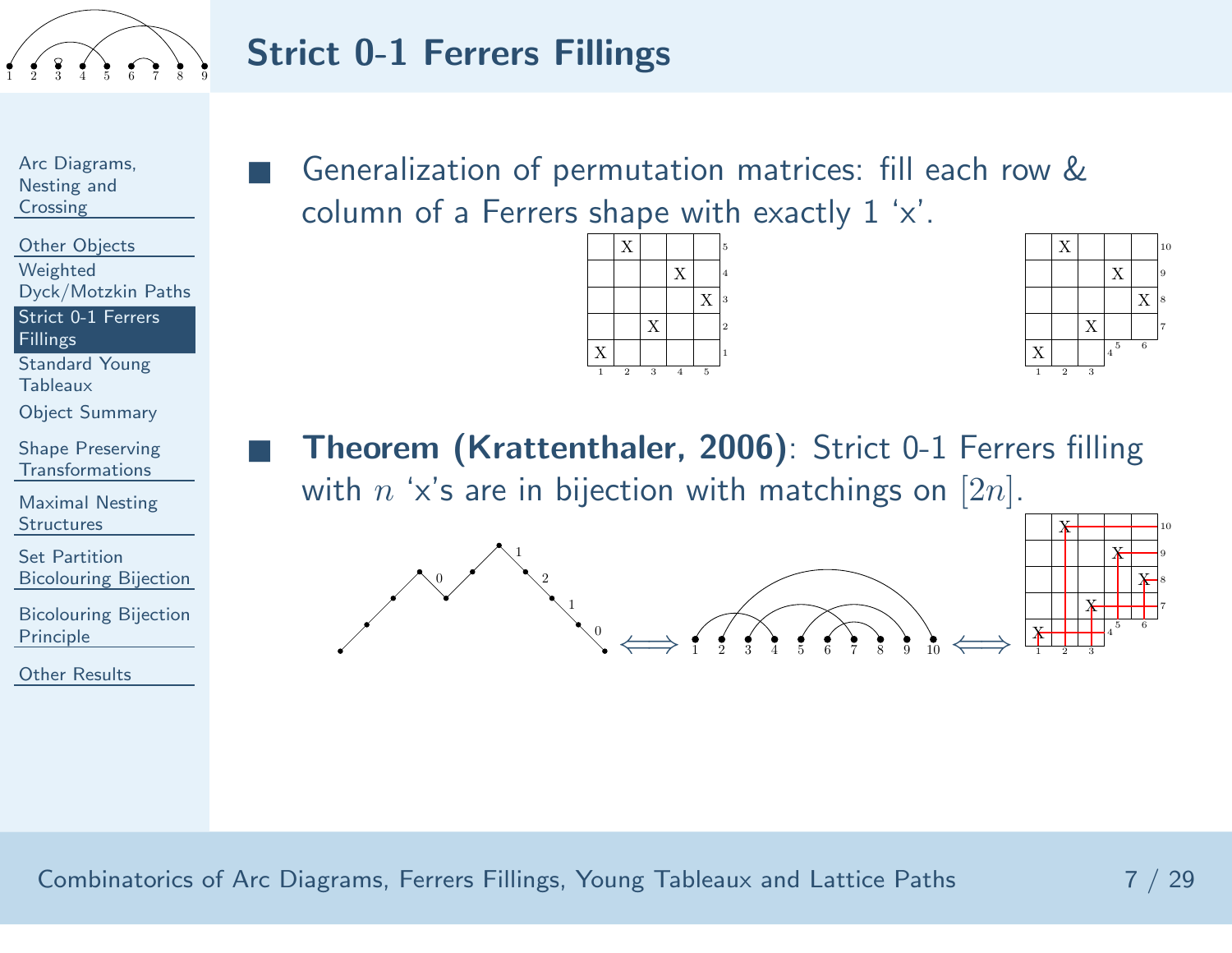<span id="page-14-0"></span>

## Standard Young Tableaux

Arc [Diagrams,](#page-2-0) Nesting and**Crossing** 

Other [Objects](#page-10-0)Weighted [Dyck/Motzkin](#page-10-0) PathsStrict 0-1 Ferrers[Fillings](#page-12-0)

■

 [Standard](#page-14-0) YoungTableaux

Object [Summary](#page-17-0)

Shape Preserving[Transformations](#page-18-0)

Maximal Nesting**[Structures](#page-24-0)** 

Set Partition[Bicolouring](#page-41-0) Bijection

[Bicolouring](#page-50-0) BijectionPrinciple

Other [Results](#page-56-0)

Filling of a Ferrers shape with  $[n]$  increasing downwards and rightwards. $\frac{1}{3} \frac{2}{6} \frac{4}{7}$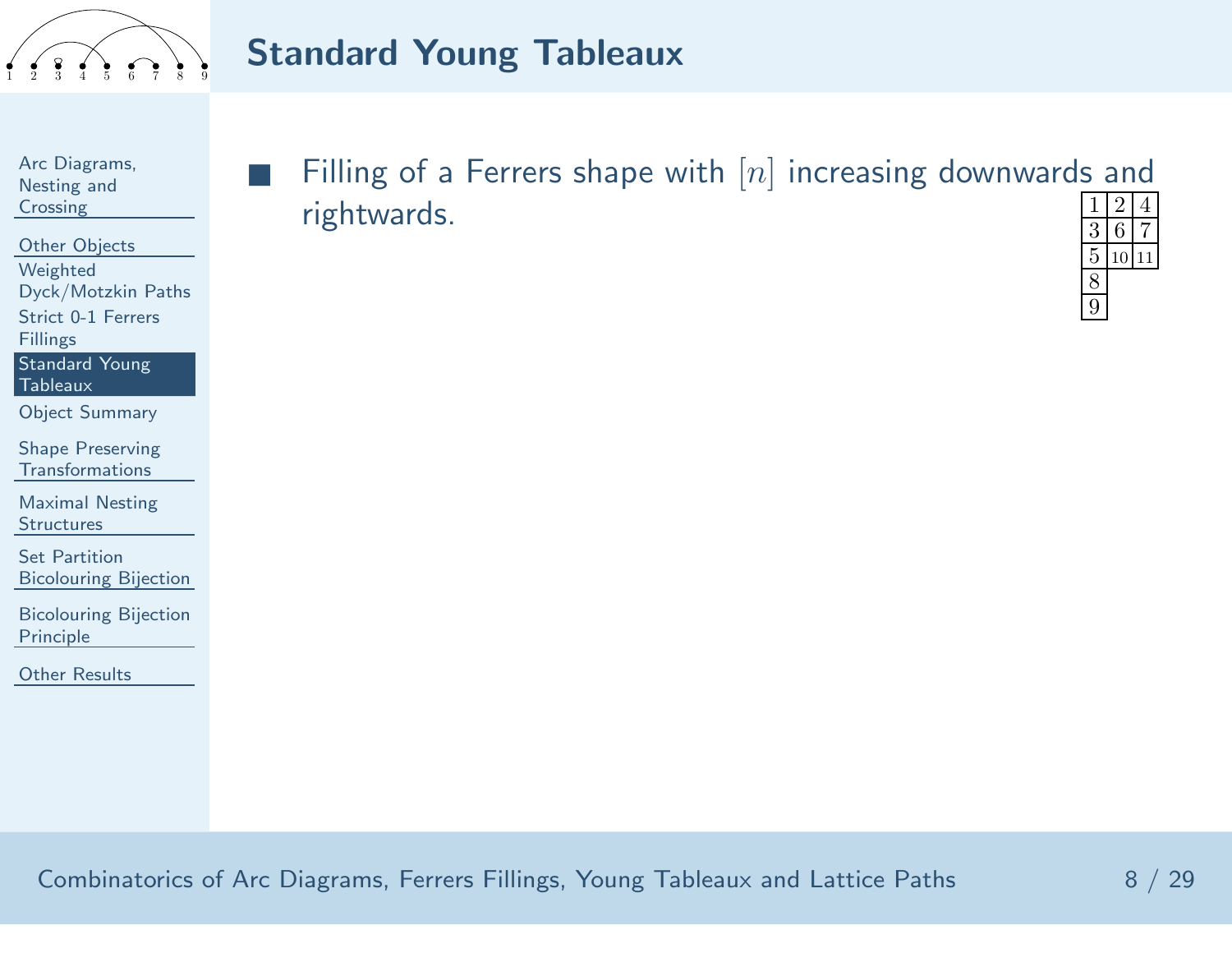

## Standard Young Tableaux

Arc [Diagrams,](#page-2-0) Nesting and**Crossing** 

■

■

Other [Objects](#page-10-0)Weighted [Dyck/Motzkin](#page-10-0) PathsStrict 0-1 Ferrers

[Fillings](#page-12-0)

 [Standard](#page-14-0) YoungTableaux

Object [Summary](#page-17-0)

Shape Preserving[Transformations](#page-18-0)

Maximal Nesting**[Structures](#page-24-0)** 

Set Partition[Bicolouring](#page-41-0) Bijection

[Bicolouring](#page-50-0) BijectionPrinciple

Other [Results](#page-56-0)

Filling of a Ferrers shape with  $[n]$  increasing downwards and rightwards. $\frac{1}{3} \frac{2}{6} \frac{4}{7}$ 

6 5 <sup>10</sup> <sup>11</sup> 89

 Theorem (Robinson-Schensted, 1934, 1961): Pairs of size  $n$  SYT with the same shape are in bijection with  $\sigma \in S_n.$ 





Combinatorics of Arc Diagrams, Ferrers Fillings, Young Tableaux and Lattice Paths <sup>8</sup> / <sup>29</sup>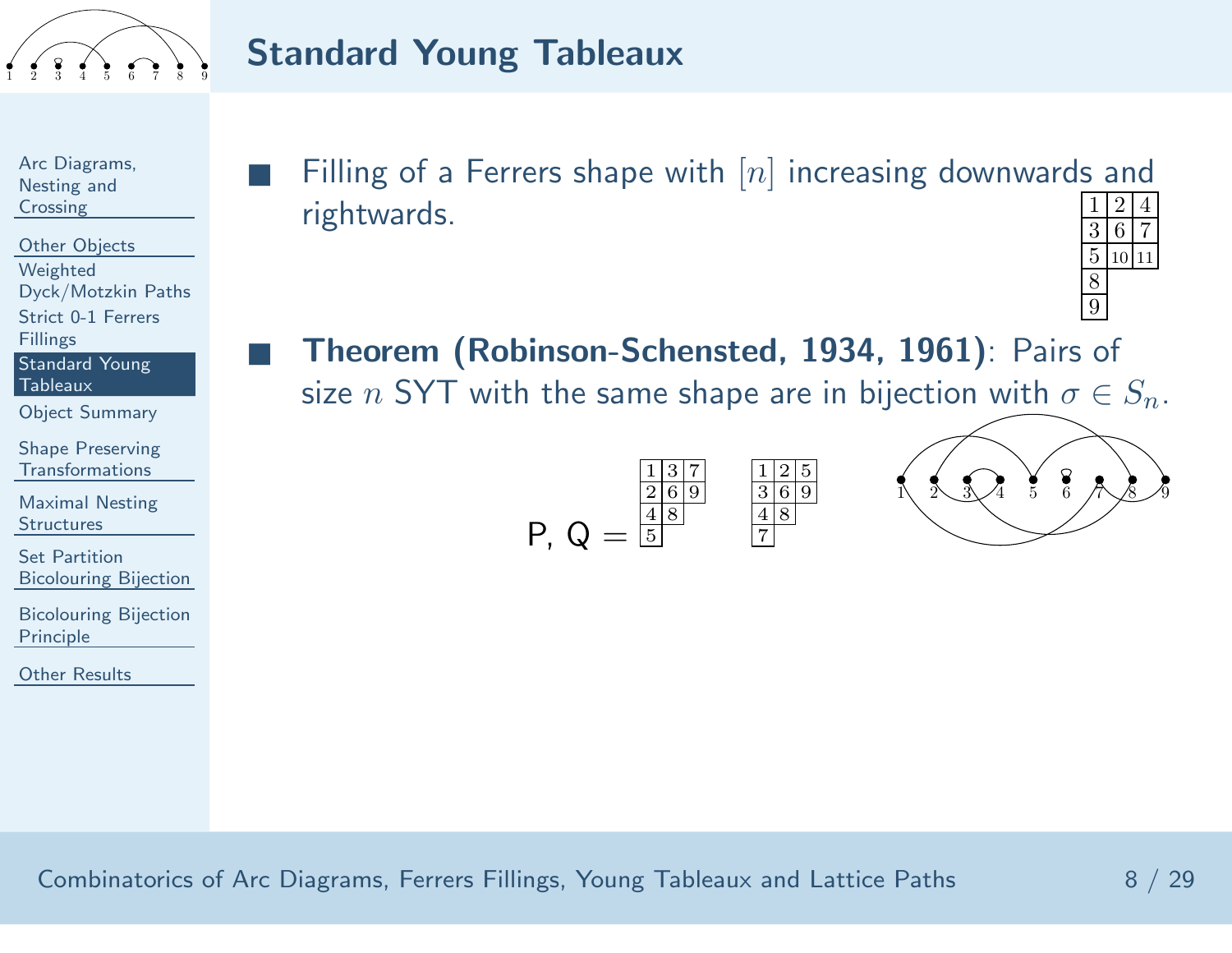

## Standard Young Tableaux

Arc [Diagrams,](#page-2-0) Nesting andCrossing

Other [Objects](#page-10-0)Weighted [Dyck/Motzkin](#page-10-0) PathsStrict 0-1 Ferrers[Fillings](#page-12-0)

■

■

 [Standard](#page-14-0) YoungTableaux

Object [Summary](#page-17-0)

Shape Preserving[Transformations](#page-18-0)

Maximal Nesting**[Structures](#page-24-0)** 

Set Partition[Bicolouring](#page-41-0) Bijection

[Bicolouring](#page-50-0) BijectionPrinciple

Other [Results](#page-56-0)

- ■Filling of a Ferrers shape with  $[n]$  increasing downwards and rightwards. $\frac{1}{3} \frac{2}{6} \frac{4}{7}$ 6
	- Theorem (Robinson-Schensted, 1934, 1961): Pairs of size  $n$  SYT with the same shape are in bijection with  $\sigma \in S_n.$

$$
P, Q = \frac{\frac{1137}{269}}{\frac{48}{5}} \quad \frac{\frac{125}{369}}{\frac{48}{7}}
$$



5<sup>10</sup> <sup>11</sup>

89

The case of involutions:  $σ \sim P$ ,  $Q \Longleftrightarrow σ^{-1} \sim Q$ ,  $P$ .<br>Therefore, SYT of size  $n$  are in bijection with involu e  $n$  are in bijection with involutions on  $|n|.$ 

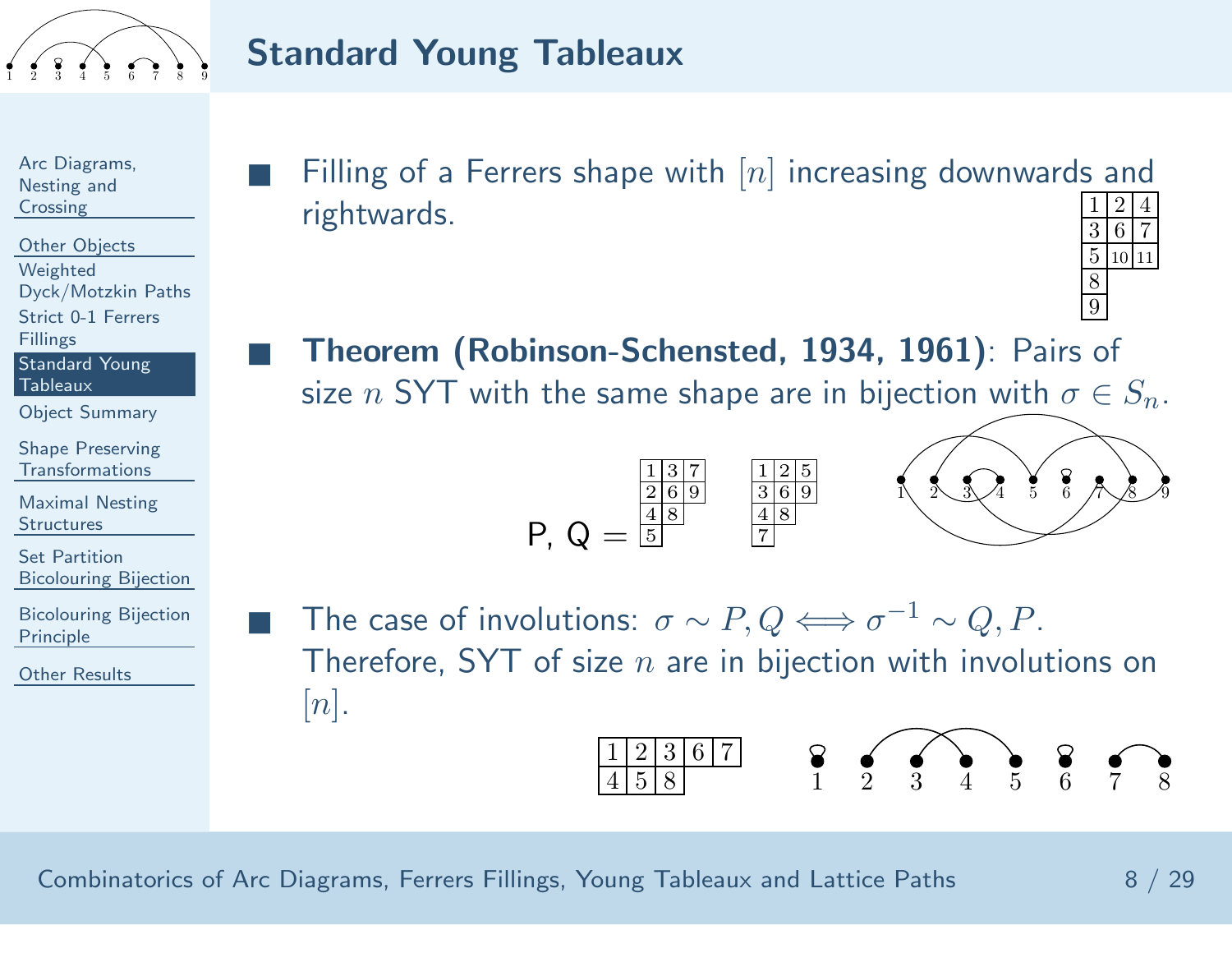<span id="page-17-0"></span>

### Object Summary

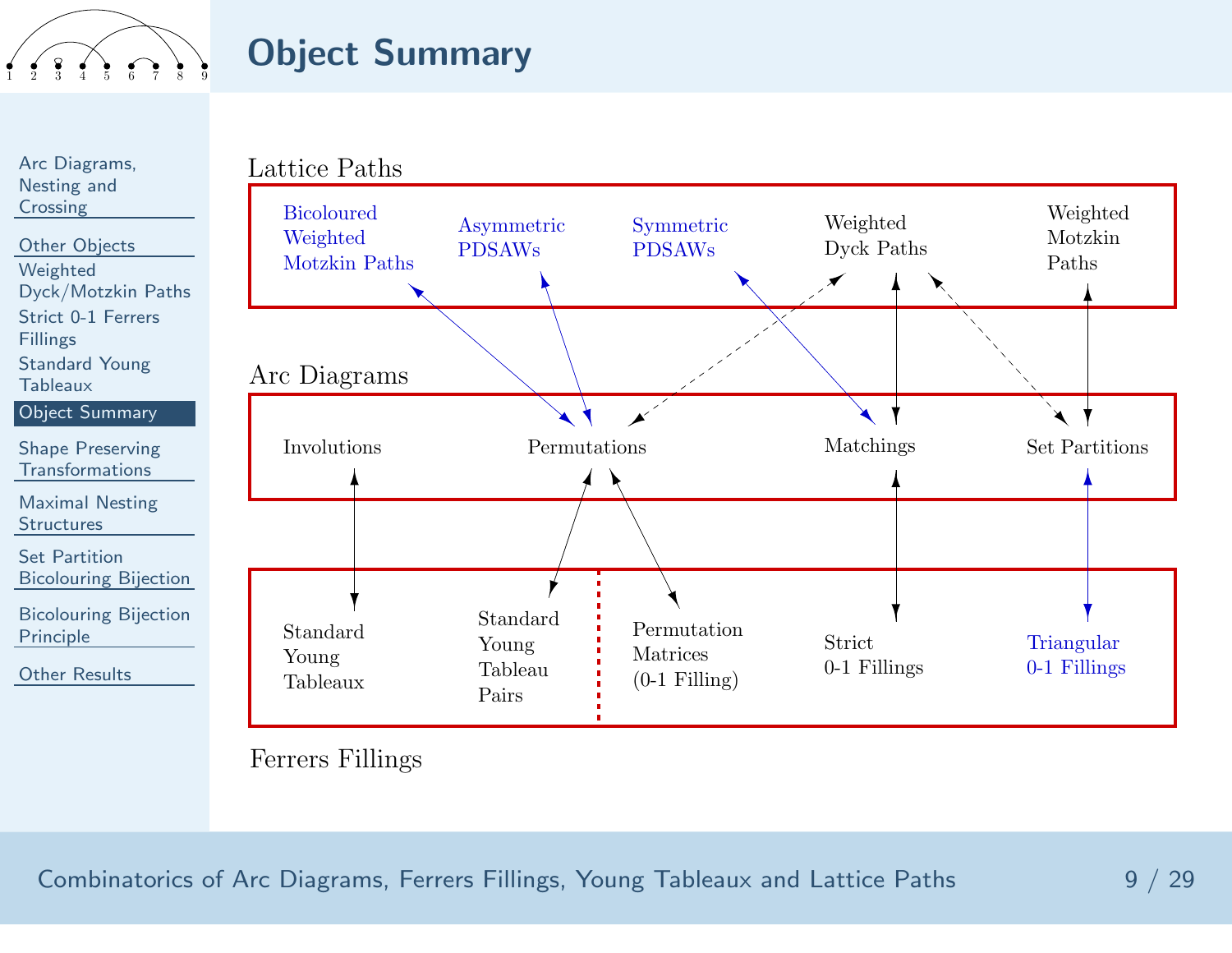<span id="page-18-0"></span>

#### Knuth Transformation Examples

| Arc Diagrams, |
|---------------|
| Nesting and   |
| Crossing      |

■

Other [Objects](#page-10-0)

- Shape Preserving [Transformations](#page-18-0)Knuth [Transformation](#page-18-0)ExamplesKnuth [Transformations](#page-20-0)The Case for
- [Involutions](#page-22-0)
- Involutive
- [Transformations](#page-23-0)

Maximal Nesting**[Structures](#page-24-0)** 

Set Partition[Bicolouring](#page-41-0) Bijection

[Bicolouring](#page-50-0) BijectionPrinciple

Other [Results](#page-56-0)

#### Knuth transformation:

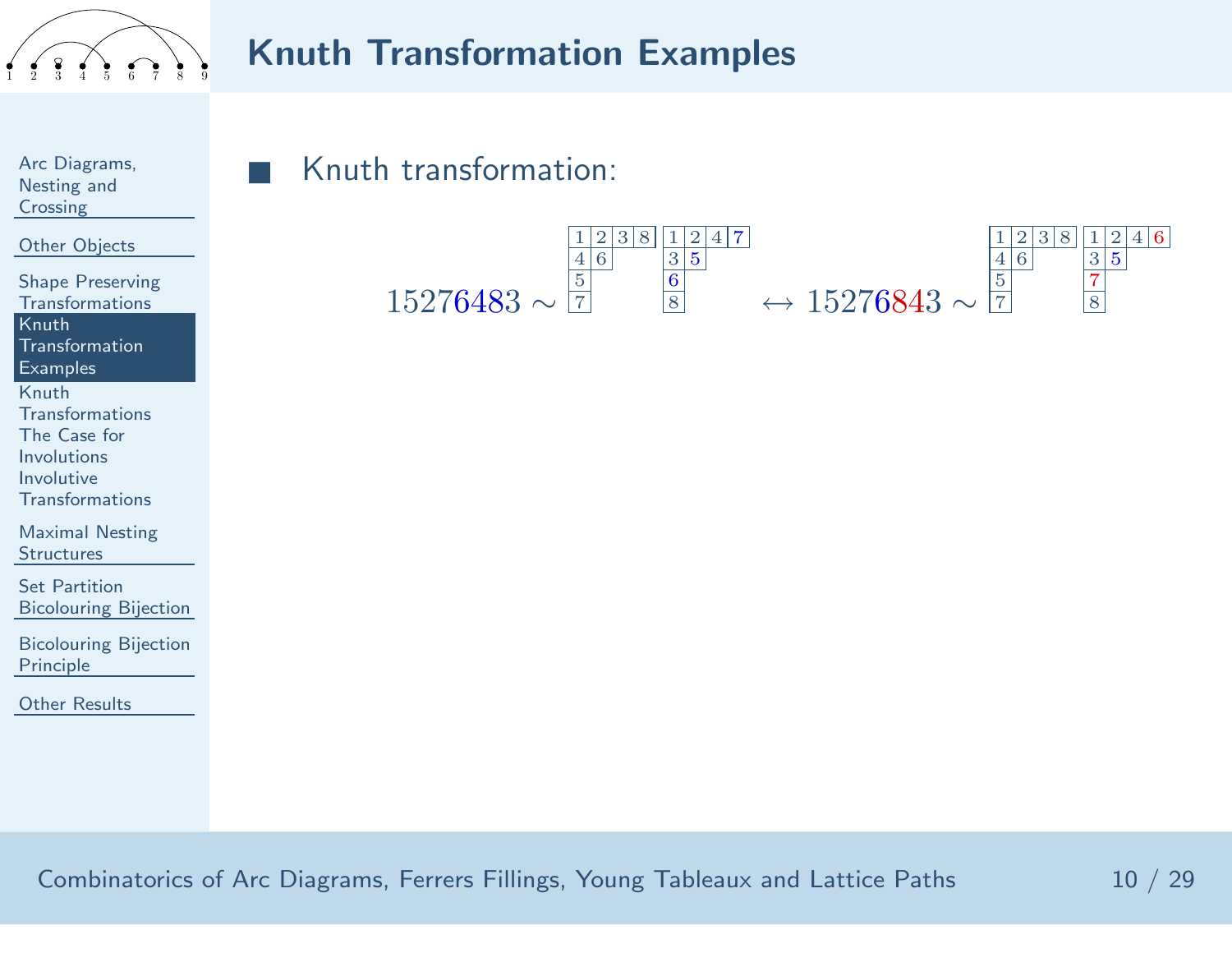

#### Knuth Transformation Examples

Arc [Diagrams,](#page-2-0) Nesting and**Crossing** 

■

■

Other [Objects](#page-10-0)

Shape Preserving [Transformations](#page-18-0)Knuth [Transformation](#page-18-0)**Examples** 

Knuth [Transformations](#page-20-0)The Case for[Involutions](#page-22-0)Involutive

 [Transformations](#page-23-0)Maximal Nesting

**[Structures](#page-24-0)** 

Set Partition[Bicolouring](#page-41-0) Bijection

[Bicolouring](#page-50-0) BijectionPrinciple

Other [Results](#page-56-0)

#### Knuth transformation:



Dual Knuth transformation:

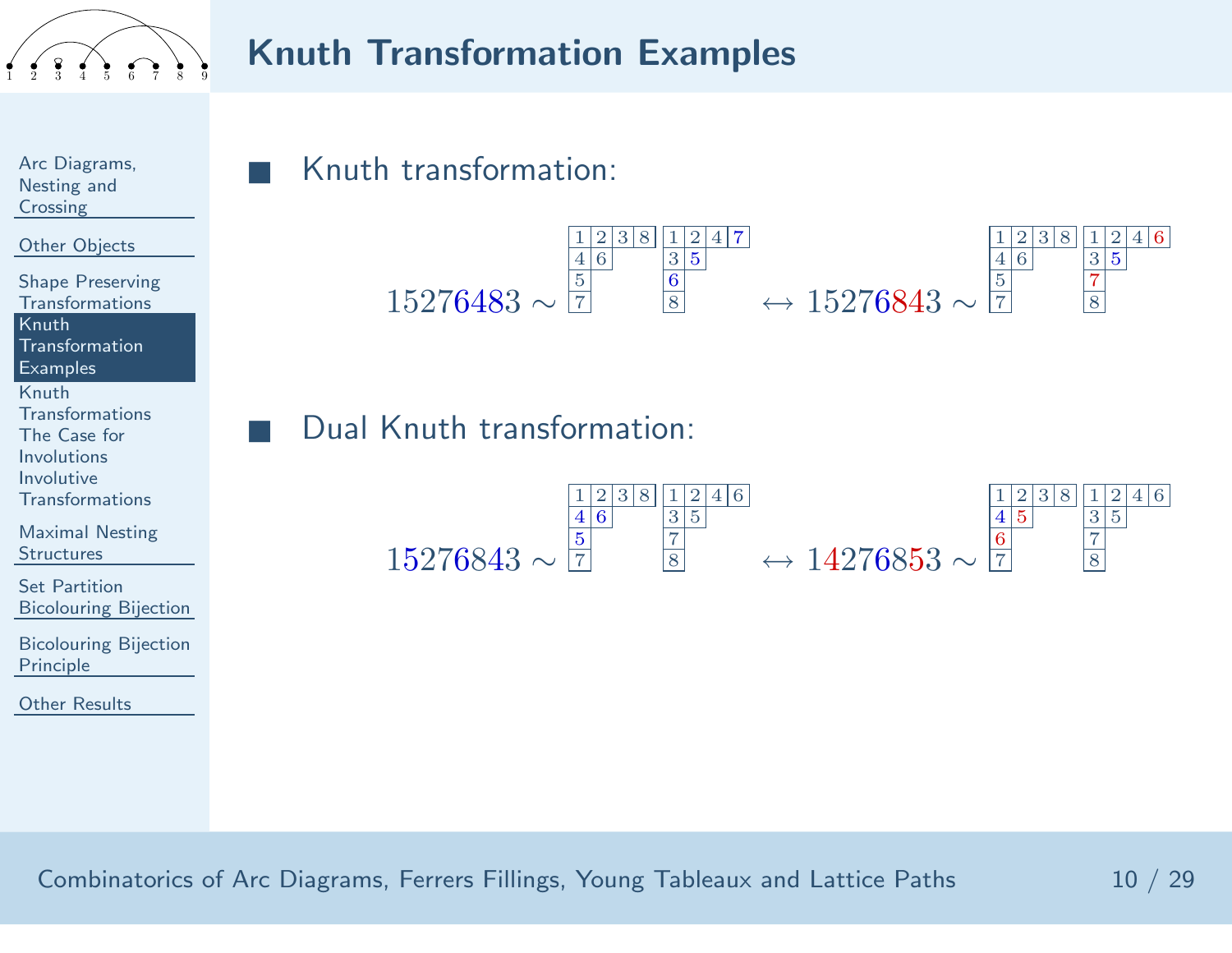<span id="page-20-0"></span>

#### Knuth Transformations

Arc [Diagrams,](#page-2-0) Nesting and**Crossing** 

■

■

■

■

Other [Objects](#page-10-0)

Shape Preserving [Transformations](#page-18-0)Knuth [Transformation](#page-18-0)**Examples** 

Knuth[Transformations](#page-20-0)

The Case for**[Involutions](#page-22-0)**  Involutive[Transformations](#page-23-0)

Maximal Nesting**[Structures](#page-24-0)** 

Set Partition[Bicolouring](#page-41-0) Bijection

[Bicolouring](#page-50-0) BijectionPrinciple

Other [Results](#page-56-0)

Knuth transformations:

 $\cdots$  b a c  $\cdots$   $\leftrightarrow$   $\cdots$  b c a  $\cdots$ <br>a c b  $\cdots$  $a \cdot c \cdot b \cdot \cdots \leftrightarrow \cdots c \cdot a \cdot b \cdot \cdots$ Alters contents of tableau  $Q$ , but not the shape.

 Dual Knuth transformations:  $\cdots i \quad \cdots i-1 \; \cdots i+1 \; \cdots \; \leftrightarrow \; \cdots i+1 \; \cdots i-1 \; \cdots \; i \; \cdots$ <br>  $\cdots i-1 \quad \cdots i+1 \; \cdots \; i \; \cdots \; i \; \cdots \; i-1 \; \cdots \; i-1$ . . . <sup>i</sup>−<sup>1</sup> . . . <sup>i</sup>+1 . . . <sup>i</sup> . . . <sup>↔</sup> . . . <sup>i</sup> . . . <sup>i</sup>+1 . . . <sup>i</sup>−<sup>1</sup> . . . Alters contents of tableau  $P$ , but not the shape.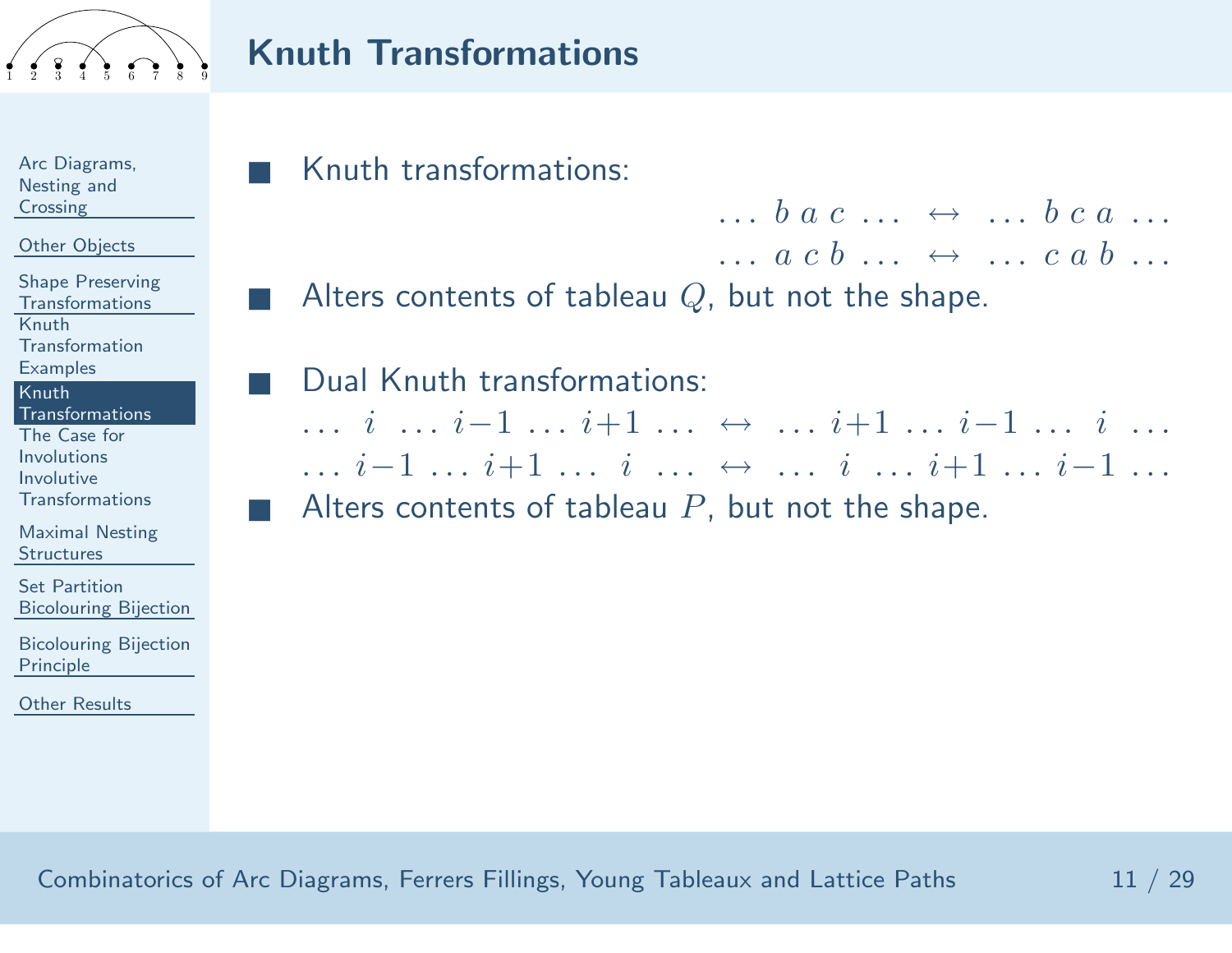

#### Knuth Transformations

Arc [Diagrams,](#page-2-0) Nesting and**Crossing** 

■

■

■

■

■

Other [Objects](#page-10-0)

Shape Preserving [Transformations](#page-18-0)Knuth [Transformation](#page-18-0)**Examples** 

#### Knuth[Transformations](#page-20-0)

The Case for**[Involutions](#page-22-0)**  Involutive[Transformations](#page-23-0)

Maximal Nesting**[Structures](#page-24-0)** 

Set Partition[Bicolouring](#page-41-0) Bijection

[Bicolouring](#page-50-0) BijectionPrinciple

Other [Results](#page-56-0)

Knuth transformations:

 $\cdots$  b a c  $\cdots$   $\leftrightarrow$   $\cdots$  b c a  $\cdots$ <br>a c b  $\cdots$  $a \cdot c \cdot b \cdot \cdots \leftrightarrow \cdots c \cdot a \cdot b \cdot \cdots$ Alters contents of tableau Q, but not the shape.

 Dual Knuth transformations:  $\cdots i \quad \cdots i-1 \; \cdots i+1 \; \cdots \; \leftrightarrow \; \cdots i+1 \; \cdots i-1 \; \cdots \; i \; \cdots$ <br>  $\cdots i-1 \quad \cdots i+1 \; \cdots \; i \; \cdots \; i \; \cdots \; i-1 \; \cdots \; i-1$ . . . <sup>i</sup>−<sup>1</sup> . . . <sup>i</sup>+1 . . . <sup>i</sup> . . . <sup>↔</sup> . . . <sup>i</sup> . . . <sup>i</sup>+1 . . . <sup>i</sup>−<sup>1</sup> . . . Alters contents of tableau  $P$ , but not the shape.

**Theorem (Knuth)**: Any pair of permutations with the same tableau shape can be transformed into one another through <sup>a</sup>sequence of transformations.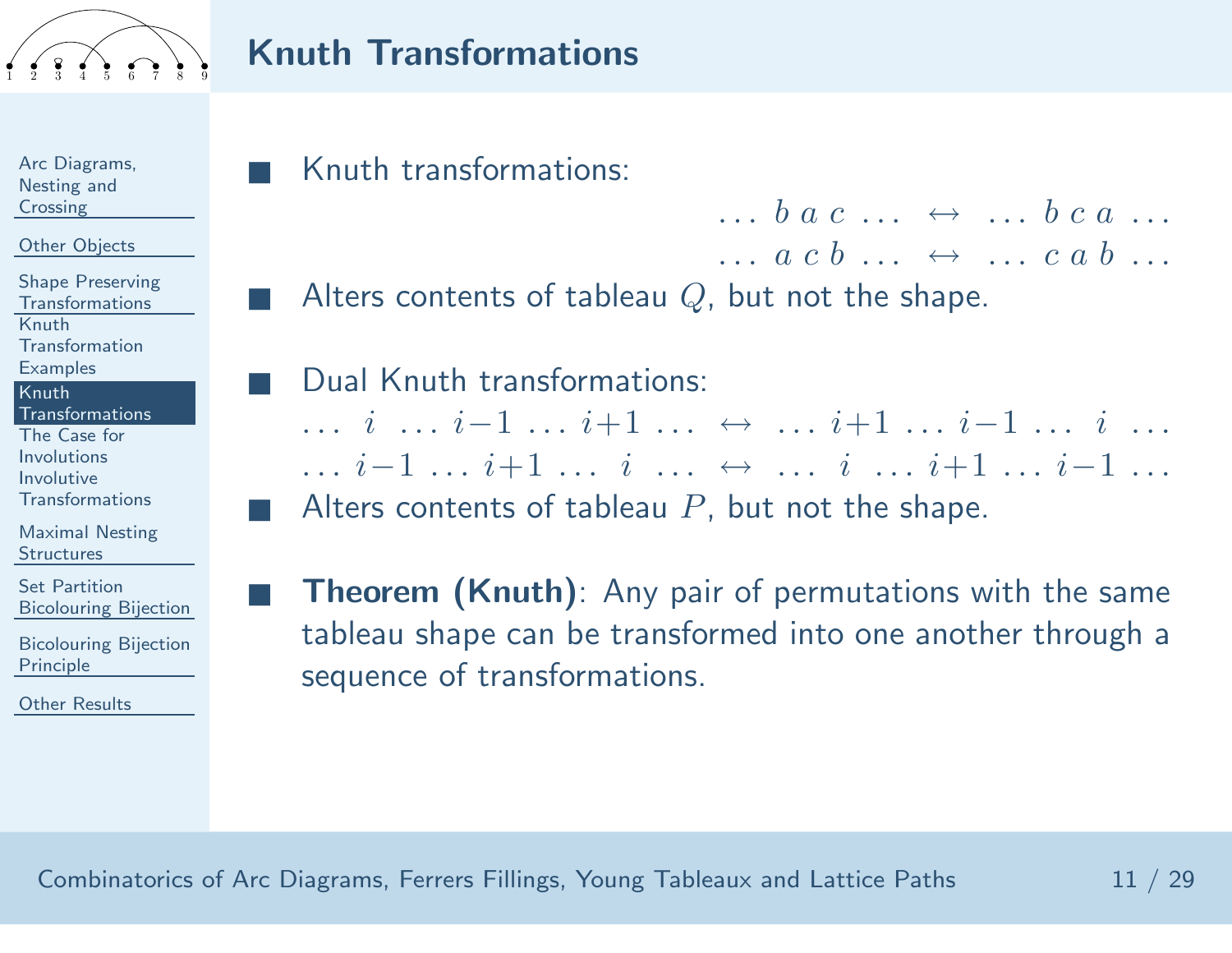<span id="page-22-0"></span>

## The Case for Involutions

Arc [Diagrams,](#page-2-0) Nesting and**Crossing** 

■

■

Other [Objects](#page-10-0)

Shape Preserving [Transformations](#page-18-0)Knuth [Transformation](#page-18-0)**Examples** Knuth [Transformations](#page-20-0)The Case for**[Involutions](#page-22-0)**  Involutive[Transformations](#page-23-0)

Maximal Nesting**[Structures](#page-24-0)** 

Set Partition[Bicolouring](#page-41-0) Bijection

[Bicolouring](#page-50-0) BijectionPrinciple

Other [Results](#page-56-0)

#### Involutive transformations:

- Local changes between at most <sup>3</sup> arcs.
- ■ Connects involutions with same shape.
	- Can be used for induction.

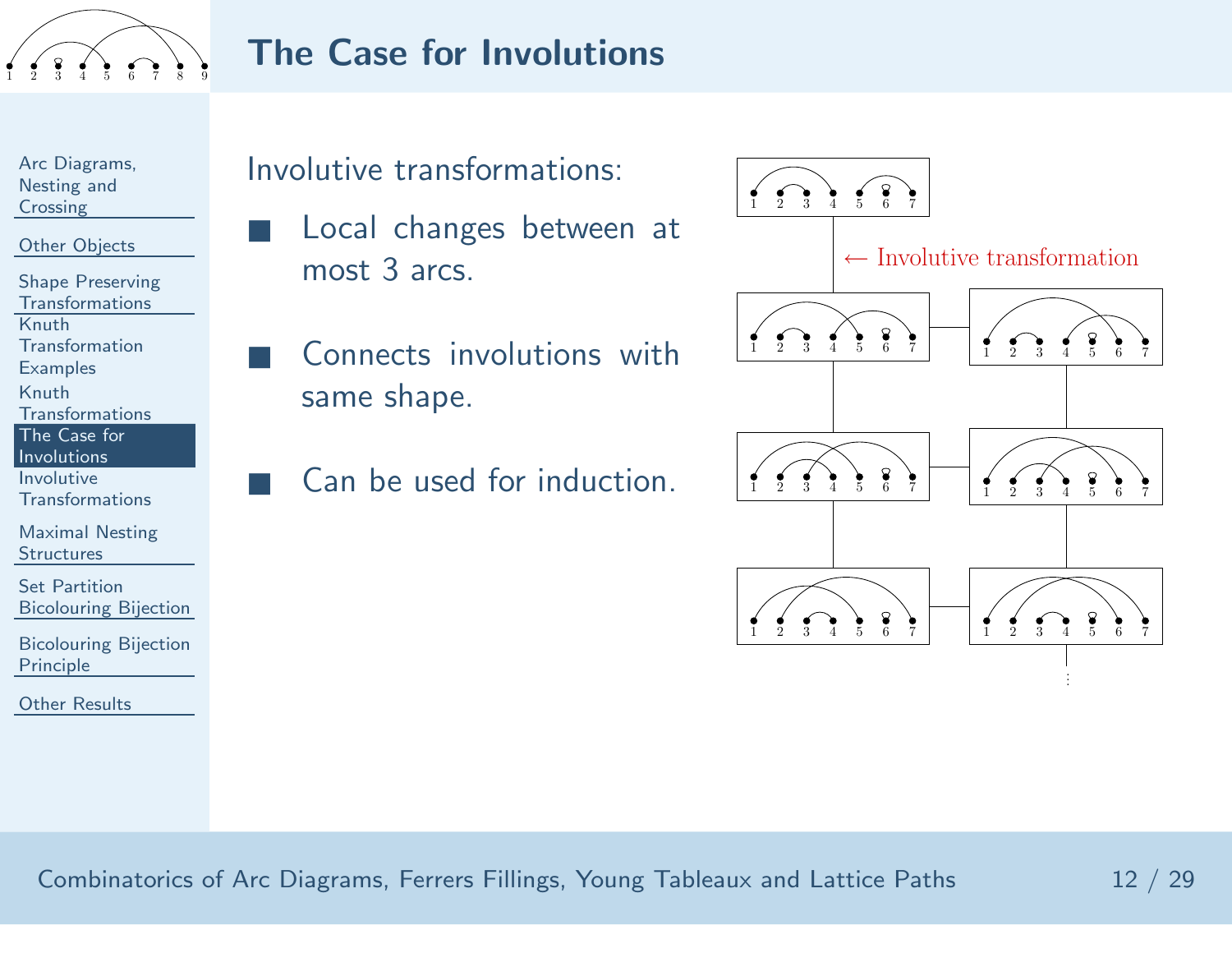<span id="page-23-0"></span>

## Involutive Transformations

Arc [Diagrams,](#page-2-0) Nesting and**Crossing** 

Other [Objects](#page-10-0)

Shape Preserving [Transformations](#page-18-0)Knuth [Transformation](#page-18-0)**Examples** Knuth [Transformations](#page-20-0)The Case for[Involutions](#page-22-0) Involutive [Transformations](#page-23-0)Maximal Nesting

**[Structures](#page-24-0)** 

Set Partition[Bicolouring](#page-41-0) Bijection

[Bicolouring](#page-50-0) BijectionPrinciple

Other [Results](#page-56-0)

 Involutive transformations: Applying both <sup>a</sup> Knuth transformation and dual Knuth transformation.

 New: An enumeration of all involutive transformations in terms of arc diagrams:



Etc.

■

■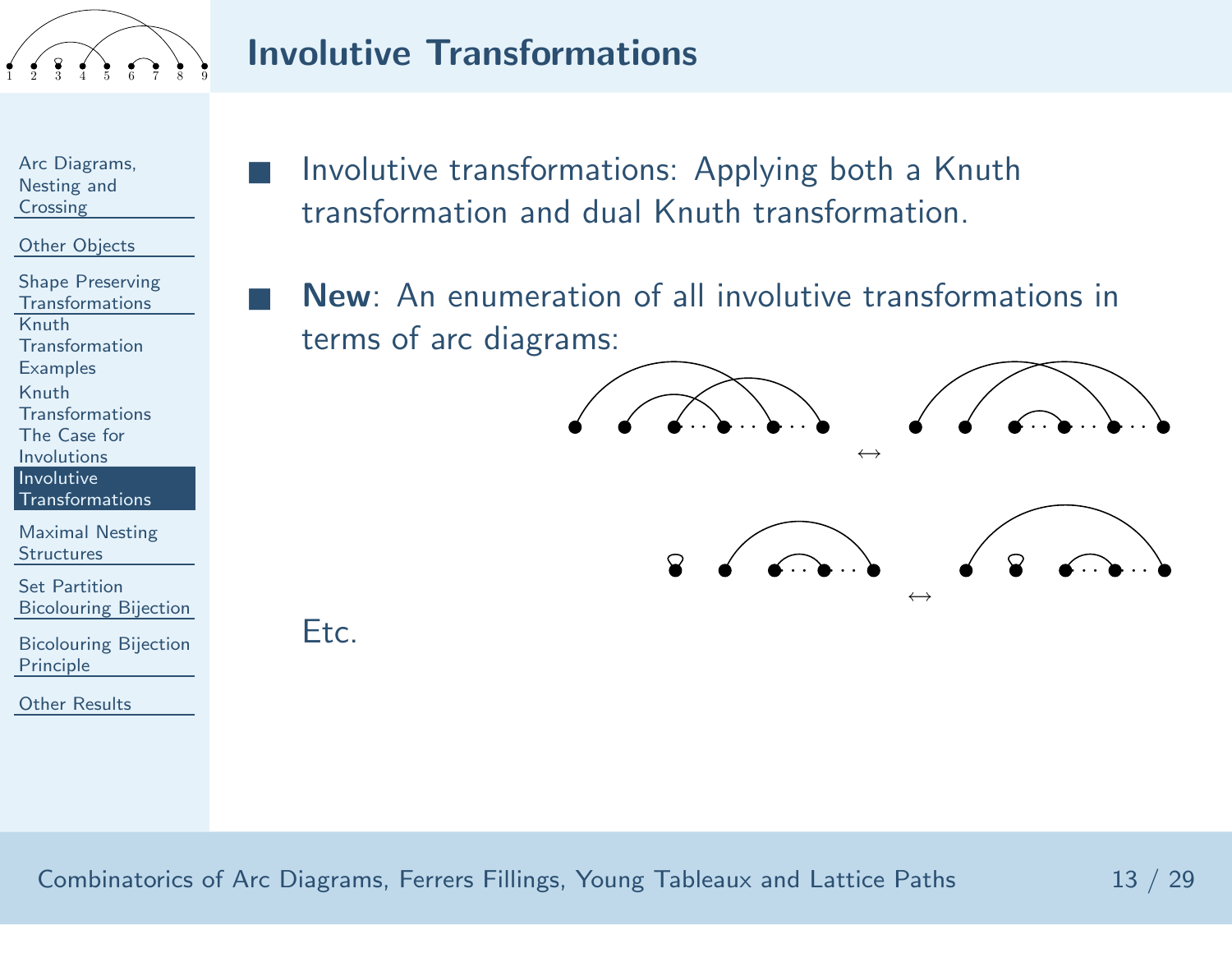<span id="page-24-0"></span>

Arc [Diagrams,](#page-2-0) Nesting and**Crossing** 

Other [Objects](#page-10-0)

Shape Preserving[Transformations](#page-18-0)

Maximal Nesting**[Structures](#page-24-0)** 

[Greene's](#page-24-0) Result

 $\frac{1}{2}$ [-Nestings](#page-29-0) Maximal Nesting

**[Structures](#page-31-0)** 

Odd Column

[Property](#page-35-0)

[Extending](#page-37-0) to Set

**Partitions** 

Nesting [Summary](#page-40-0)

Set Partition[Bicolouring](#page-41-0) Bijection

[Bicolouring](#page-50-0) BijectionPrinciple

Other [Results](#page-56-0)

■Maximal decreasing structure: maximal length of  $i$  disjoint decreasing subsequences  $\left( i\right.$  varies).

■**Example:**  $\sigma = 5416327$ 

$$
\blacklozenge \quad d_1 = 4 \tag{5416327}
$$

Combinatorics of Arc Diagrams, Ferrers Fillings, Young Tableaux and Lattice Paths <sup>14</sup> / <sup>29</sup>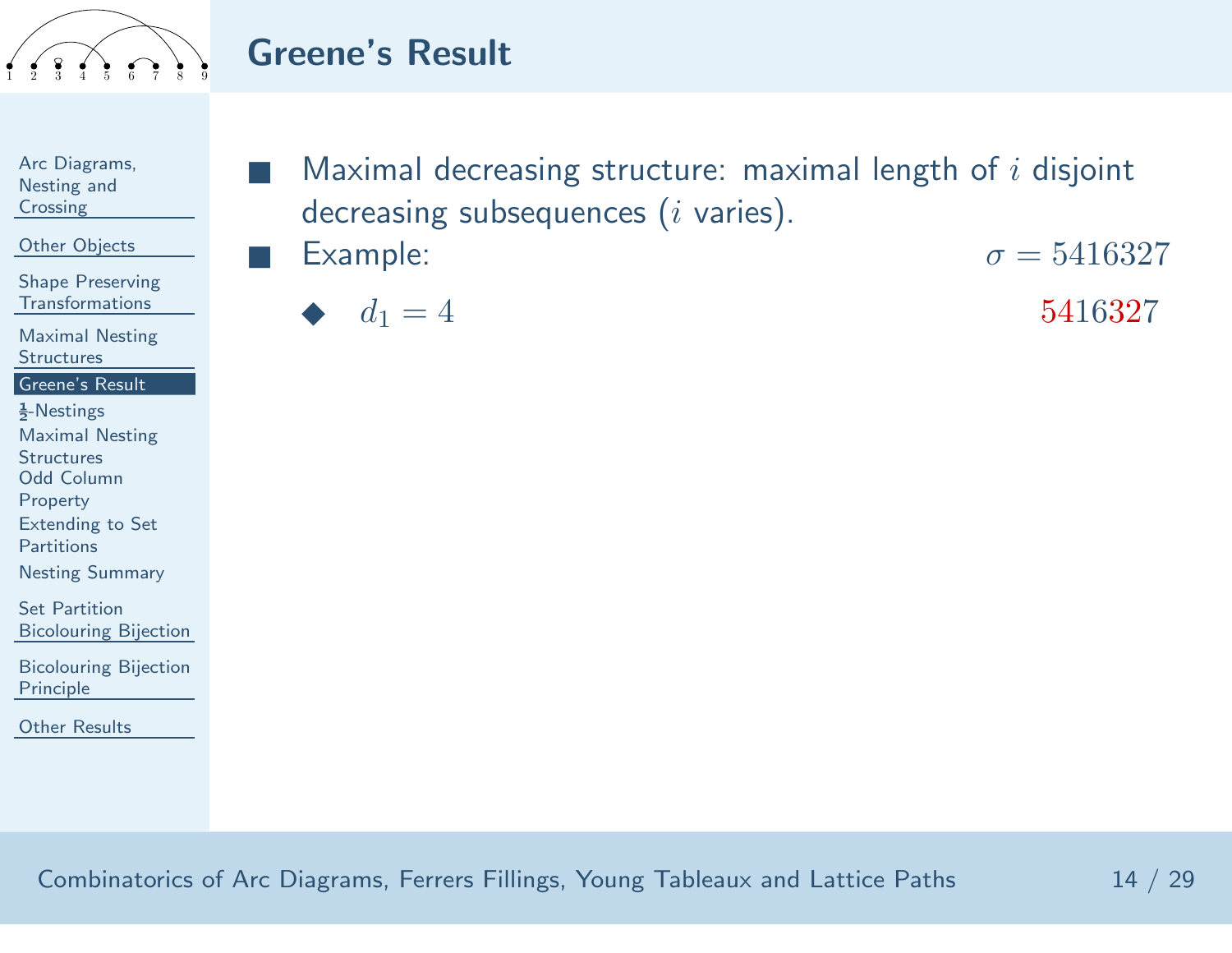

Arc [Diagrams,](#page-2-0) Nesting and**Crossing** 

Other [Objects](#page-10-0)

Shape Preserving[Transformations](#page-18-0)

Maximal Nesting**[Structures](#page-24-0)** 

[Greene's](#page-24-0) Result

 $\frac{1}{2}$ [-Nestings](#page-29-0)

Maximal Nesting

**[Structures](#page-31-0)** 

Odd Column

[Property](#page-35-0)

[Extending](#page-37-0) to Set

**Partitions** 

Nesting [Summary](#page-40-0)

Set Partition[Bicolouring](#page-41-0) Bijection

[Bicolouring](#page-50-0) BijectionPrinciple

Other [Results](#page-56-0)

■Maximal decreasing structure: maximal length of  $i$  disjoint decreasing subsequences  $\left( i\right.$  varies).

■Example:  $\sigma = 5416327$ 

$$
\bullet \quad d_1 = 4 \tag{5416327}
$$

$$
\blacklozenge \quad d_2 = 6 \tag{5416327}
$$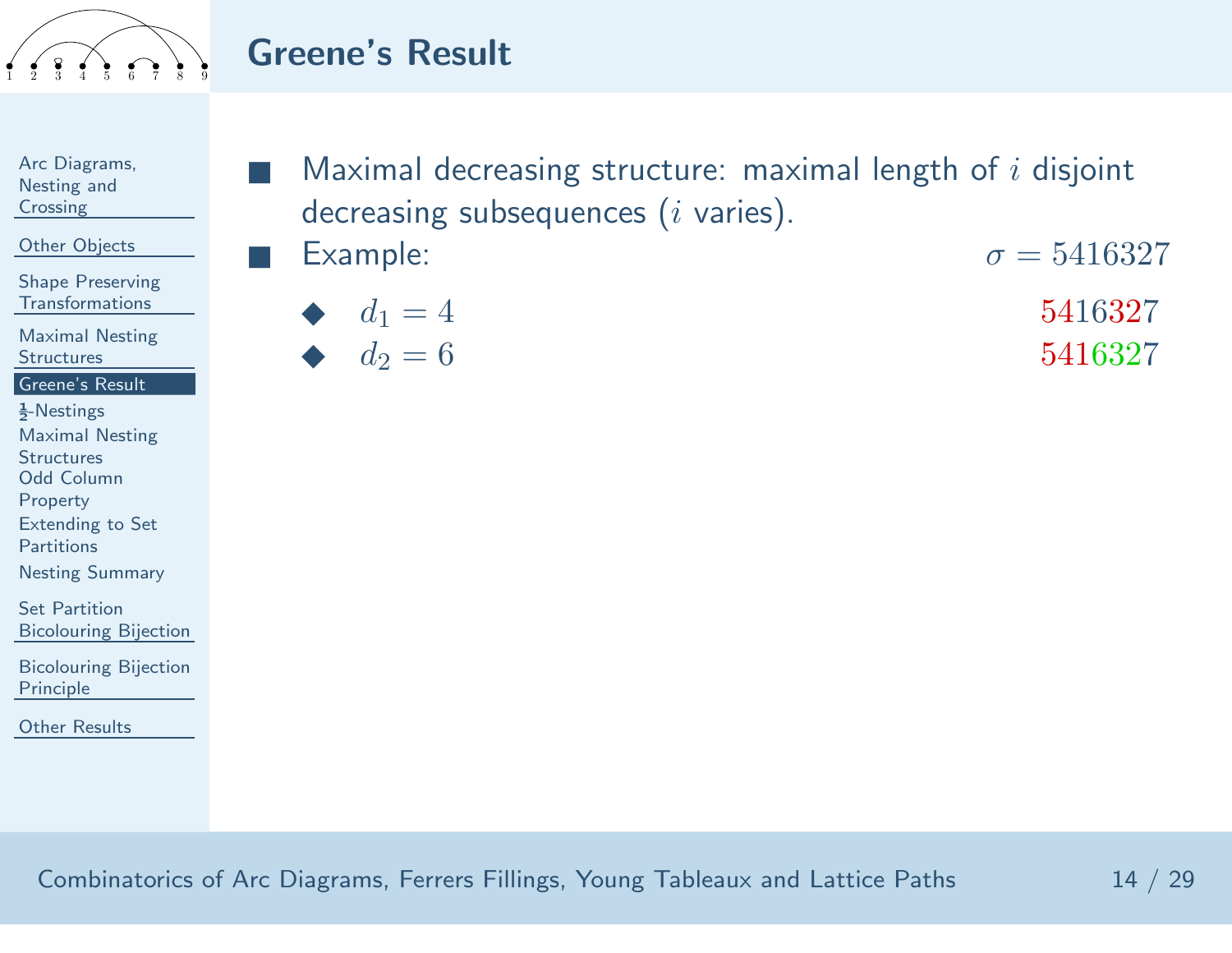

Arc [Diagrams,](#page-2-0) Nesting and**Crossing** 

Other [Objects](#page-10-0)

Shape Preserving[Transformations](#page-18-0)

Maximal Nesting**[Structures](#page-24-0)** 

[Greene's](#page-24-0) Result

 $\frac{1}{2}$ [-Nestings](#page-29-0)

Maximal Nesting

**[Structures](#page-31-0)** 

Odd Column

[Property](#page-35-0)

[Extending](#page-37-0) to Set

Partitions

Nesting [Summary](#page-40-0)

Set Partition[Bicolouring](#page-41-0) Bijection

[Bicolouring](#page-50-0) BijectionPrinciple

Other [Results](#page-56-0)

| $\blacksquare$ Maximal decreasing structure: maximal length of i disjoint |
|---------------------------------------------------------------------------|
| decreasing subsequences $(i$ varies).                                     |

■Example:  $\sigma = 5416327$ 

$$
\begin{array}{ll}\n\bullet & d_1 = 4 \\
d_2 = 6 \\
\bullet & 5416327 \\
\bullet & 1\n\end{array}
$$

$$
\blacklozenge \quad d_3 = 7 \tag{5416327}
$$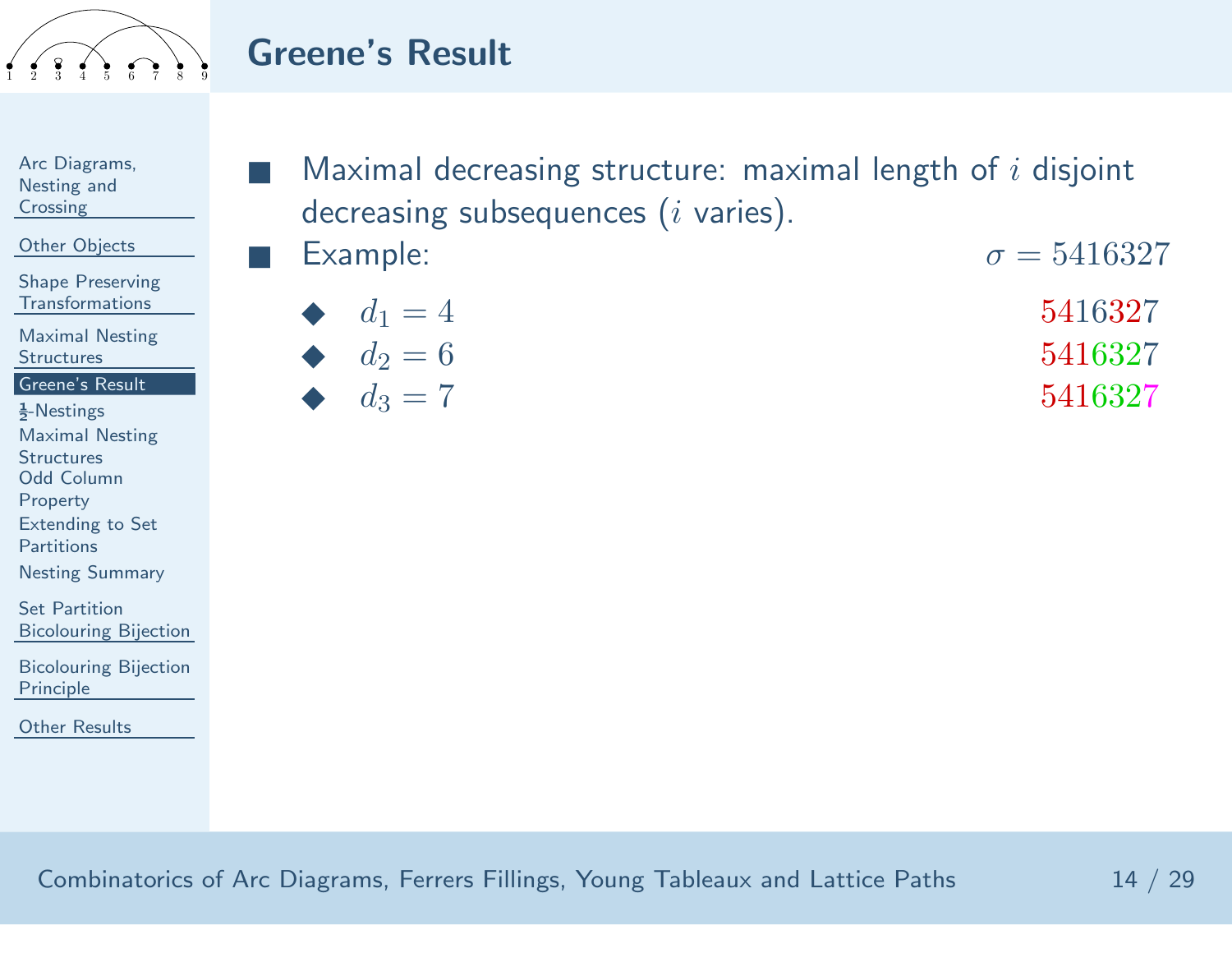

Arc [Diagrams,](#page-2-0) Nesting and**Crossing** 

Other [Objects](#page-10-0)

Shape Preserving[Transformations](#page-18-0)

Maximal Nesting**[Structures](#page-24-0)** 

[Greene's](#page-24-0) Result

 $\frac{1}{2}$ [-Nestings](#page-29-0)

Maximal Nesting

**[Structures](#page-31-0)** 

Odd Column

[Property](#page-35-0)

[Extending](#page-37-0) to Set

**Partitions** 

Nesting [Summary](#page-40-0)

Set Partition[Bicolouring](#page-41-0) Bijection

[Bicolouring](#page-50-0) BijectionPrinciple

Other [Results](#page-56-0)

■Maximal decreasing structure: maximal length of  $i$  disjoint decreasing subsequences  $\left( i\right.$  varies).

■**Example:**  $\sigma = 5416327$ 

- ◆ $d_1 = 4$  5416327  $\frac{d_2}{d_2} = 6$  $d_2 = 6$  5416327
- ◆ $d_3 = 7$  5416327
- ◆ $mds(\sigma) = 4, 2, 1$

Combinatorics of Arc Diagrams, Ferrers Fillings, Young Tableaux and Lattice Paths <sup>14</sup> / <sup>29</sup>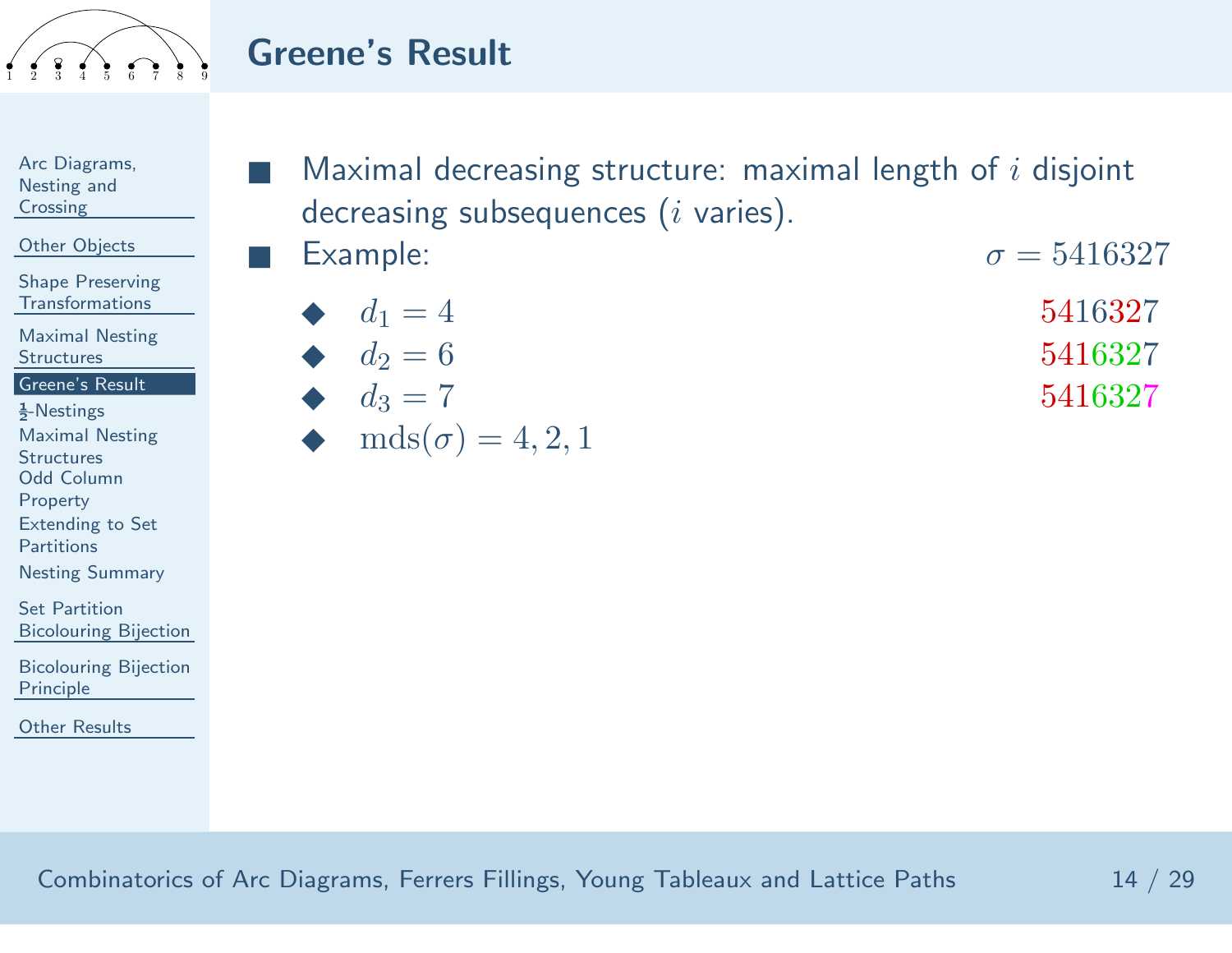

Arc [Diagrams,](#page-2-0) Nesting and**Crossing** 

Other [Objects](#page-10-0)

Shape Preserving[Transformations](#page-18-0)

Maximal Nesting**[Structures](#page-24-0)** 

[Greene's](#page-24-0) Result

 $\frac{1}{2}$ [-Nestings](#page-29-0)

Maximal Nesting

**[Structures](#page-31-0)** 

Odd Column

[Property](#page-35-0)

[Extending](#page-37-0) to Set

■

**Partitions** 

Nesting [Summary](#page-40-0)

Set Partition[Bicolouring](#page-41-0) Bijection

[Bicolouring](#page-50-0) BijectionPrinciple

Other [Results](#page-56-0)

■Maximal decreasing structure: maximal length of  $i$  disjoint decreasing subsequences  $\left( i\right.$  varies).

■**Example:**  $\sigma = 5416327$ 

- ◆ $d_1 = 4$  5416327
- $\rightarrow$   $d_2 = 6$  $d_2 = 6$  5416327
- $\frac{d_3}{7}$  $d_3 = 7$  5416327
- ◆ $mds(\sigma) = 4, 2, 1$

 Theorem (Greene, 1974): Maximal decreasing structure of <sup>a</sup> permutation corresponds to its shape.

 $\sigma \sim$ 

■ $\sigma$ 's associated Young tableaux have column heights  $4, 2, 1 = \mathrm{mds}(\sigma)$ :



Combinatorics of Arc Diagrams, Ferrers Fillings, Young Tableaux and Lattice Paths <sup>14</sup> / <sup>29</sup>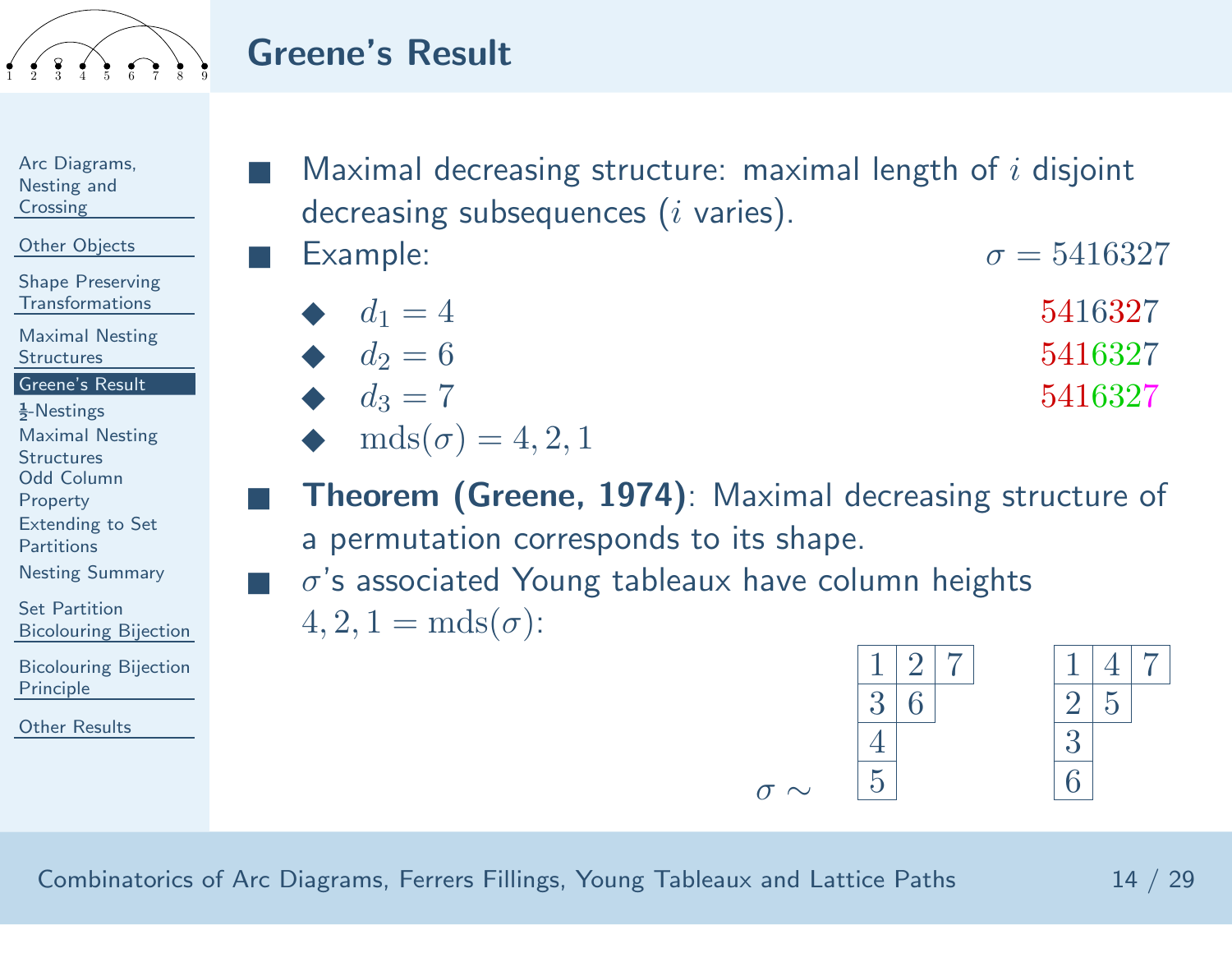<span id="page-29-0"></span>

# $\frac{1}{2}$ -Nestings

■

Arc [Diagrams,](#page-2-0) Nesting and**Crossing** 

Other [Objects](#page-10-0)

Shape Preserving[Transformations](#page-18-0)

Maximal Nesting**[Structures](#page-24-0)** 

[Greene's](#page-24-0) Result

#### $\frac{1}{2}$ [-Nestings](#page-29-0)

Maximal Nesting**[Structures](#page-31-0)**  Odd Column[Property](#page-35-0) [Extending](#page-37-0) to Set**Partitions** 

Nesting [Summary](#page-40-0)

Set Partition[Bicolouring](#page-41-0) Bijection

[Bicolouring](#page-50-0) BijectionPrinciple

Other [Results](#page-56-0)

#### Two conventional interpretations:

- ◆Strong: Singletons do not contribute to  $k$ -nestings.
- ◆Weak: Singletons contribute fully to  $k$ -nestings.
- ◆Similar for transitory vertices and crossings.



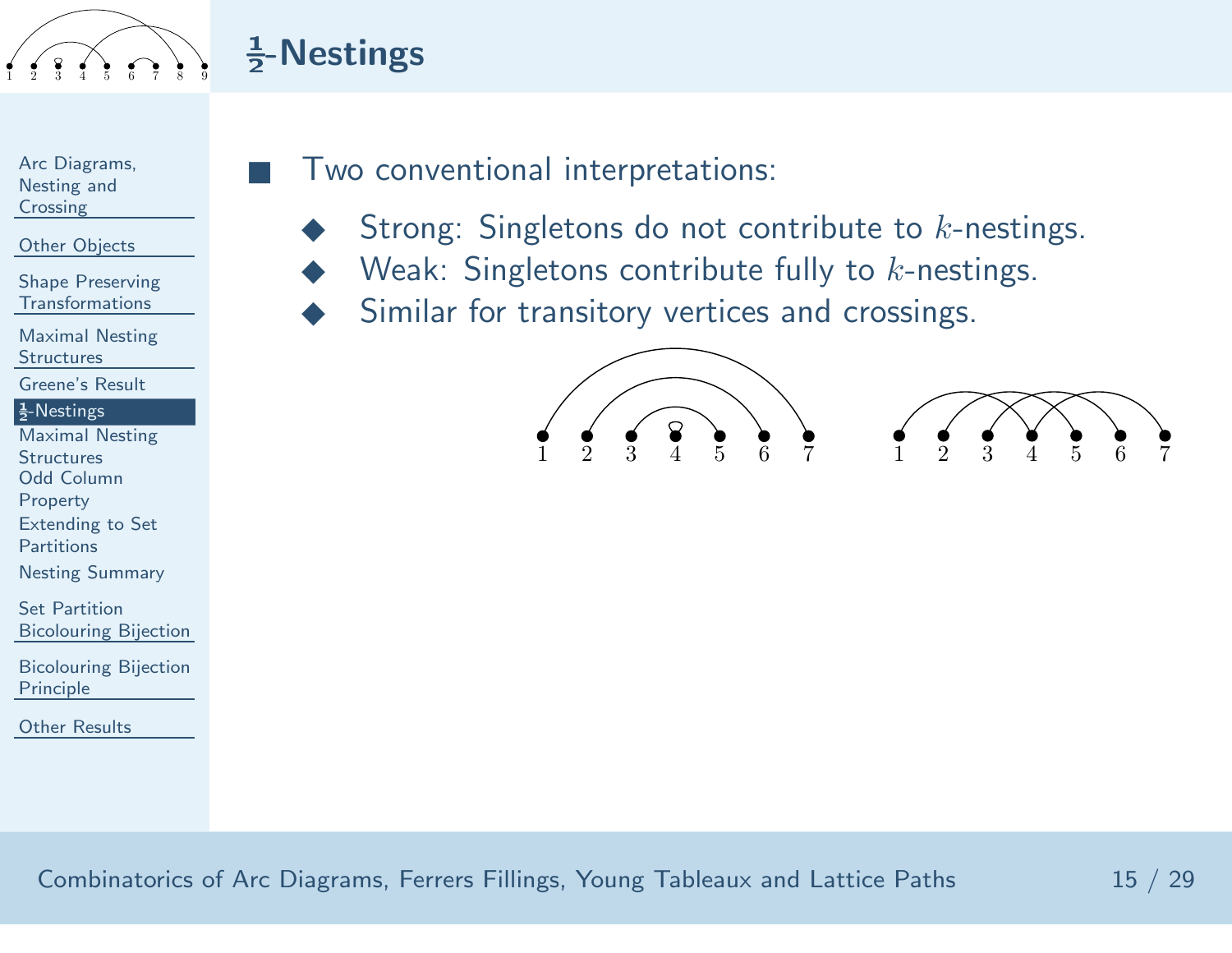

# $\frac{1}{2}$ -Nestings

■

■

Arc [Diagrams,](#page-2-0) Nesting and**Crossing** 

Other [Objects](#page-10-0)

Shape Preserving[Transformations](#page-18-0)

Maximal Nesting**[Structures](#page-24-0)** 

[Greene's](#page-24-0) Result

#### $\frac{1}{2}$ [-Nestings](#page-29-0)

Maximal Nesting**[Structures](#page-31-0)**  Odd Column[Property](#page-35-0)

 [Extending](#page-37-0) to Set**Partitions** 

Nesting [Summary](#page-40-0)

Set Partition[Bicolouring](#page-41-0) Bijection

[Bicolouring](#page-50-0) BijectionPrinciple

Other [Results](#page-56-0)

#### Two conventional interpretations:

- ◆Strong: Singletons do not contribute to  $k$ -nestings.
- ◆Weak: Singletons contribute fully to  $k$ -nestings.
- ◆Similar for transitory vertices and crossings.



Alternative  $\frac{1}{2}$ -nesting interpretation: Singletons contribute  $\frac{1}{2}$  to *k*-nestings.  $\frac{1}{2}$  to  $k$ -nestings.<br><br><br>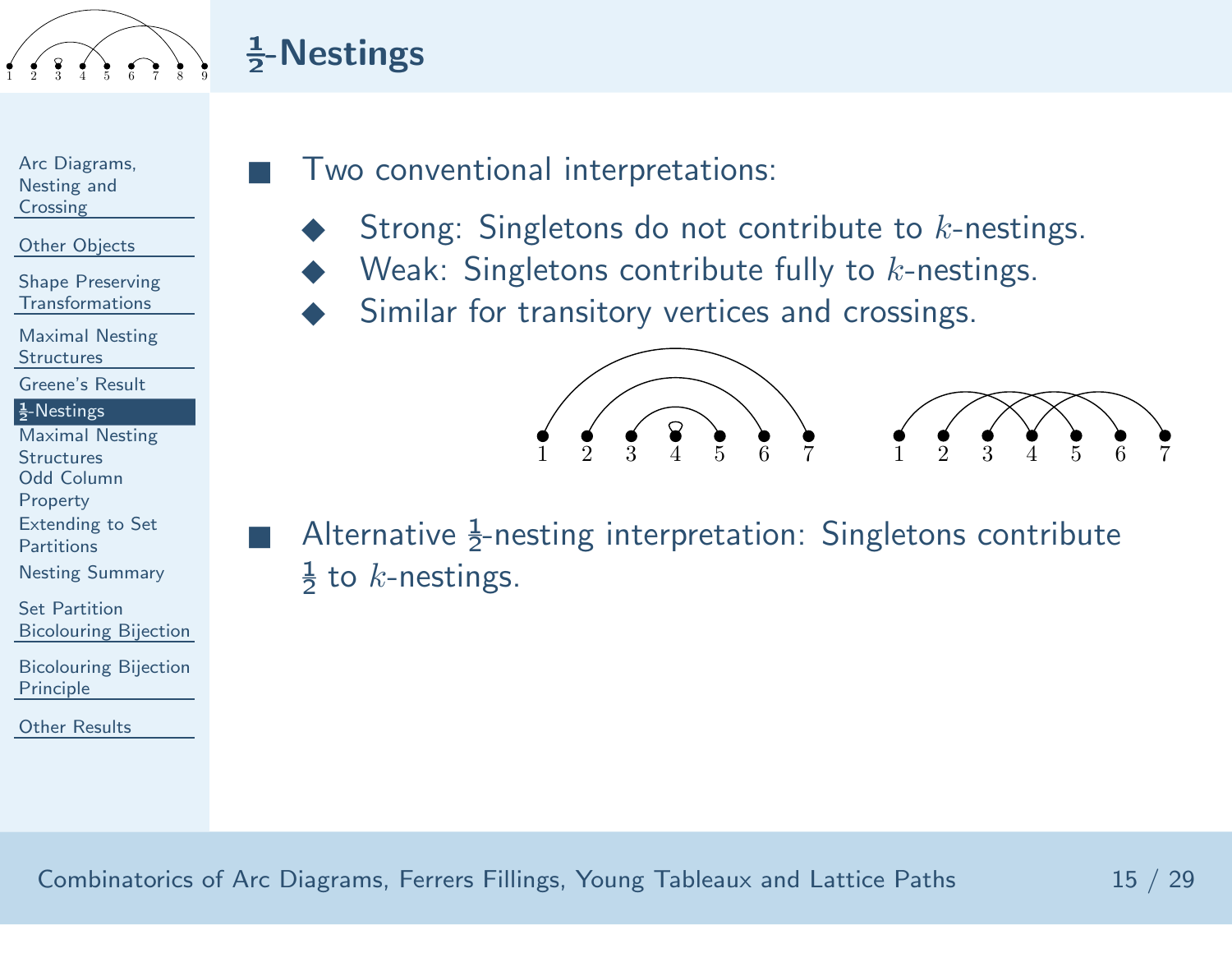<span id="page-31-0"></span>

Arc [Diagrams,](#page-2-0) Nesting and**Crossing** 

Other [Objects](#page-10-0)

Shape Preserving[Transformations](#page-18-0)

Maximal Nesting**[Structures](#page-24-0)** 

[Greene's](#page-24-0) Result

 $\frac{1}{2}$ [-Nestings](#page-29-0)

Maximal Nesting**[Structures](#page-31-0)** 

Odd Column

[Property](#page-35-0)

[Extending](#page-37-0) to Set

**Partitions** 

Nesting [Summary](#page-40-0)

Set Partition[Bicolouring](#page-41-0) Bijection

[Bicolouring](#page-50-0) BijectionPrinciple

Other [Results](#page-56-0)

 Maximal nesting structure is analogous to maximal decreasing structure, using  $k$ -nestings ( $\frac{1}{2}$ -nesting interpretation).

■

■

◆



Combinatorics of Arc Diagrams, Ferrers Fillings, Young Tableaux and Lattice Paths <sup>16</sup> / <sup>29</sup>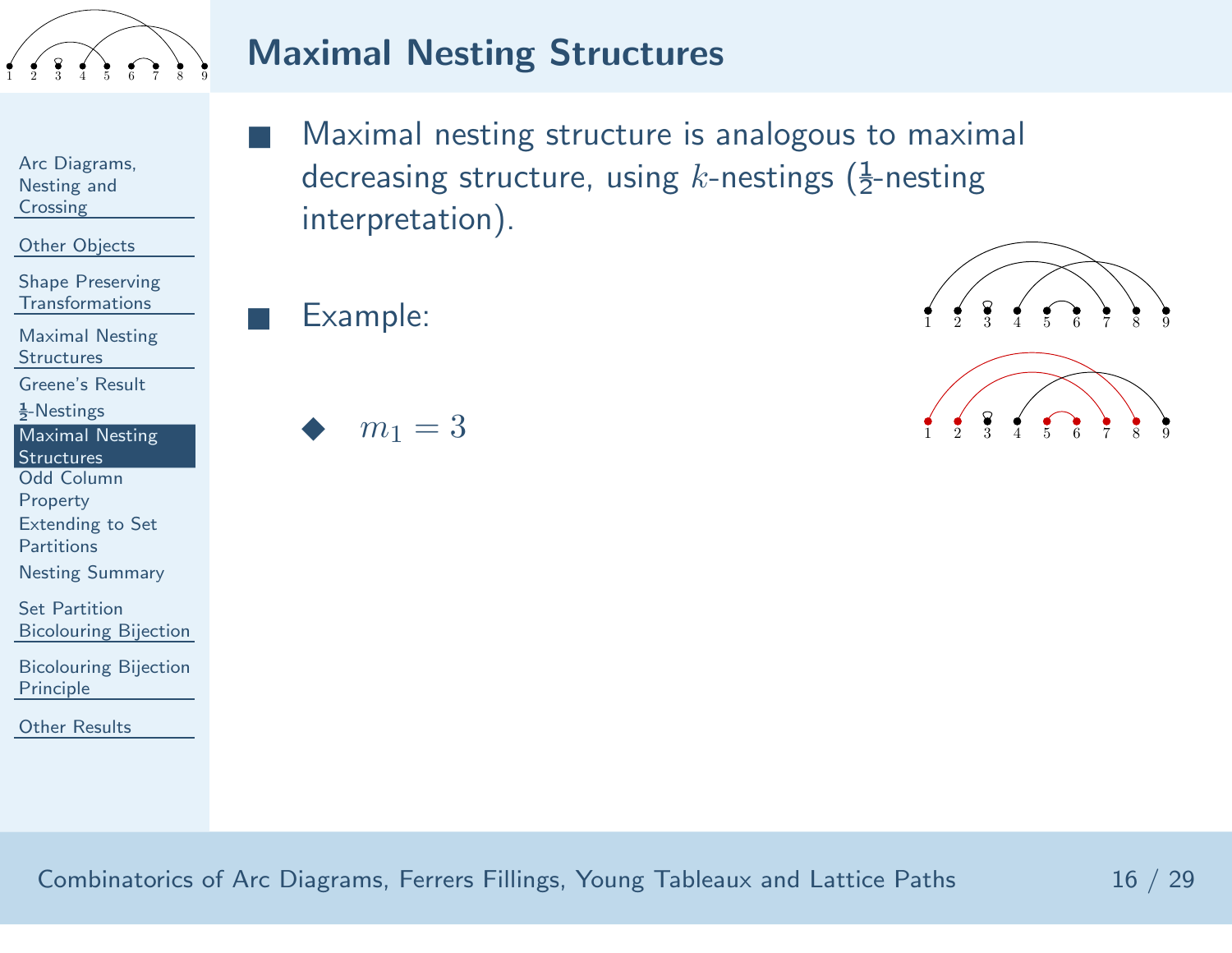

Arc [Diagrams,](#page-2-0) Nesting and**Crossing** 

Other [Objects](#page-10-0)

Shape Preserving[Transformations](#page-18-0)

Maximal Nesting**[Structures](#page-24-0)** 

[Greene's](#page-24-0) Result

 $\frac{1}{2}$ [-Nestings](#page-29-0)

Maximal Nesting**[Structures](#page-31-0)** 

Odd Column

[Property](#page-35-0)

[Extending](#page-37-0) to Set

**Partitions** 

Nesting [Summary](#page-40-0)

Set Partition[Bicolouring](#page-41-0) Bijection

[Bicolouring](#page-50-0) BijectionPrinciple

Other [Results](#page-56-0)

 Maximal nesting structure is analogous to maximal decreasing structure, using  $k$ -nestings ( $\frac{1}{2}$ -nesting interpretation).

■

■

◆

$$
\bullet \quad m_2=4.5
$$

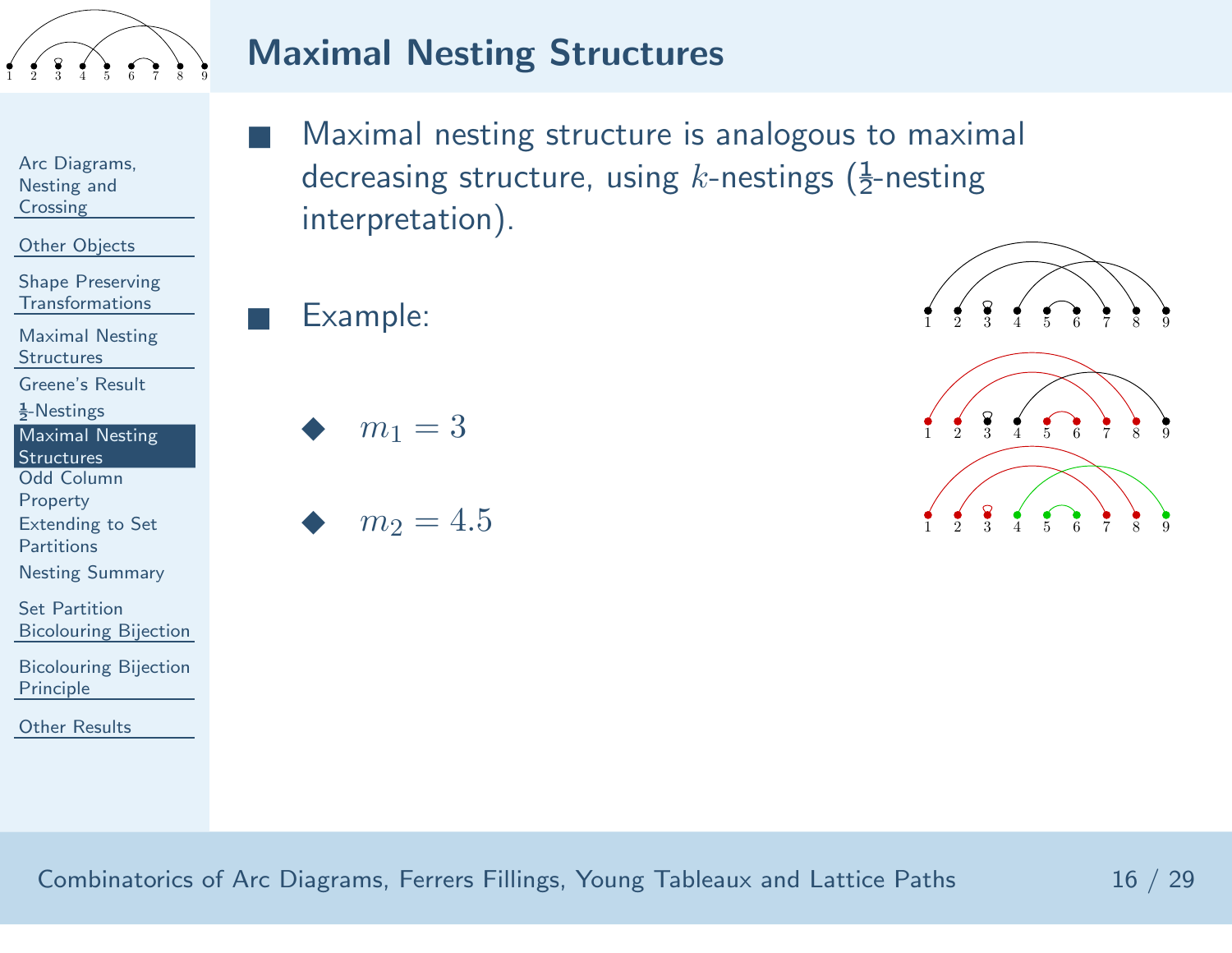

Arc [Diagrams,](#page-2-0) Nesting and**Crossing** 

Other [Objects](#page-10-0)

Shape Preserving[Transformations](#page-18-0)

Maximal Nesting**[Structures](#page-24-0)** 

[Greene's](#page-24-0) Result

 $\frac{1}{2}$ [-Nestings](#page-29-0)

Maximal Nesting**[Structures](#page-31-0)** 

Odd Column

[Property](#page-35-0)

[Extending](#page-37-0) to Set

**Partitions** 

Nesting [Summary](#page-40-0)

Set Partition[Bicolouring](#page-41-0) Bijection

[Bicolouring](#page-50-0) BijectionPrinciple

Other [Results](#page-56-0)

 Maximal nesting structure is analogous to maximal decreasing structure, using  $k$ -nestings ( $\frac{1}{2}$ -nesting interpretation).

■

■

◆

$$
m2 = 4.5
$$
  
\n
$$
m1 2 3 4 5 6 7 8 9
$$
  
\n
$$
2mns(π) = 6,3
$$

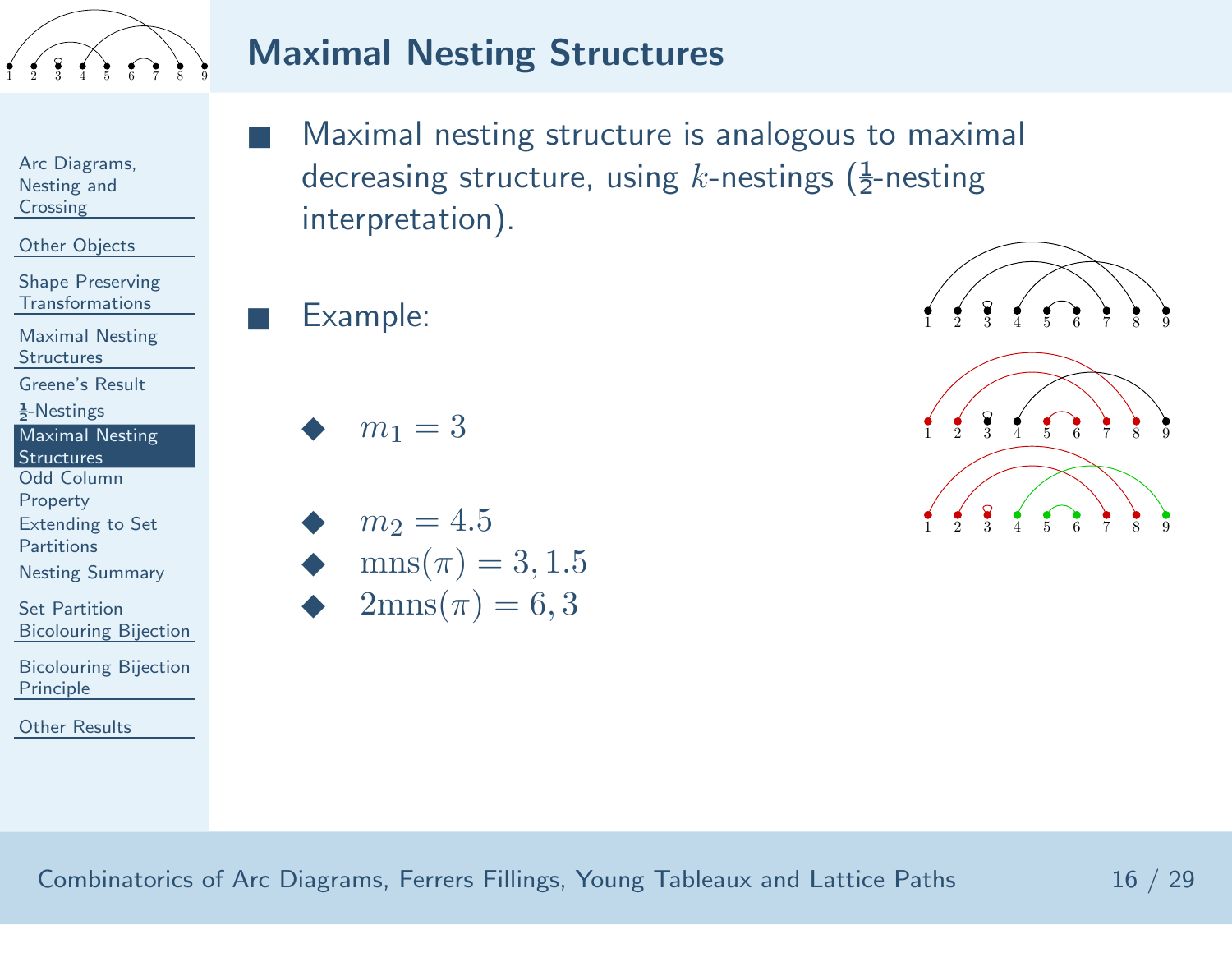

- Arc [Diagrams,](#page-2-0) Nesting and**Crossing**
- Other [Objects](#page-10-0)
- Shape Preserving[Transformations](#page-18-0)
- Maximal Nesting**[Structures](#page-24-0)**
- [Greene's](#page-24-0) Result
- $\frac{1}{2}$ [-Nestings](#page-29-0)
- Maximal Nesting**[Structures](#page-31-0)**
- Odd Column
- [Property](#page-35-0)
- [Extending](#page-37-0) to Set
- **Partitions**
- Nesting [Summary](#page-40-0)
- Set Partition[Bicolouring](#page-41-0) Bijection
- [Bicolouring](#page-50-0) BijectionPrinciple
- Other [Results](#page-56-0)
- ■ Maximal nesting structure is analogous to maximal decreasing structure, using  $k$ -nestings ( $\frac{1}{2}$ -nesting interpretation).
	-

■

- ◆
- ◆
- ◆ $mns(\pi) = 3, 1.5$ ◆ $2{\rm mns}(\pi)=6,3$



- $m_1 = 3$  1 2 3 4 5 6 7 8 9  $m_2 = 4.5$  1 2 3 4 5 6 7 8 9
- ■**Theorem (New)**: For involutions  $\pi$ ,  $2mns(\pi) = mds(\pi)$ .<br>I.e. the MNS corresponds to the associated tableau's shape. ■ The associated Young tableau has column heights  $6, 3 = 2 \mathrm{mns}(\pi).$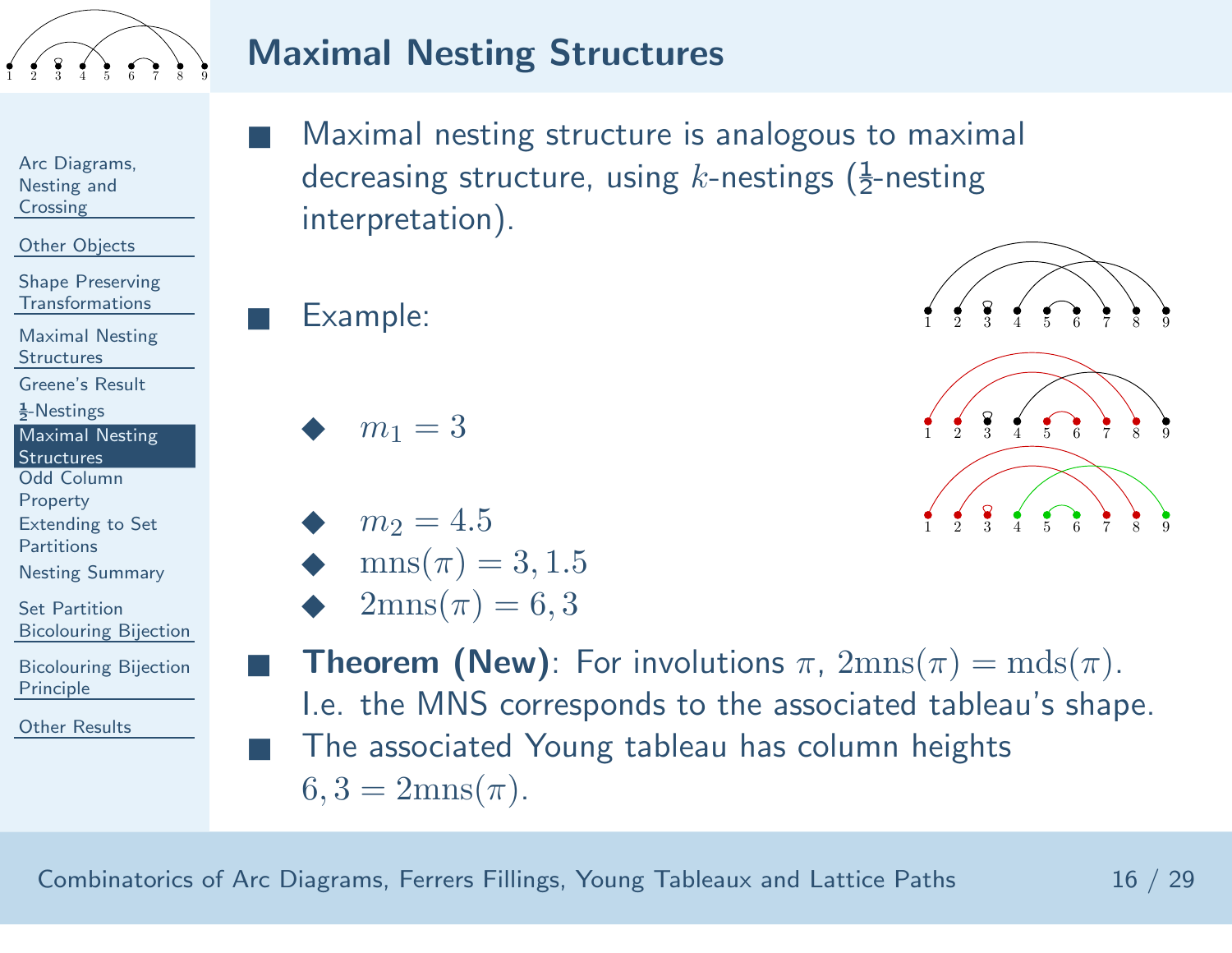<span id="page-35-0"></span>

## Odd Column Property

Arc [Diagrams,](#page-2-0) Nesting and**Crossing** 

■

Other [Objects](#page-10-0)

Shape Preserving[Transformations](#page-18-0)

Maximal Nesting**[Structures](#page-24-0)** 

[Greene's](#page-24-0) Result

 $\frac{1}{2}$ [-Nestings](#page-29-0)

Maximal Nesting

**[Structures](#page-31-0)** 

Odd Column

[Property](#page-35-0)

 [Extending](#page-37-0) to SetPartitions

Nesting [Summary](#page-40-0)

Set Partition[Bicolouring](#page-41-0) Bijection

[Bicolouring](#page-50-0) BijectionPrinciple

Other [Results](#page-56-0)

**Theorem (Schensted, 1961)**: An involution with  $m$ singletons has a tableau shape with  $m$  odd columns.

Combinatorics of Arc Diagrams, Ferrers Fillings, Young Tableaux and Lattice Paths  $17 \;/ \;29$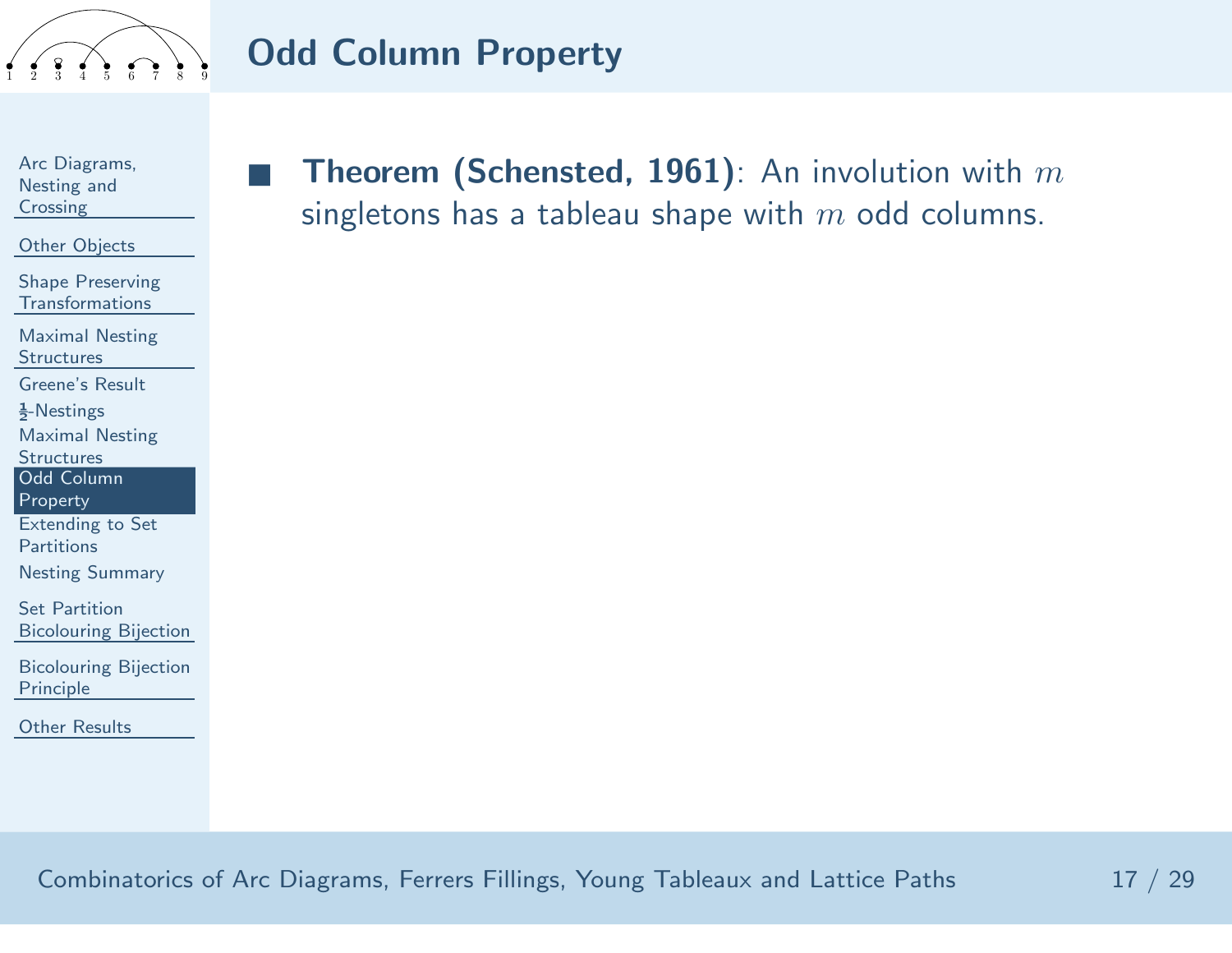

### Odd Column Property

Arc [Diagrams,](#page-2-0) Nesting and**Crossing** 

Other [Objects](#page-10-0)

Shape Preserving[Transformations](#page-18-0)

Maximal Nesting**[Structures](#page-24-0)** 

[Greene's](#page-24-0) Result

 $\frac{1}{2}$ [-Nestings](#page-29-0)

Maximal Nesting

**[Structures](#page-31-0)** 

 Odd Column[Property](#page-35-0)

 [Extending](#page-37-0) to Set**Partitions** 

Nesting [Summary](#page-40-0)

Set Partition[Bicolouring](#page-41-0) Bijection

[Bicolouring](#page-50-0) BijectionPrinciple

Other [Results](#page-56-0)

**Theorem (Schensted, 1961)**: An involution with  $m$ singletons has a tableau shape with  $m$  odd columns.

**Theorem (New)**: If the first i columns of the tableau have  $\,c$  odd columns, then any maximal set of  $i$   $k$ -nestings will include  $\it c$  singletons.

Example:

■

■

■





Combinatorics of Arc Diagrams, Ferrers Fillings, Young Tableaux and Lattice Paths  $17 \;/ \;29$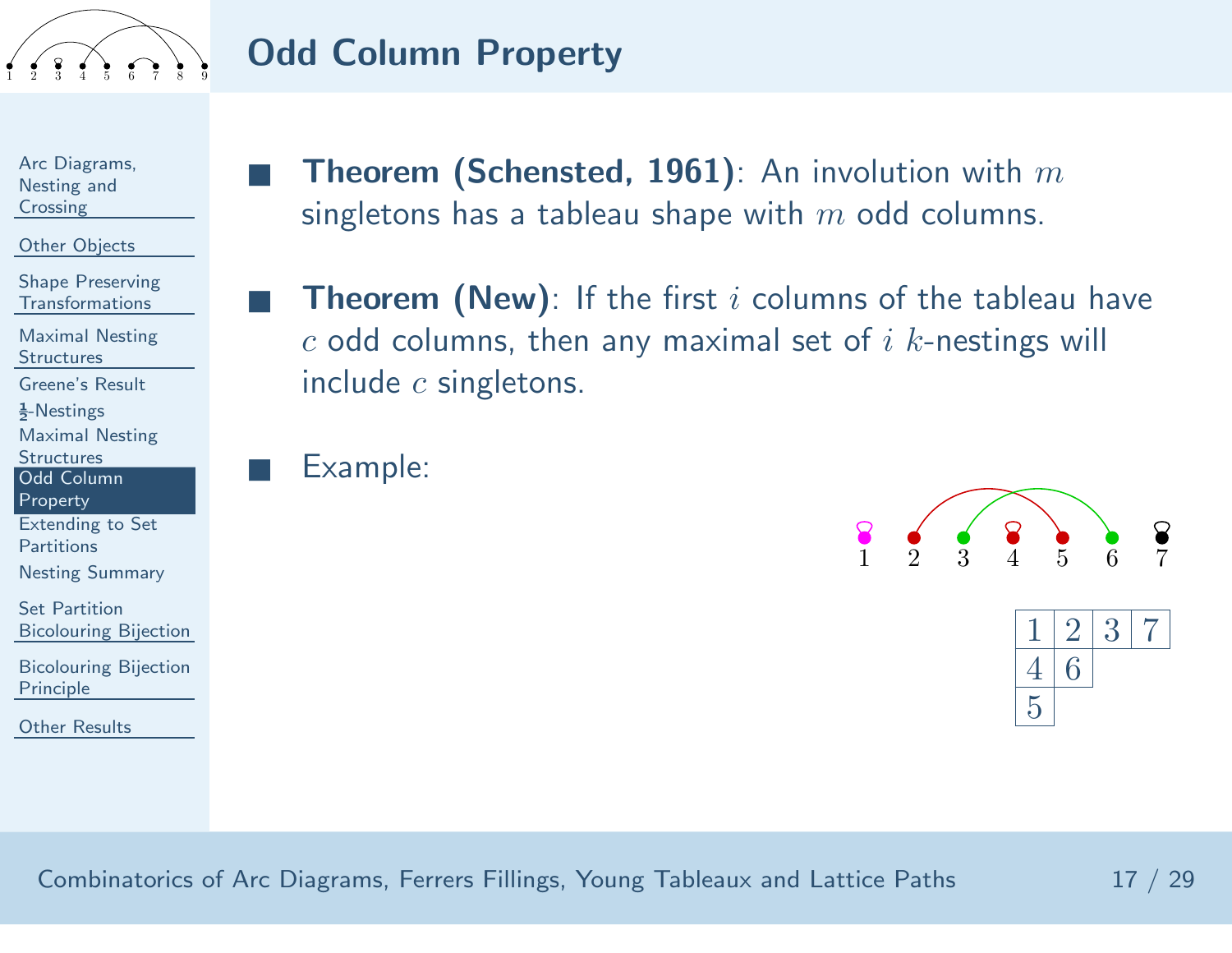<span id="page-37-0"></span>

#### Extending to Set Partitions

Arc [Diagrams,](#page-2-0) Nesting and**Crossing** 

■

Other [Objects](#page-10-0)

Shape Preserving[Transformations](#page-18-0)

Maximal Nesting**[Structures](#page-24-0)** 

[Greene's](#page-24-0) Result

 $\frac{1}{2}$ [-Nestings](#page-29-0)

Maximal Nesting

**[Structures](#page-31-0)** 

Odd Column

[Property](#page-35-0)

 [Extending](#page-37-0) to SetPartitions

Nesting [Summary](#page-40-0)

Set Partition[Bicolouring](#page-41-0) Bijection

[Bicolouring](#page-50-0) BijectionPrinciple

Other [Results](#page-56-0)

 Example for set partitions, using strong and weak interpretations:



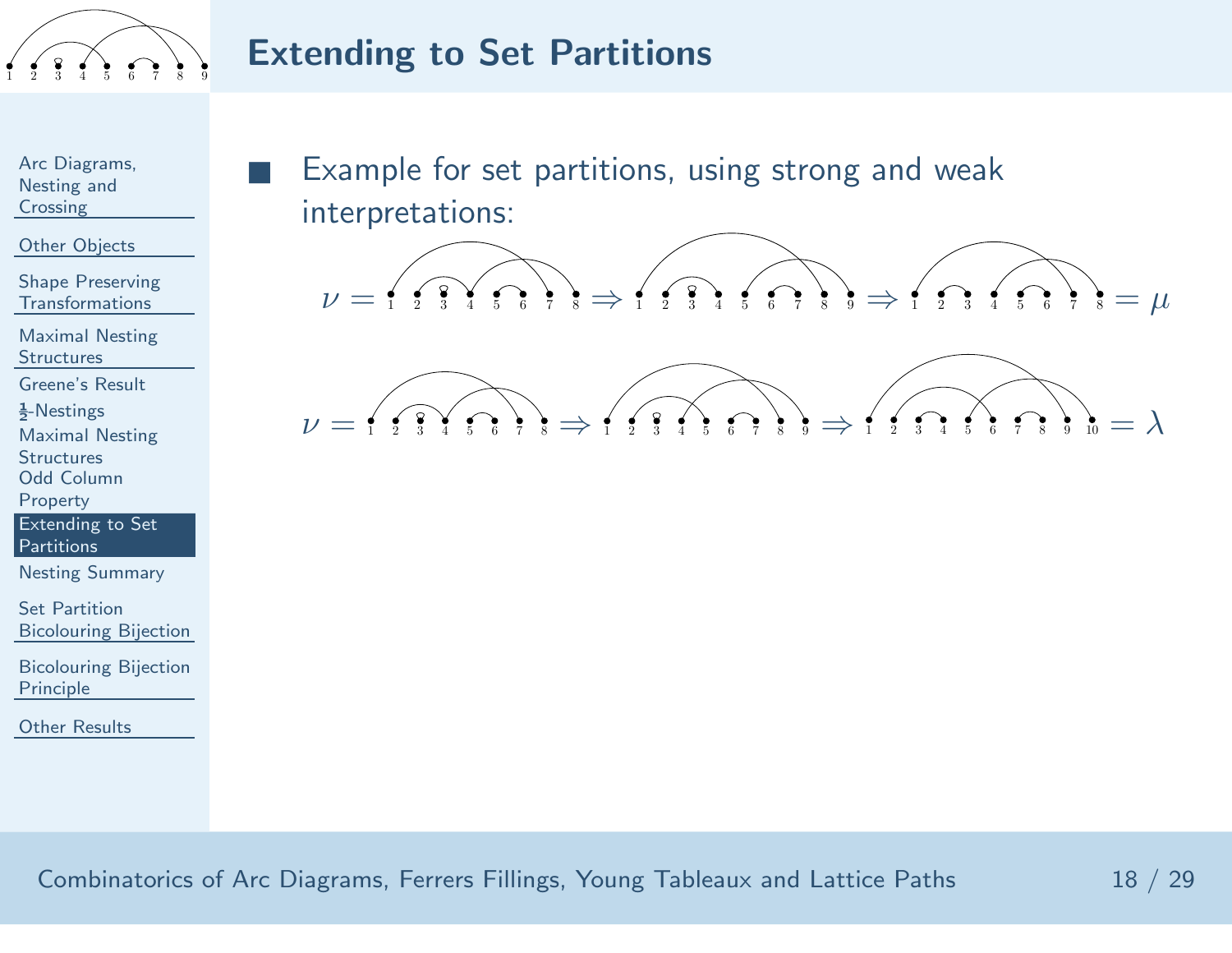

#### Extending to Set Partitions

Arc [Diagrams,](#page-2-0) Nesting and**Crossing** 

■

■

λ

Other [Objects](#page-10-0)

Shape Preserving[Transformations](#page-18-0)

Maximal Nesting**[Structures](#page-24-0)** 

[Greene's](#page-24-0) Result

 $\frac{1}{2}$ [-Nestings](#page-29-0)

Maximal Nesting

**[Structures](#page-31-0)** 

Odd Column

[Property](#page-35-0)

 [Extending](#page-37-0) to SetPartitions

Nesting [Summary](#page-40-0)

Set Partition[Bicolouring](#page-41-0) Bijection

[Bicolouring](#page-50-0) BijectionPrinciple

Other [Results](#page-56-0)

 Example for set partitions, using strong and weak interpretations:





■ Surjection  $f : M_{2n} \Longrightarrow S_n$ 



Combinatorics of Arc Diagrams, Ferrers Fillings, Young Tableaux and Lattice Paths <sup>18</sup> / <sup>29</sup>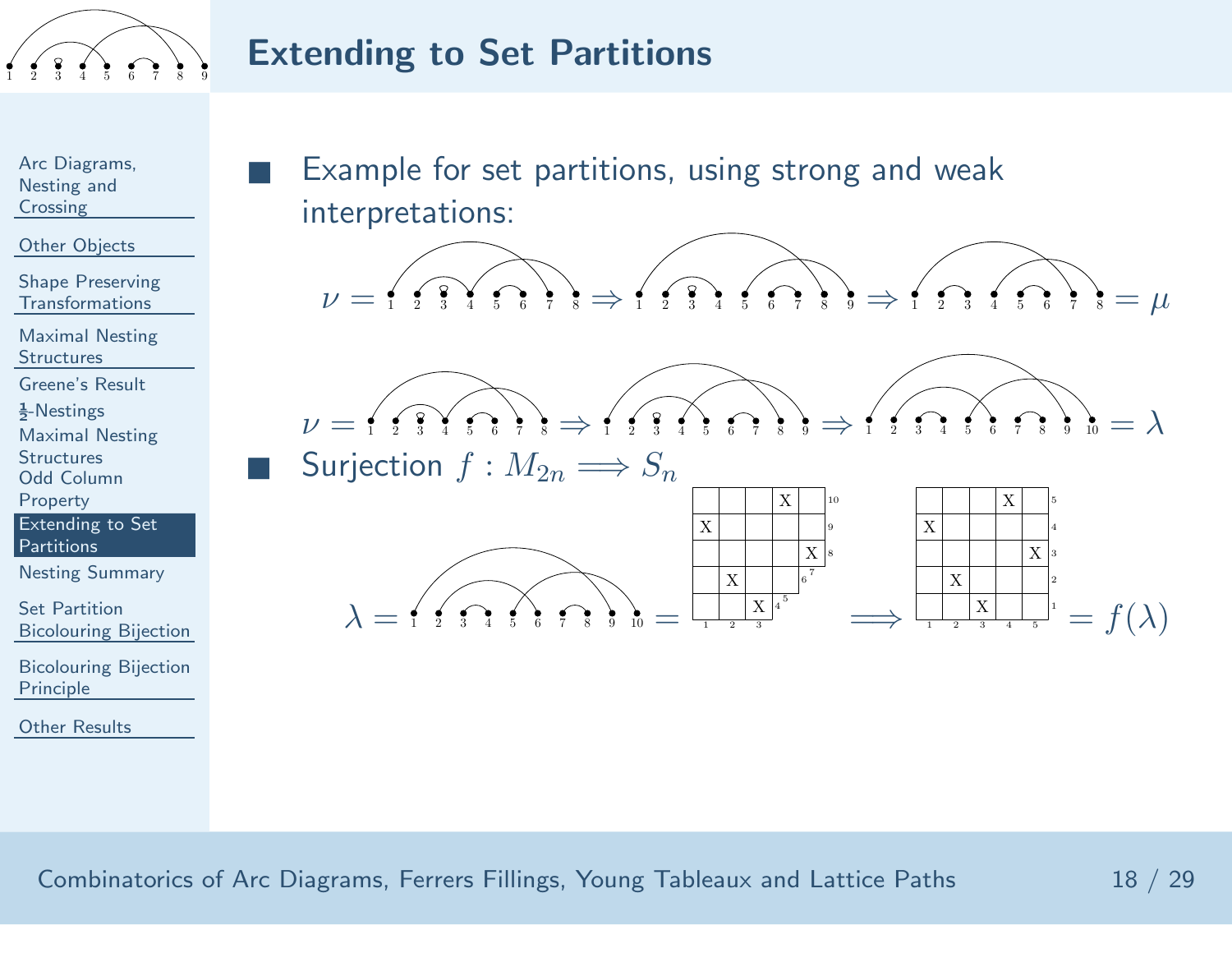

#### Extending to Set Partitions

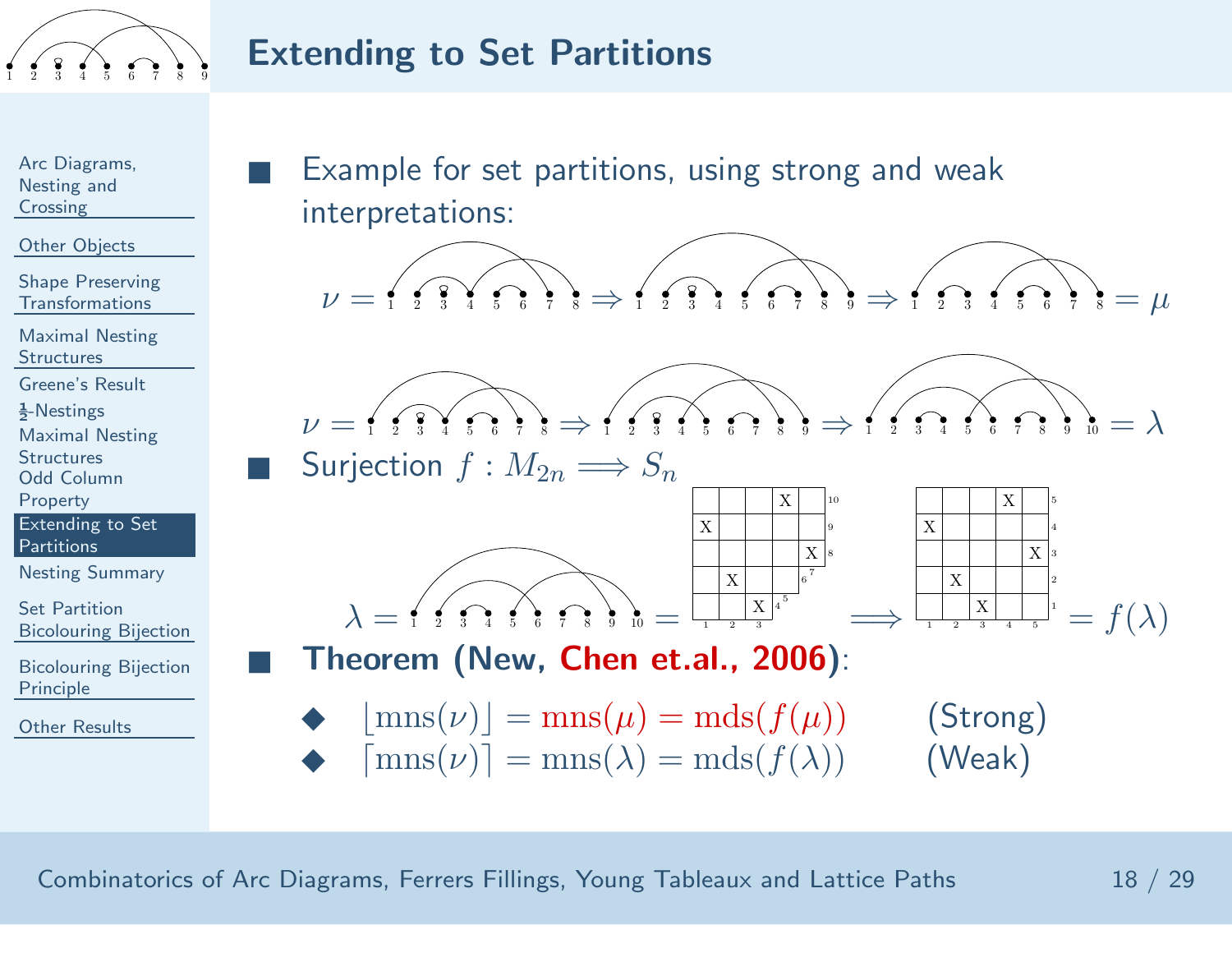<span id="page-40-0"></span>

#### Nesting Summary

■

■

■

Arc [Diagrams,](#page-2-0) Nesting andCrossing

Other [Objects](#page-10-0)

Shape Preserving[Transformations](#page-18-0)

Maximal Nesting**[Structures](#page-24-0)** 

[Greene's](#page-24-0) Result

 $\frac{1}{2}$ [-Nestings](#page-29-0)

Maximal Nesting

**[Structures](#page-31-0)** 

Odd Column

[Property](#page-35-0)

 [Extending](#page-37-0) to Set**Partitions** 

Nesting [Summary](#page-40-0)

Set Partition[Bicolouring](#page-41-0) Bijection

[Bicolouring](#page-50-0) BijectionPrinciple

Other [Results](#page-56-0)

 Direct Greene-like result on the MNS of involutions and their shape.

 Clarifies the connection between the MNS of set partitions and permutation shapes.

■ Involutive transformations <sup>g</sup>ive <sup>a</sup> tool for manipulating arc diagrams.

 Clarifies Reifegerste's work on Knuth transformations in terms of tableaux.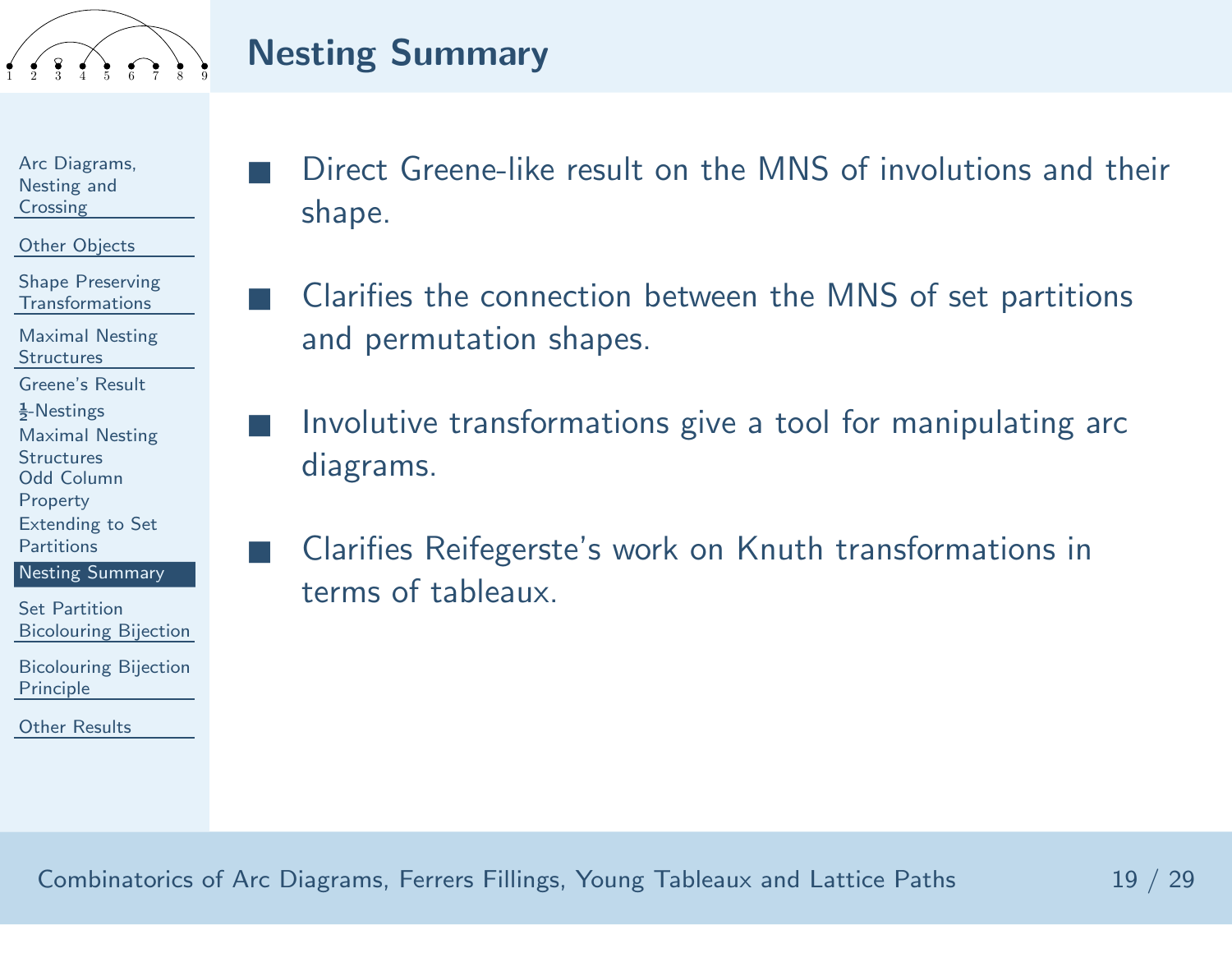<span id="page-41-0"></span>

## Object Summary

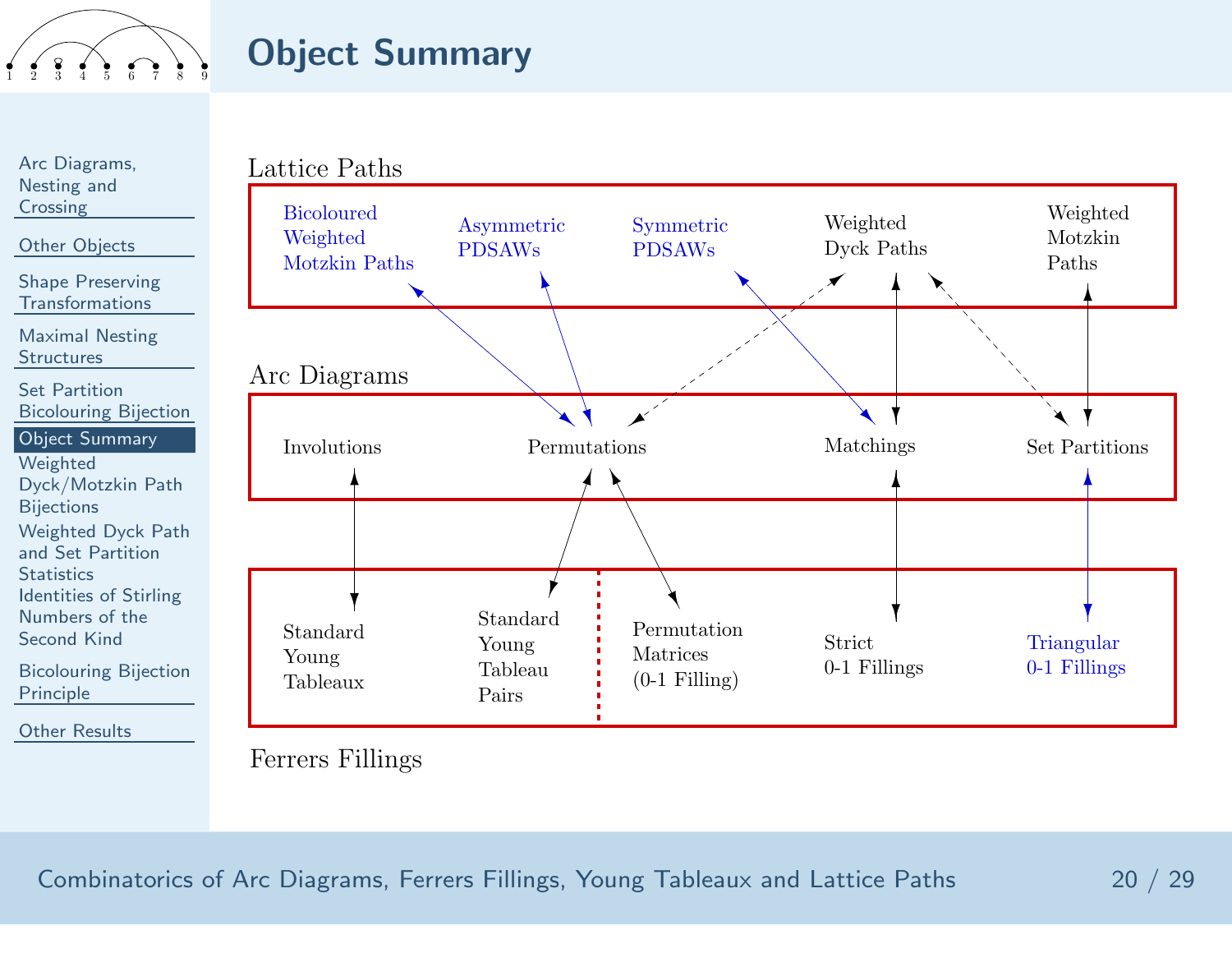<span id="page-42-0"></span>

# Weighted Dyck/Motzkin Path Bijections

Arc [Diagrams,](#page-2-0) Nesting and**Crossing** 

■

■

Other [Objects](#page-10-0)

Shape Preserving[Transformations](#page-18-0)

Maximal Nesting**[Structures](#page-24-0)** 

Set Partition[Bicolouring](#page-41-0) Bijection

Object [Summary](#page-41-0)

Weighted[Dyck/Motzkin](#page-42-0) Path

**Bijections** 

 [Weighted](#page-44-0) Dyck Pathand Set Partition**Statistics**  Identities of [Stirling](#page-46-0)Numbers of the

Second Kind

[Bicolouring](#page-50-0) BijectionPrinciple

Other [Results](#page-56-0)

**Theorem**: Weighted Dyck paths with bicoloured peaks  $\leftrightarrow$ set partitions.

 $\bigwedge^{0}$   $\bigwedge^{1}$ 0<sup>↑</sup> <sup>↑</sup>  $\frac{0}{2}$  1 0

Preserves number of arcs and weak nesting/crossing.

Combinatorics of Arc Diagrams, Ferrers Fillings, Young Tableaux and Lattice Paths  $\hspace{1.5cm}21 \;/ \;29$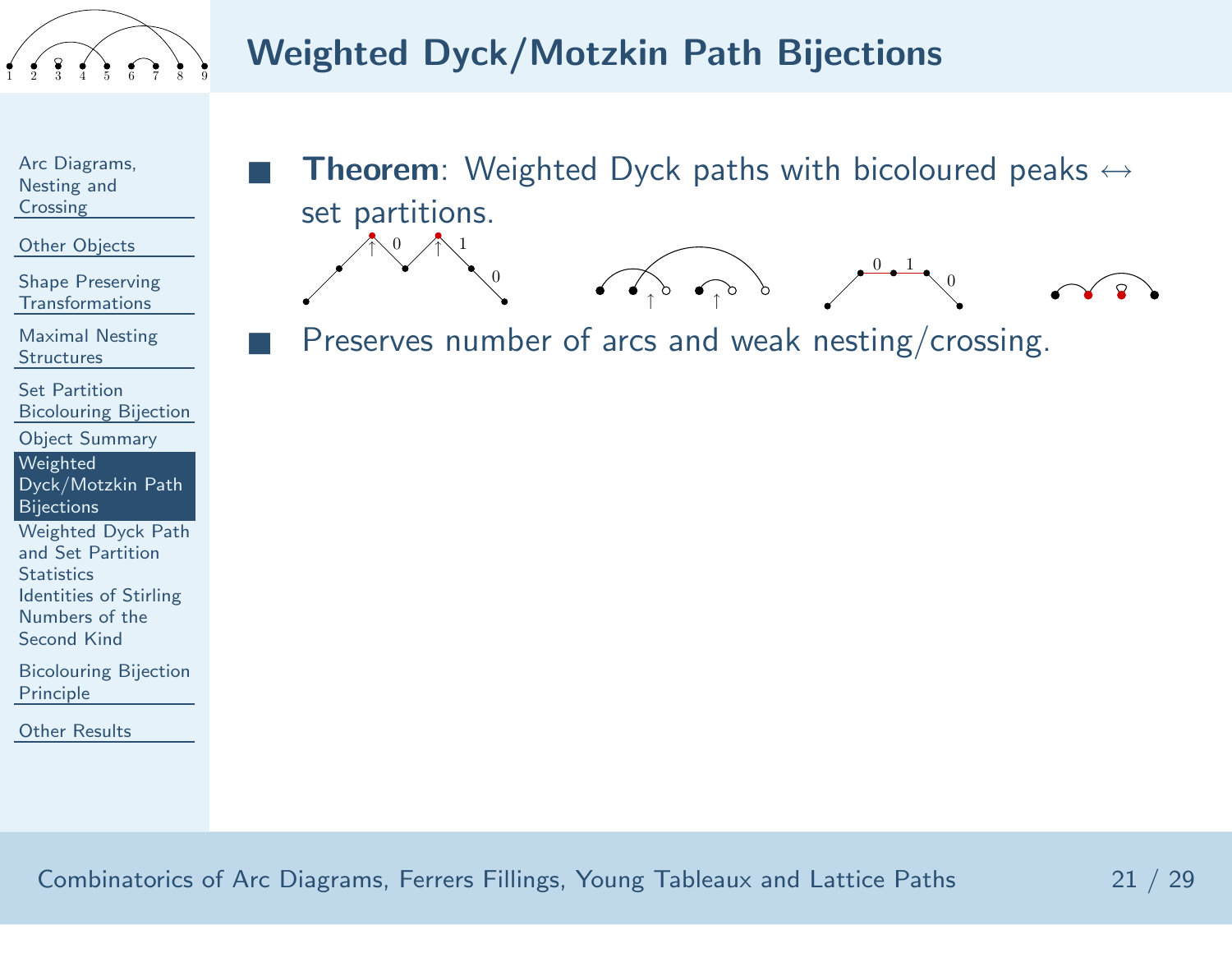

Arc [Diagrams,](#page-2-0) Nesting and**Crossing** 

■

■

■

 $\bigwedge^{0}$   $\bigwedge^{1}$ 

↑

 $1 / 1$ 

0

0

Other [Objects](#page-10-0)

Shape Preserving[Transformations](#page-18-0)

Maximal Nesting**[Structures](#page-24-0)** 

Set Partition[Bicolouring](#page-41-0) Bijection

Object [Summary](#page-41-0)

Weighted[Dyck/Motzkin](#page-42-0) Path

**Bijections** 

 [Weighted](#page-44-0) Dyck Pathand Set Partition**Statistics**  Identities of [Stirling](#page-46-0)Numbers of theSecond Kind

[Bicolouring](#page-50-0) BijectionPrinciple

Other [Results](#page-56-0)

**Theorem**: Weighted Dyck paths with bicoloured peaks  $\leftrightarrow$ set partitions.

 $\frac{0}{2}$  1

1

1

0

0

<sup>↑</sup> <sup>↑</sup>

Preserves number of arcs and weak nesting/crossing.

■**Theorem**: Weighted Dyck paths with bicoloured valleys  $\leftrightarrow$ singleton free set partitions.

Preserves number of arcs and strong nesting/crossing.

↑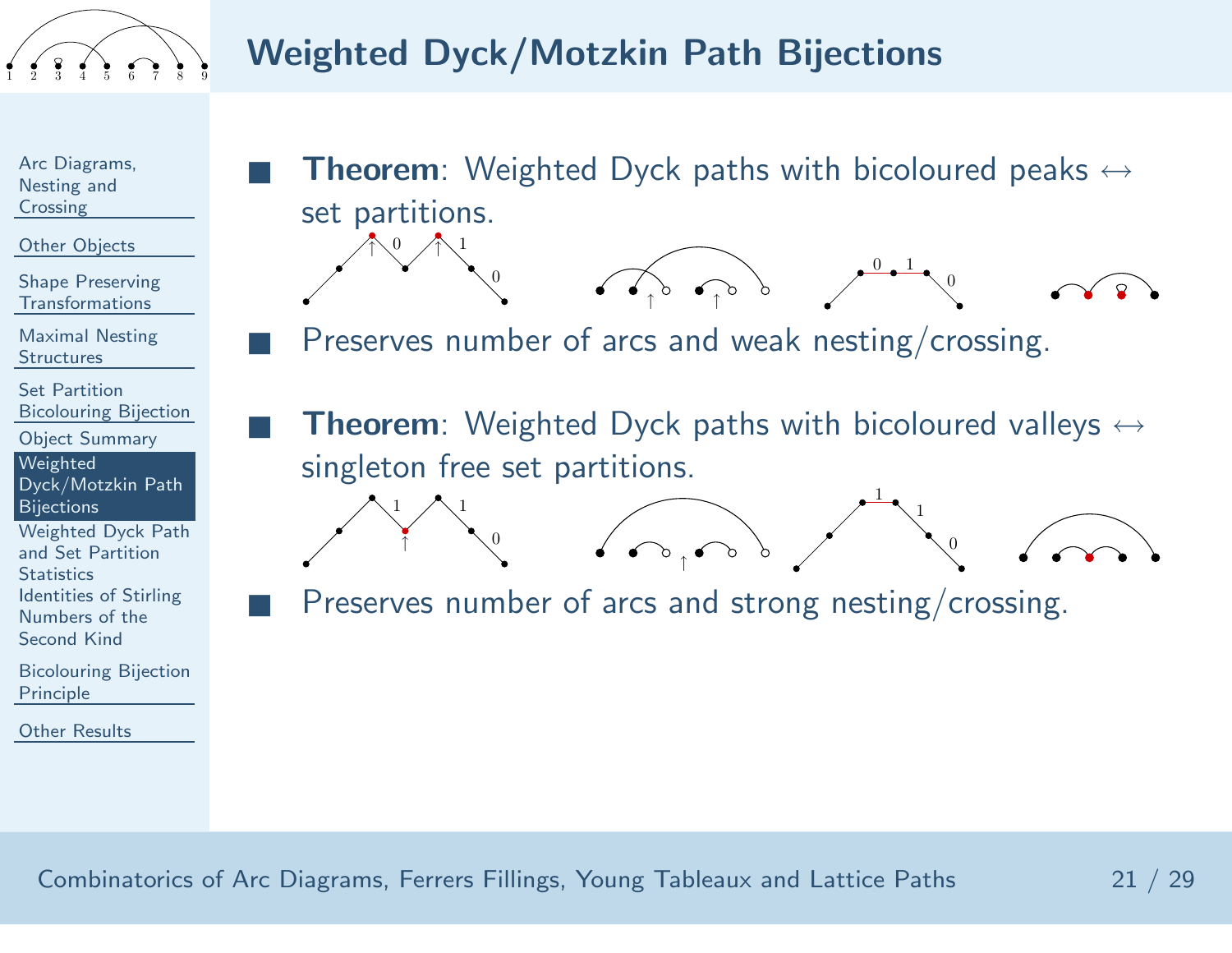<span id="page-44-0"></span>

■

■

■

Arc [Diagrams,](#page-2-0) Nesting and**Crossing** 

Other [Objects](#page-10-0)

Shape Preserving[Transformations](#page-18-0)

Maximal Nesting**[Structures](#page-24-0)** 

Set Partition[Bicolouring](#page-41-0) Bijection

Object [Summary](#page-41-0)

Weighted

 [Dyck/Motzkin](#page-42-0) Path**Bijections** 

 [Weighted](#page-44-0) Dyck Pathand Set Partition

**Statistics** 

 Identities of [Stirling](#page-46-0)Numbers of theSecond Kind

[Bicolouring](#page-50-0) BijectionPrinciple

Other [Results](#page-56-0)

- $\{ \{n\} \}_{n=1}^{n}$   $\}$ : # of singleton free set partitions on  $[n]$  with  $k$ partitions.
- $\{n\}: \#$  of set partitions on  $[n]$  with k partitions (singletons) allowed).

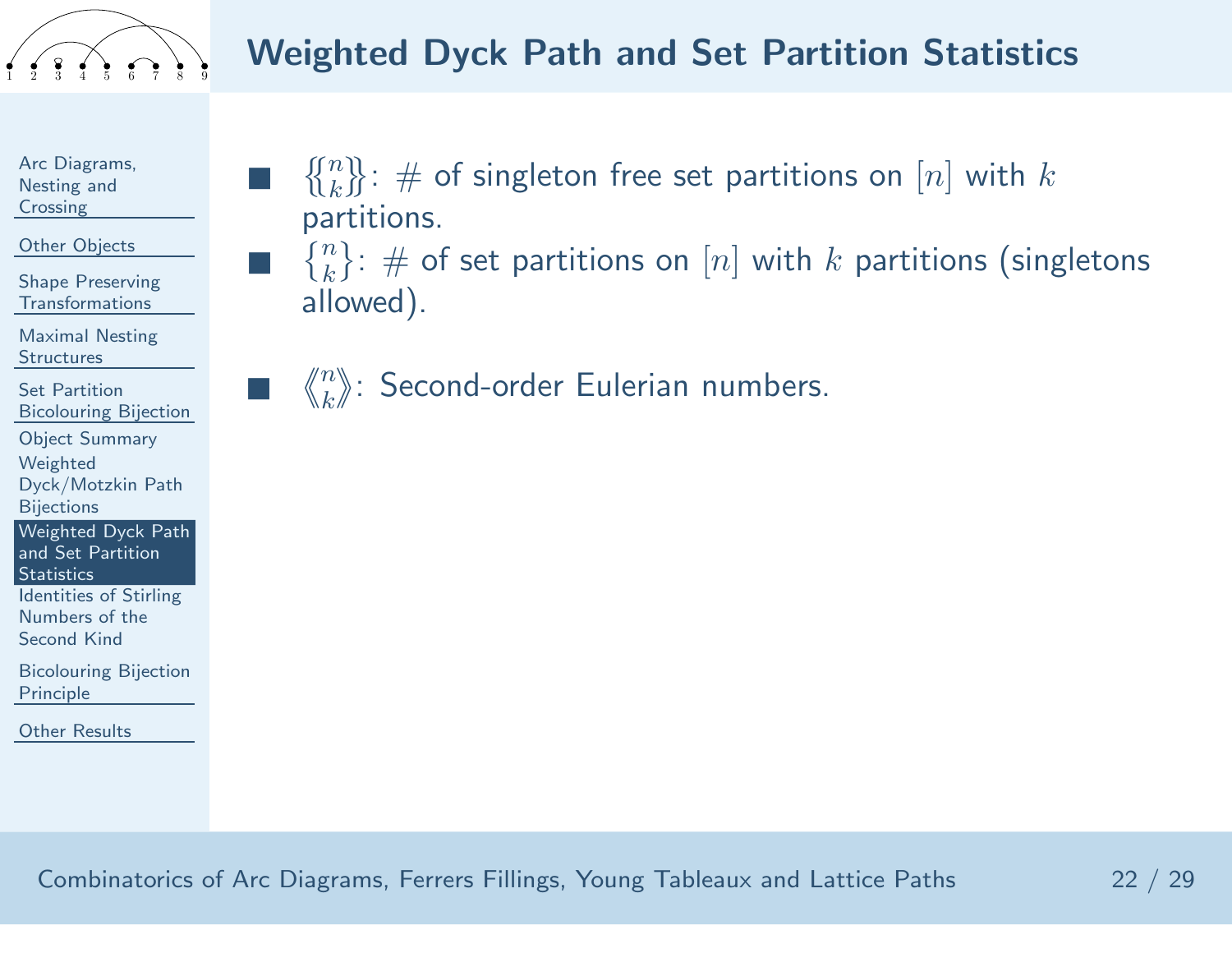

■

■

■

■

◆

◆

Arc [Diagrams,](#page-2-0) Nesting and**Crossing** 

Other [Objects](#page-10-0)

Shape Preserving[Transformations](#page-18-0)

Maximal Nesting**[Structures](#page-24-0)** 

Set Partition[Bicolouring](#page-41-0) Bijection

Object [Summary](#page-41-0)

Weighted

 [Dyck/Motzkin](#page-42-0) Path**Bijections** 

 [Weighted](#page-44-0) Dyck Pathand Set Partition**Statistics** 

 Identities of [Stirling](#page-46-0)Numbers of theSecond Kind

[Bicolouring](#page-50-0) BijectionPrinciple

Other [Results](#page-56-0)

- $\{X_k^n\}$ : # of singleton free set partitions on  $[n]$  with  $k$ partitions.
- $\{n\}: \#$  of set partitions on  $[n]$  with k partitions (singletons) allowed).
- $\blacksquare$   $\left\langle\!\!{n \atop k}\!\! \right\rangle\!\!$ : Second-order Eulerian numbers.



Theorem (New?): Among all weighted Dyck paths of

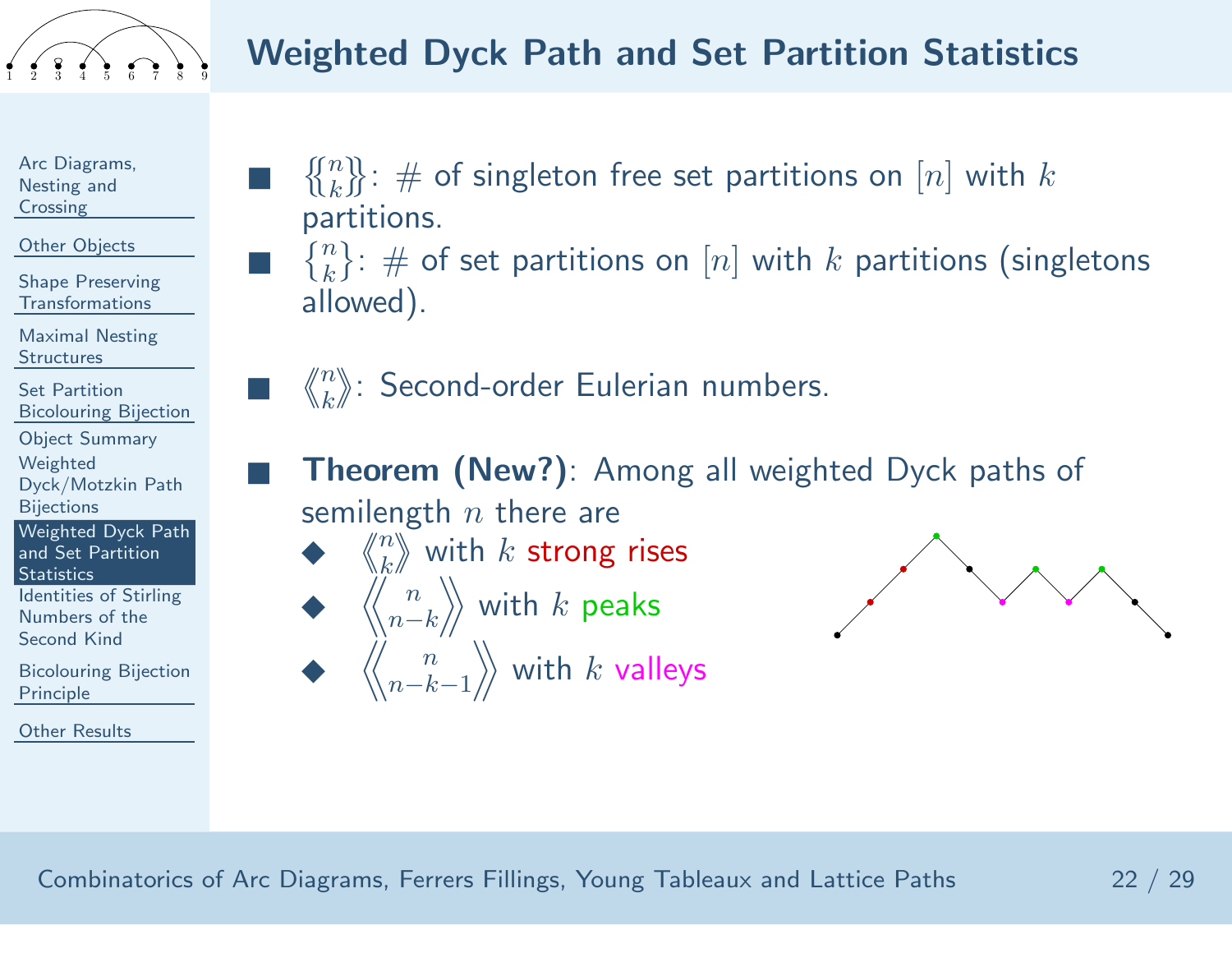<span id="page-46-0"></span>

Arc [Diagrams,](#page-2-0) Nesting and**Crossing** 

■

↑

 $1 / \sqrt{1}$ 

0

Other [Objects](#page-10-0)

Shape Preserving[Transformations](#page-18-0)

Maximal Nesting**[Structures](#page-24-0)** 

Set Partition[Bicolouring](#page-41-0) Bijection

Object [Summary](#page-41-0)

Weighted

[Dyck/Motzkin](#page-42-0) Path

**Bijections** 

[Weighted](#page-44-0) Dyck Path

and Set Partition

**Statistics** 

 Identities of [Stirling](#page-46-0)Numbers of theSecond Kind

[Bicolouring](#page-50-0) BijectionPrinciple

Other [Results](#page-56-0)

<sup>A</sup> closer look at the bicoloured valley bijection:

Each red valley reduces  $#$  of partitions and vertices by 1.

1

1

0

↑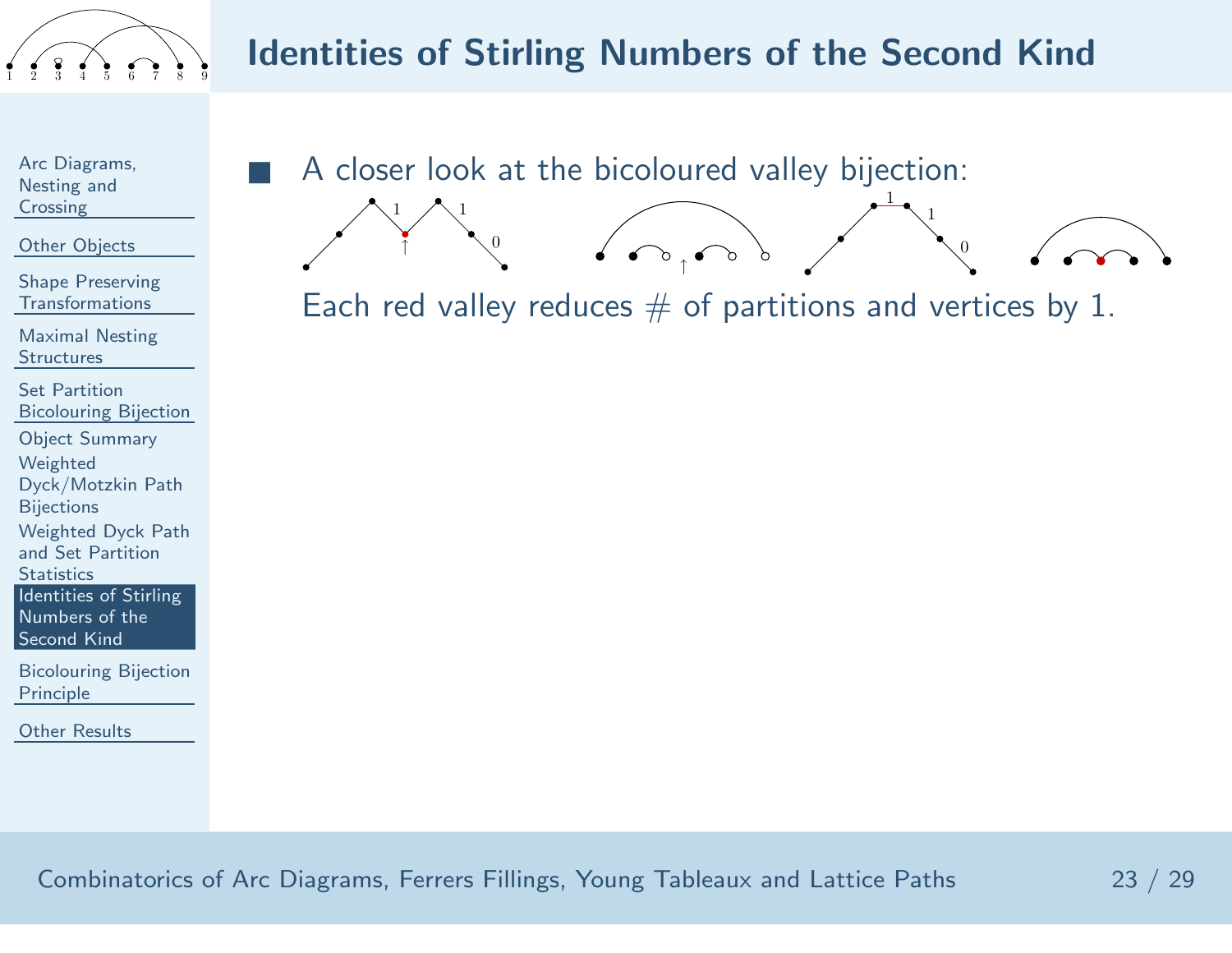

Arc [Diagrams,](#page-2-0) Nesting and**Crossing** 

■

■

↑

 $1 / \sqrt{1}$ 

0

Other [Objects](#page-10-0)

Shape Preserving[Transformations](#page-18-0)

Maximal Nesting**[Structures](#page-24-0)** 

Set Partition[Bicolouring](#page-41-0) Bijection

Object [Summary](#page-41-0)

Weighted

[Dyck/Motzkin](#page-42-0) Path

**Bijections** 

[Weighted](#page-44-0) Dyck Path

and Set Partition

**Statistics** 

 Identities of [Stirling](#page-46-0)Numbers of theSecond Kind

[Bicolouring](#page-50-0) BijectionPrinciple

Other [Results](#page-56-0)

<sup>A</sup> closer look at the bicoloured valley bijection:

Each red valley reduces  $#$  of partitions and vertices by 1.

1

1

0

↑

 $\blacksquare$  Therefore, a singleton free set partition on  $n+k$  with  $k$ partitions must be in bijection with a WDP of length  $2n$  and  $n-k$  red valleys.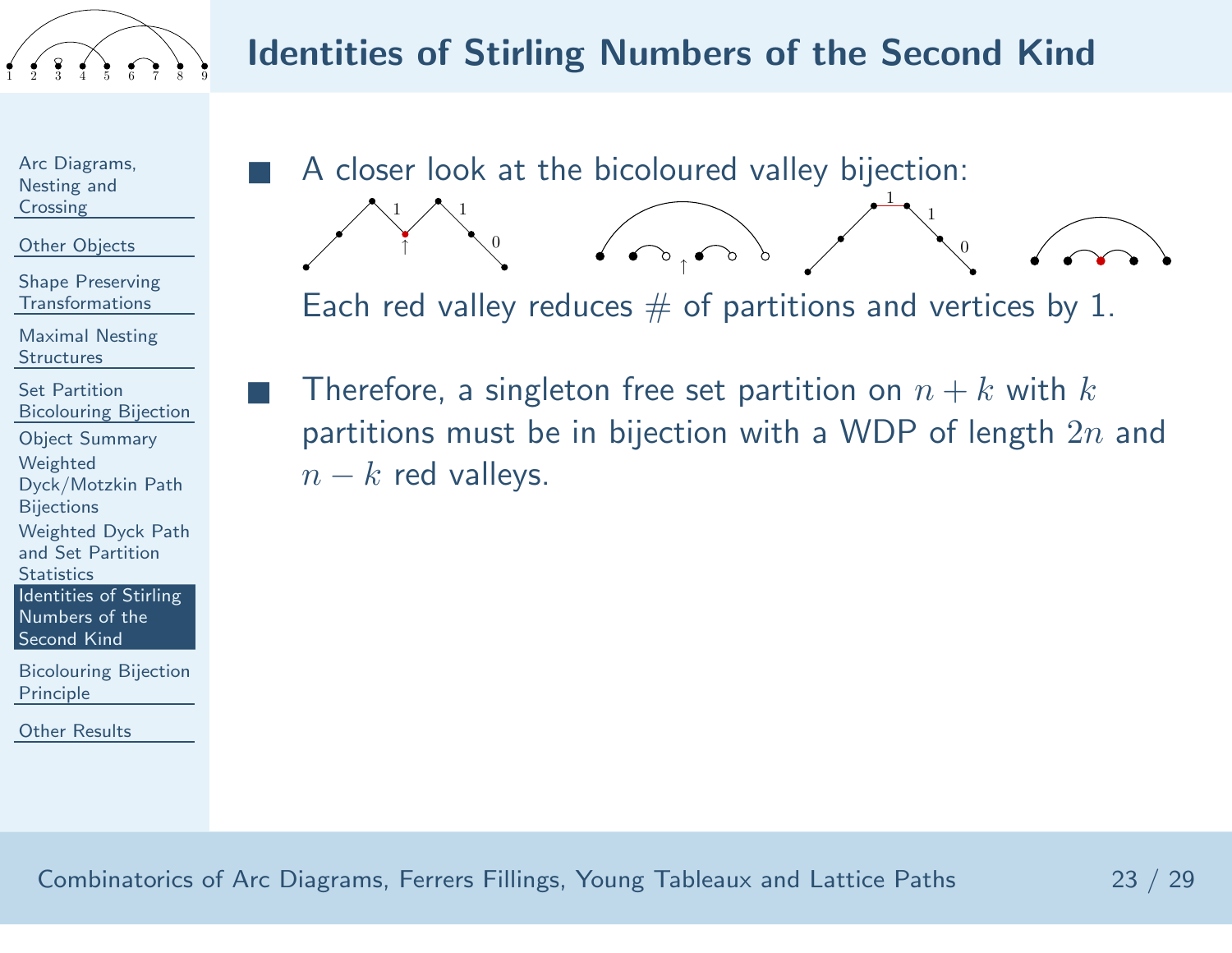

 $\sqrt{\bullet}$ 

Arc [Diagrams,](#page-2-0) Nesting and**Crossing** 

■

■

■

↑

 $1 / \sqrt{1}$ 

0

Other [Objects](#page-10-0)

Shape Preserving[Transformations](#page-18-0)

Maximal Nesting**[Structures](#page-24-0)** 

Set Partition [Bicolouring](#page-41-0) BijectionObject [Summary](#page-41-0)

Weighted

 [Dyck/Motzkin](#page-42-0) Path**Bijections** 

[Weighted](#page-44-0) Dyck Path

and Set Partition**Statistics** 

 Identities of [Stirling](#page-46-0)Numbers of theSecond Kind

[Bicolouring](#page-50-0) BijectionPrinciple

Other [Results](#page-56-0)

<sup>A</sup> closer look at the bicoloured valley bijection:

Each red valley reduces  $#$  of partitions and vertices by 1.

1

1

0

 $\blacksquare$  Therefore, a singleton free set partition on  $n+k$  with  $k$ partitions must be in bijection with a WDP of length  $2n$  and  $n-k$  red valleys.

■ Theorem (Smiley, 2001):  $\left|\left\{\begin{smallmatrix} n+k \ k \end{smallmatrix}\right\}\right|=\sum_j \binom{j}{n-k} \left\langle \!\!\left\langle\begin{smallmatrix} n \ n-j-1 \end{smallmatrix}\right\rangle\!\!\right|$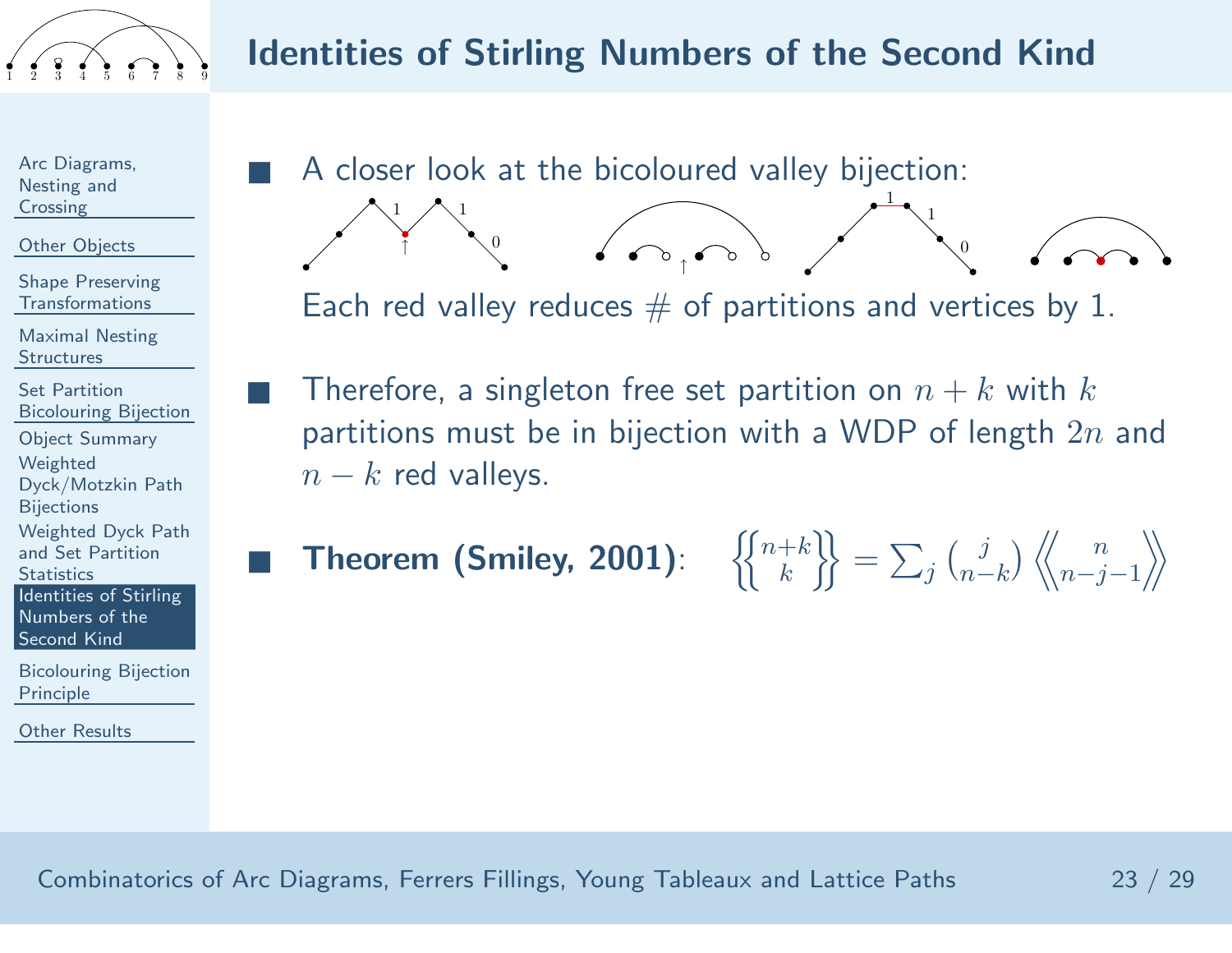

Arc [Diagrams,](#page-2-0) Nesting and**Crossing** 

■

■

■

■

↑

 $1 / \sqrt{1}$ 

0

Other [Objects](#page-10-0)

Shape Preserving[Transformations](#page-18-0)

Maximal Nesting**[Structures](#page-24-0)** 

Set Partition [Bicolouring](#page-41-0) BijectionObject [Summary](#page-41-0)Weighted [Dyck/Motzkin](#page-42-0) Path**Bijections**  [Weighted](#page-44-0) Dyck Pathand Set Partition**Statistics**  Identities of [Stirling](#page-46-0)Numbers of theSecond Kind

[Bicolouring](#page-50-0) BijectionPrinciple

Other [Results](#page-56-0)

 <sup>A</sup> closer look at the bicoloured valley bijection: 1

Each red valley reduces  $#$  of partitions and vertices by 1.

 $\left\langle \left\langle \bullet\right\rangle _{0}\right\rangle _{0}\right\rangle _{0}=\left\langle \left\langle \bullet\right\rangle _{0}\right\rangle _{0}=\left\langle \bullet\right\rangle _{0}=\left\langle \bullet\right\rangle _{0}=\left\langle \bullet\right\rangle _{0}=\left\langle \bullet\right\rangle _{0}=\left\langle \bullet\right\rangle _{0}=\left\langle \bullet\right\rangle _{0}=\left\langle \bullet\right\rangle _{0}=\left\langle \bullet\right\rangle _{0}=\left\langle \bullet\right\rangle _{0}=\left\langle \bullet\right\rangle _{0}=\left\langle \bullet\right\rangle _{0}=\left\langle \bullet\right\r$ 

- $\blacksquare$  Therefore, a singleton free set partition on  $n+k$  with  $k$ partitions must be in bijection with a WDP of length  $2n$  and  $n-k$  red valleys.
	- Theorem (Smiley, 2001):

Theorem (Carlitz, 1965):

 $\left\{\begin{matrix}+k\k\end{matrix}\right\} = \sum_j \binom{j}{n-k} \left\langle \begin{matrix}n\ m-j-1\end{matrix}\right\rangle$  $\{n-k\} = \sum_j \binom{n+j}{2k} \langle k \choose k-j-1}$ 

1

0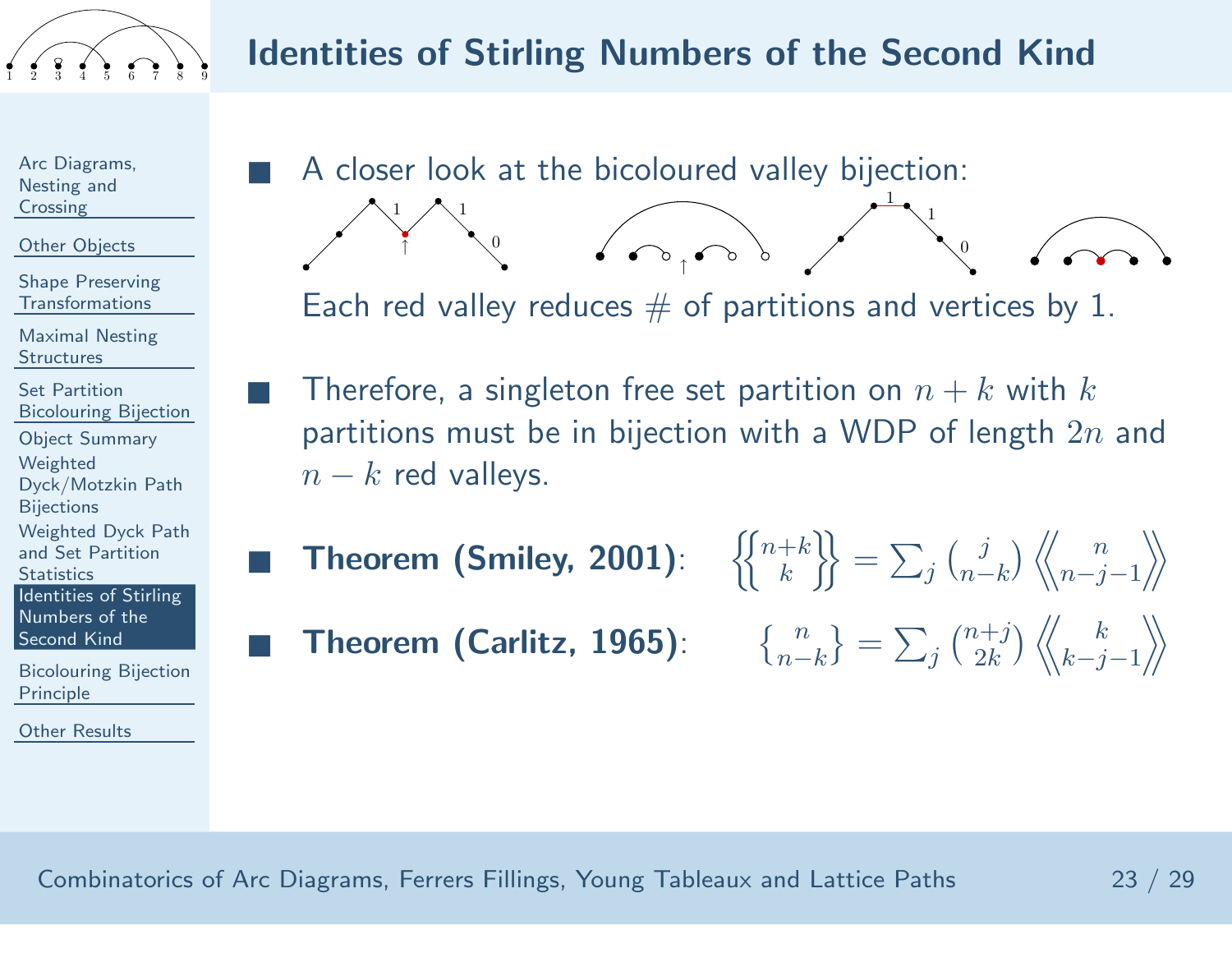<span id="page-50-0"></span>

Arc [Diagrams,](#page-2-0) Nesting and**Crossing** 

Other [Objects](#page-10-0)

Shape Preserving[Transformations](#page-18-0)

Maximal Nesting**[Structures](#page-24-0)** 

Set Partition[Bicolouring](#page-41-0) Bijection

[Bicolouring](#page-50-0) BijectionPrinciple

 [Generalization](#page-50-0) toSets of Structures

[Generalized](#page-51-0) Results [Stirling](#page-52-0) Numbers of the First Kind [Bicolouring](#page-55-0) BijectionPrinciple Summary

Other [Results](#page-56-0)

Required "components":

- ◆A *structure*: sets, sequences, cycles, ...
- ◆Can create *matching like objects*.
- <sup>A</sup> bicoloured feature bijection between matching like objects and singleton free sets of structures.

■Example:

■

- ◆Sets (a structure)
- ◆Weighted Dyck paths (matchings)
- ◆Valleys (features)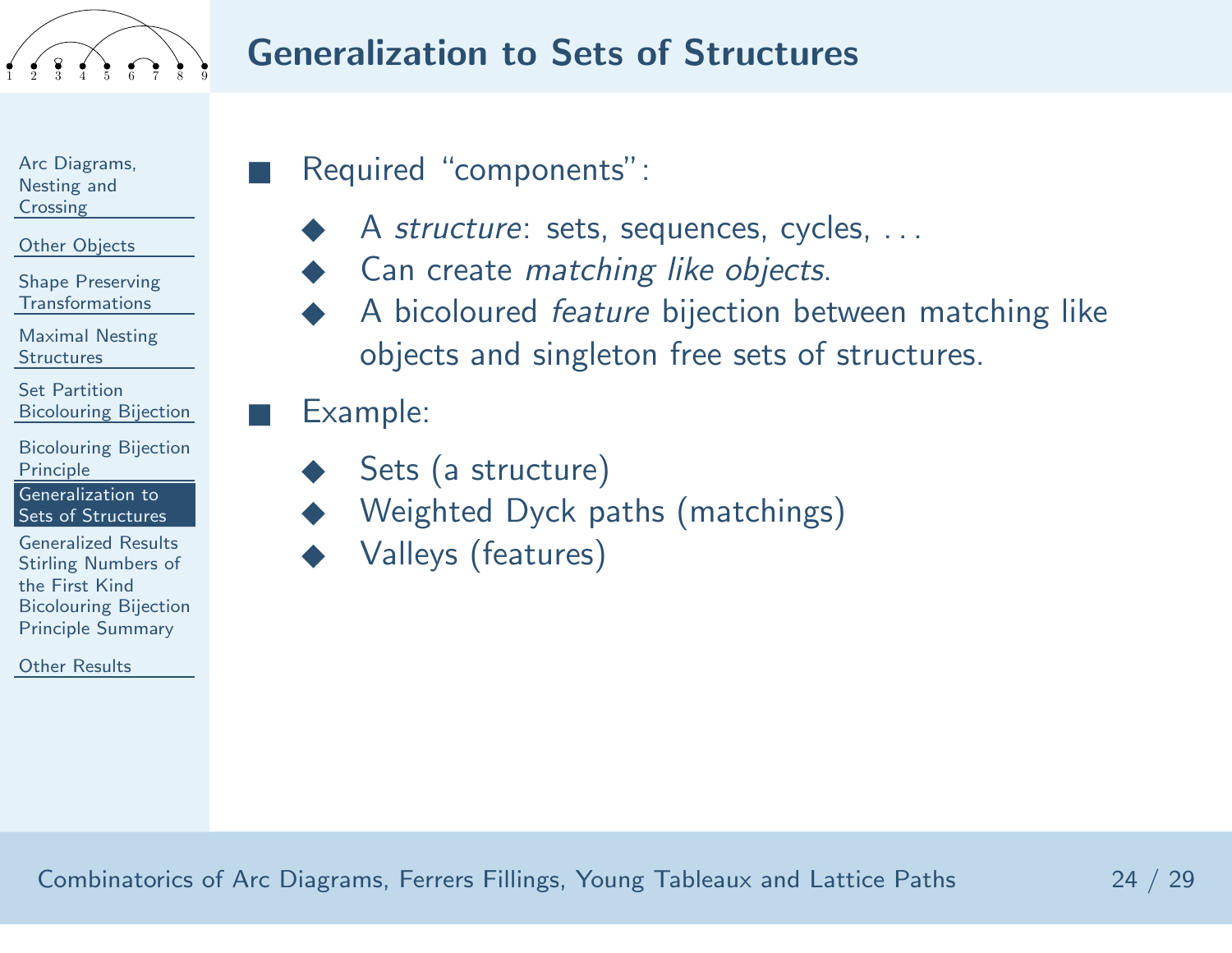<span id="page-51-0"></span>

#### Generalized Results

Arc [Diagrams,](#page-2-0) Nesting and**Crossing** 

Other [Objects](#page-10-0)

Shape Preserving[Transformations](#page-18-0)

Maximal Nesting**[Structures](#page-24-0)** 

Set Partition[Bicolouring](#page-41-0) Bijection

[Bicolouring](#page-50-0) BijectionPrinciple

 [Generalization](#page-50-0) toSets of Structures

[Generalized](#page-51-0) Results

 [Stirling](#page-52-0) Numbers of the First Kind [Bicolouring](#page-55-0) BijectionPrinciple Summary

Other [Results](#page-56-0)

#### Notations:

■

■

- ◆  $V^0(n,k)$ :  $\#$  of singleton free sets of  $k$  structures on  $[n]$ .<br>◆  $V(n,k)$ :  $\#$  of sets of  $k$  structures on  $[n]$  (singletons  $\blacktriangleright$   $V(n, k)$ :  $\#$  of sets of  $k$  structures on  $[n]$  (singletons) allowed).
- ◆ $B(n, k)$ : # of matching-like objects on  $[2n]$  with k features.
- Theorem (New):

 $V^0(n+k, k) = \sum_j {j \choose n-k} B(n, j)$  $V(n, n-k) = \sum_j {n+j \choose 2k} B(k, j)$  $B(n, k) = \sum_i (-1)^{n-k+i} \binom{n-i}{k} V^0(n+i, i)$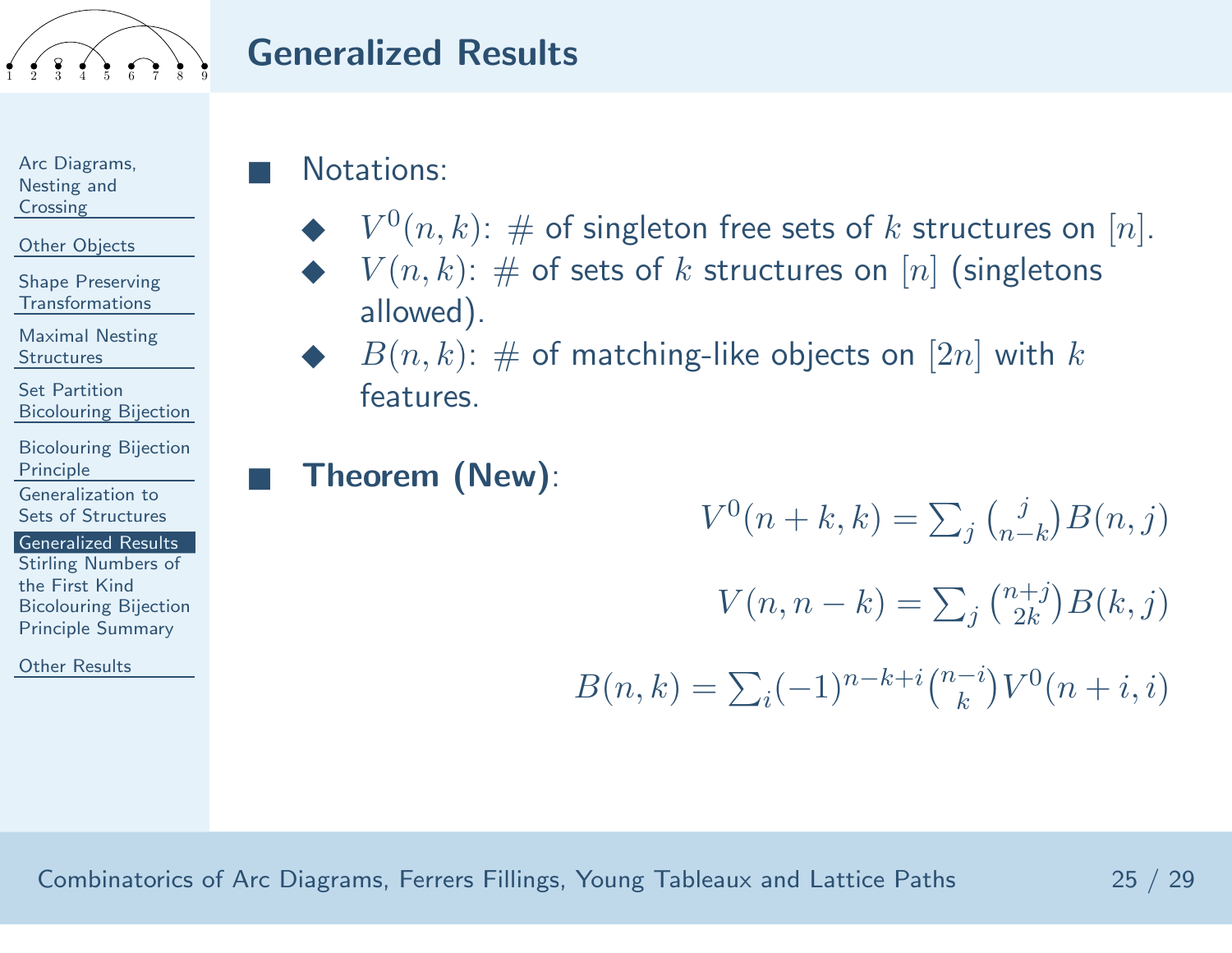<span id="page-52-0"></span>

■

## Stirling Numbers of the First Kind

Arc [Diagrams,](#page-2-0) Nesting andCrossing

Other [Objects](#page-10-0)

Shape Preserving[Transformations](#page-18-0)

Maximal Nesting**[Structures](#page-24-0)** 

Set Partition[Bicolouring](#page-41-0) Bijection

[Bicolouring](#page-50-0) BijectionPrinciple

 [Generalization](#page-50-0) toSets of Structures

[Generalized](#page-51-0) Results [Stirling](#page-52-0) Numbers of the First Kind [Bicolouring](#page-55-0) BijectionPrinciple Summary

Other [Results](#page-56-0)

#### Permutations are sets of cycles:

- ◆The structures are cycles.
- ◆Again we use weighted Dyck paths.
- ◆The features are strong rises.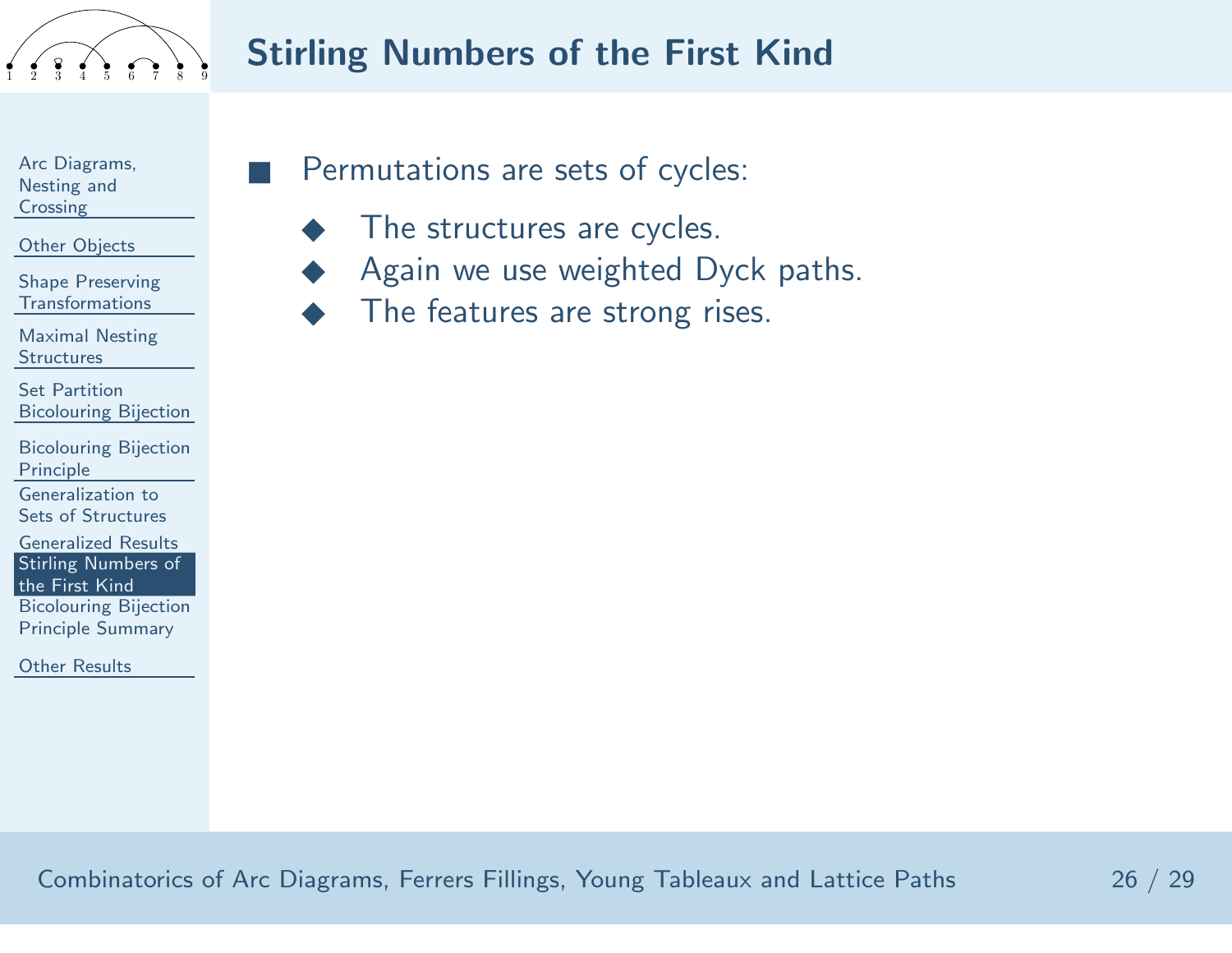

## Stirling Numbers of the First Kind

Arc [Diagrams,](#page-2-0) Nesting and**Crossing** 

■

■

Other [Objects](#page-10-0)

Shape Preserving[Transformations](#page-18-0)

Maximal Nesting**[Structures](#page-24-0)** 

Set Partition[Bicolouring](#page-41-0) Bijection

[Bicolouring](#page-50-0) BijectionPrinciple

 [Generalization](#page-50-0) toSets of Structures

[Generalized](#page-51-0) Results [Stirling](#page-52-0) Numbers of the First Kind [Bicolouring](#page-55-0) BijectionPrinciple Summary

Other [Results](#page-56-0)

Permutations are sets of cycles:

- ◆The structures are cycles.
- ◆Again we use weighted Dyck paths.
- ◆The features are strong rises.

**Theorem:** Weighted Dyck paths with bicoloured strong rises  $\leftrightarrow$  derangements.

 $[1, 3] \times [2, 7] [4, 10] [5, 9] \times [6, 8]$  $[1, 2, 6][3, 9][4, 8] \times [5, 7]$  $[1, 2, 5] [3, 8] [4, 7, 6]$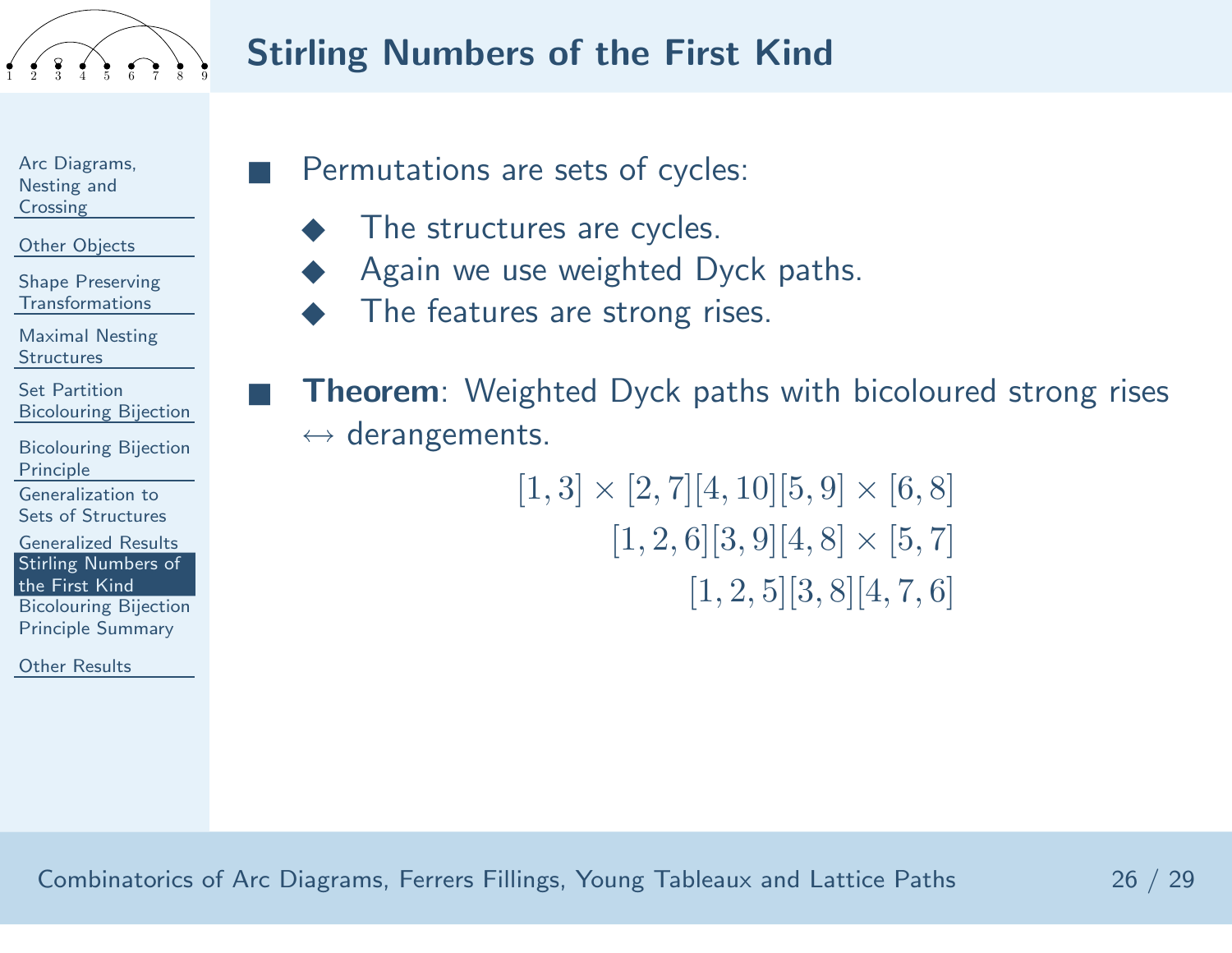

■

■

## Stirling Numbers of the First Kind

Arc [Diagrams,](#page-2-0) Nesting and**Crossing** 

Other [Objects](#page-10-0)

Shape Preserving[Transformations](#page-18-0)

Maximal Nesting**[Structures](#page-24-0)** 

Set Partition[Bicolouring](#page-41-0) Bijection

[Bicolouring](#page-50-0) BijectionPrinciple

 [Generalization](#page-50-0) toSets of Structures

[Generalized](#page-51-0) Results [Stirling](#page-52-0) Numbers of the First Kind [Bicolouring](#page-55-0) BijectionPrinciple Summary

Other [Results](#page-56-0)

Permutations are sets of cycles:

- ◆The structures are cycles.
- ◆Again we use weighted Dyck paths.
- ◆The features are strong rises.

**Theorem**: Weighted Dyck paths with bicoloured strong rises  $\leftrightarrow$  derangements.

 $[1, 3] \times [2, 7] [4, 10] [5, 9] \times [6, 8]$  $[1, 2, 6][3, 9][4, 8] \times [5, 7]$  $[1, 2, 5] [3, 8] [4, 7, 6]$ 

■

■ Theorem:  $\begin{bmatrix} \begin{bmatrix} n+k \ k \end{bmatrix} \end{bmatrix} = \sum_j \begin{pmatrix} j \\ n-k \end{pmatrix} \begin{Bmatrix} \begin{Bmatrix} n \\ j \end{Bmatrix} \end{Bmatrix}$  $\overline{\mathbb{L}}$  $\binom{n}{n-k} = \sum_j \binom{n+j}{2k} \langle k \rangle$ 

Combinatorics of Arc Diagrams, Ferrers Fillings, Young Tableaux and Lattice Paths <sup>26</sup> / <sup>29</sup>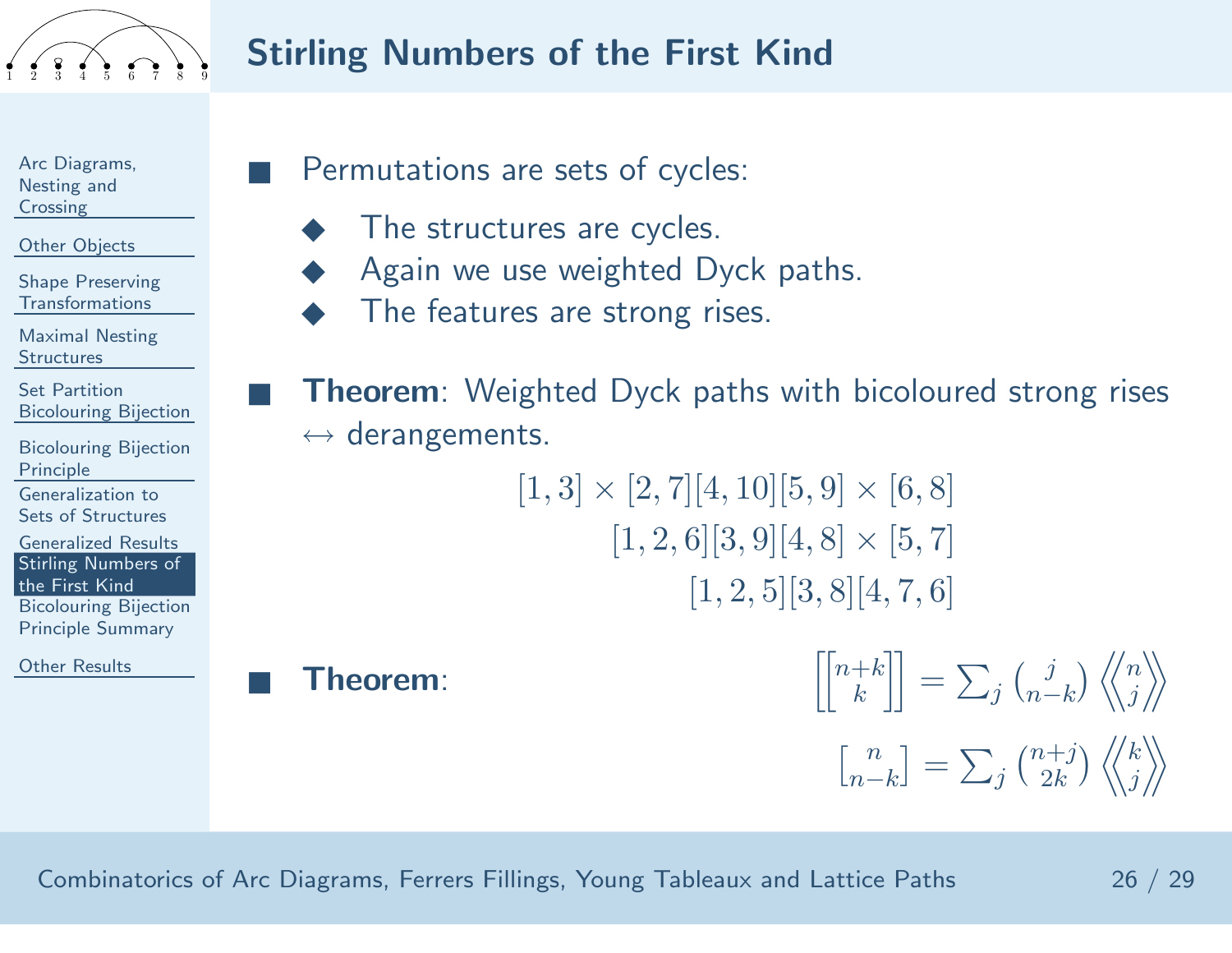<span id="page-55-0"></span>

Arc [Diagrams,](#page-2-0) Nesting and**Crossing** 

■

■

■

Other [Objects](#page-10-0)

Shape Preserving[Transformations](#page-18-0)

Maximal Nesting**[Structures](#page-24-0)** 

Set Partition[Bicolouring](#page-41-0) Bijection

[Bicolouring](#page-50-0) BijectionPrinciple[Generalization](#page-50-0) to

Sets of Structures

[Generalized](#page-51-0) Results [Stirling](#page-52-0) Numbers of the First Kind [Bicolouring](#page-55-0) BijectionPrinciple Summary

Other [Results](#page-56-0)

Handles many statistics.

Combinatorial interpretations of identities.

Aids discovery of new bijections.

Combinatorics of Arc Diagrams, Ferrers Fillings, Young Tableaux and Lattice Paths <sup>27</sup> / <sup>29</sup>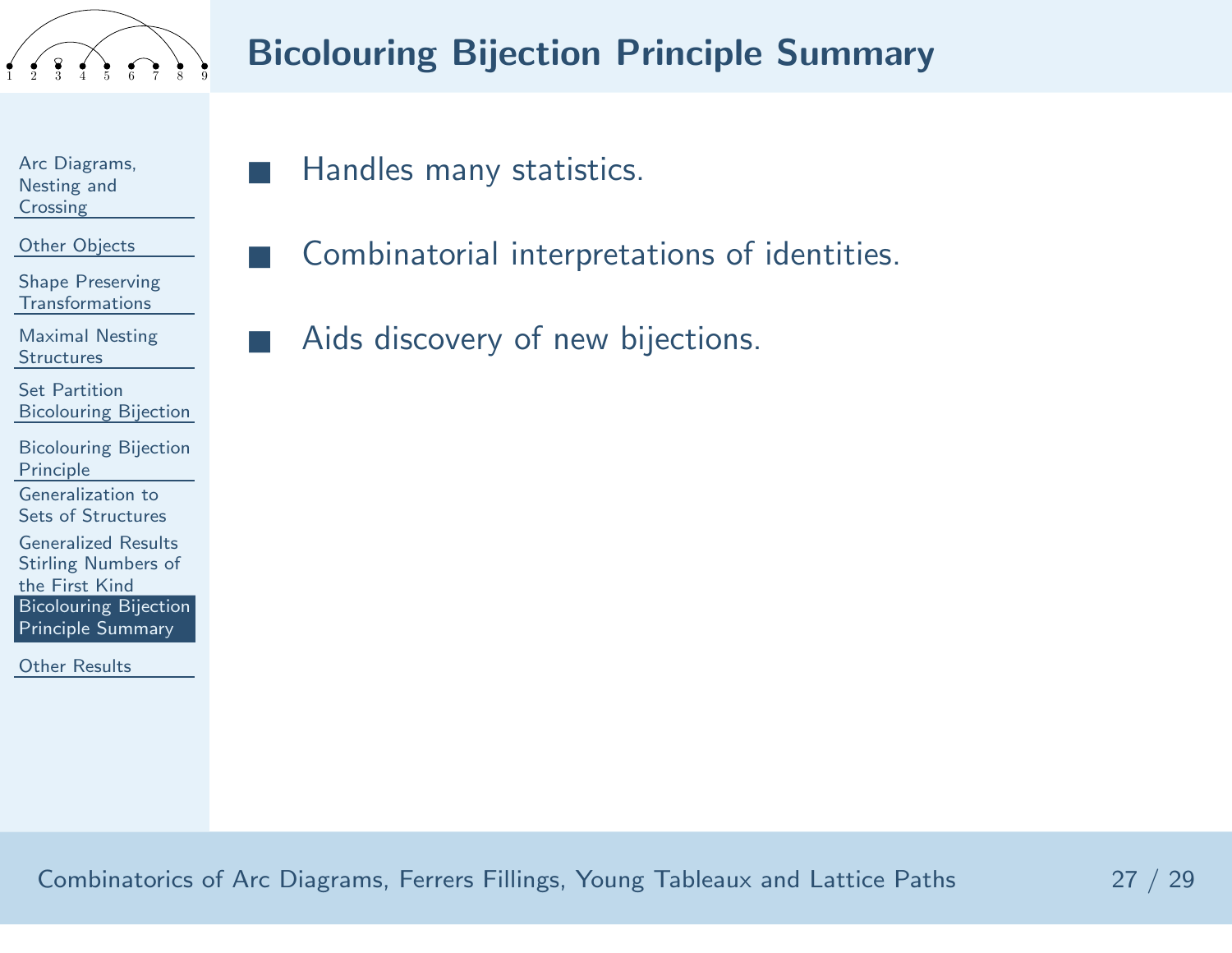<span id="page-56-0"></span>

## Other Results

■

■

Arc [Diagrams,](#page-2-0) Nesting and**Crossing** 

Other [Objects](#page-10-0)

Shape Preserving[Transformations](#page-18-0)

Maximal Nesting**[Structures](#page-24-0)** 

Set Partition[Bicolouring](#page-41-0) Bijection

[Bicolouring](#page-50-0) BijectionPrinciple

Other [Results](#page-56-0)

 Theorem (New): Semilabled structured trees and semilabeled structured series-reduced forests are in bijectionwith sets of structures, transporting many statistics.





Extends results of Diaconis and Holmes, Erdös and Székely.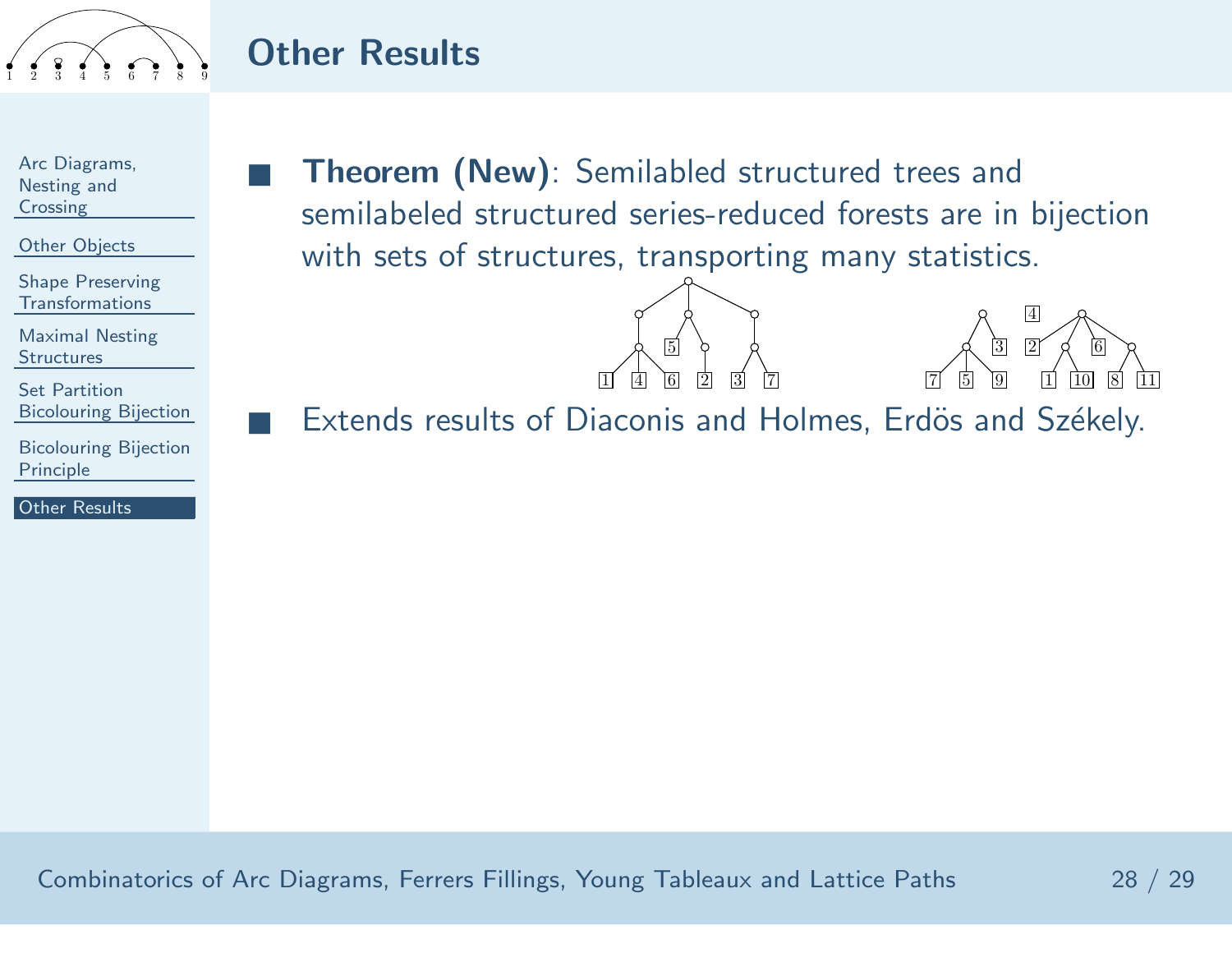

## Other Results

■

■

■

| Arc Diagrams, |  |
|---------------|--|
| Nesting and   |  |
| Crossing      |  |
|               |  |

Other [Objects](#page-10-0)

Shape Preserving[Transformations](#page-18-0)

Maximal Nesting**[Structures](#page-24-0)** 

Set Partition[Bicolouring](#page-41-0) Bijection

[Bicolouring](#page-50-0) BijectionPrinciple

Other [Results](#page-56-0)

 Theorem (New): Semilabled structured trees and semilabeled structured series-reduced forests are in bijectionwith sets of structures, transporting many statistics.





Extends results of Diaconis and Holmes, Erdös and Székely.

 <sup>4</sup> new variations of the RSK algorithm (complementing <sup>4</sup> known variations).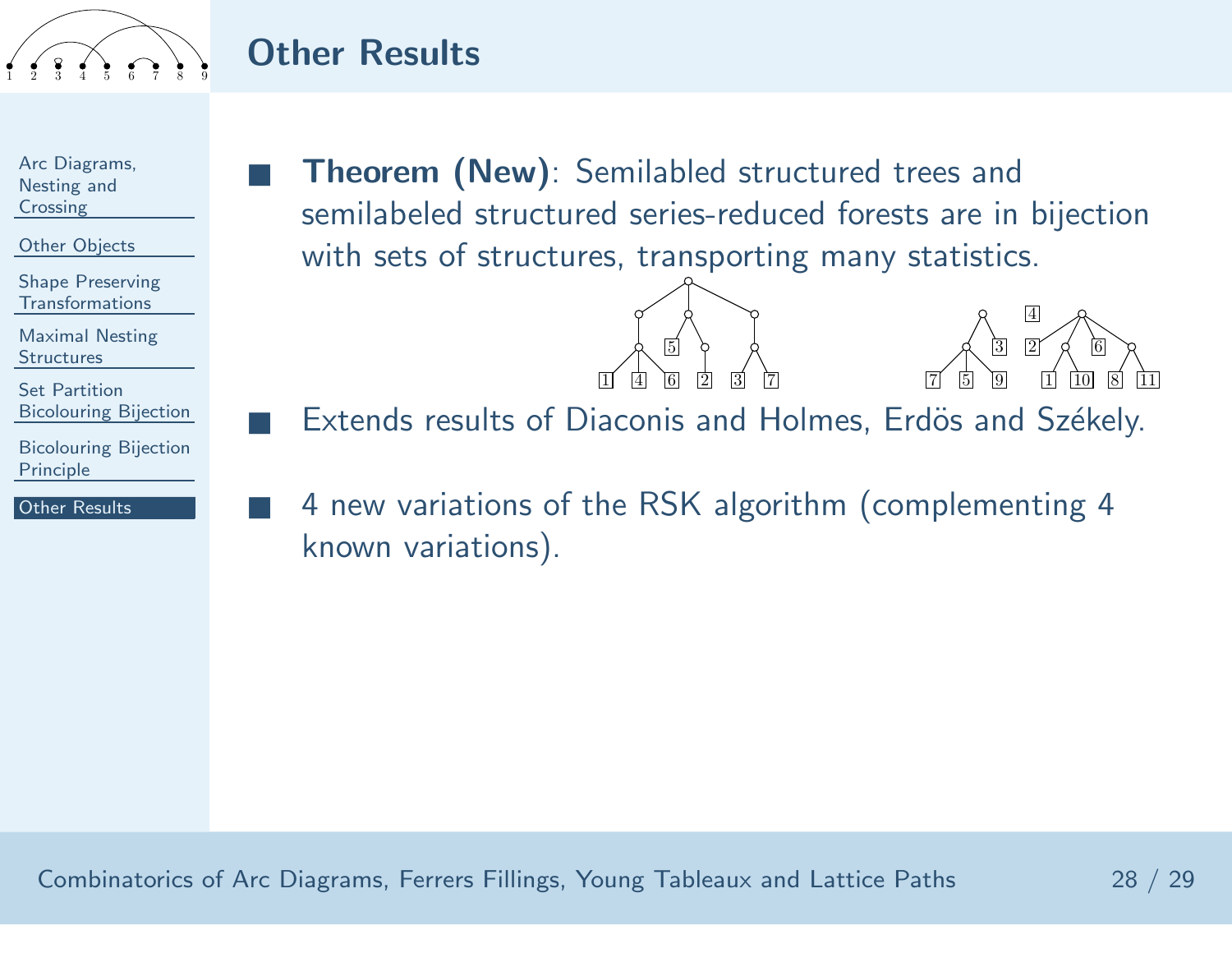

## Other Results

■

■

■

Arc [Diagrams,](#page-2-0) Nesting andCrossing

Other [Objects](#page-10-0)

Shape Preserving[Transformations](#page-18-0)

Maximal Nesting**[Structures](#page-24-0)** 

Set Partition[Bicolouring](#page-41-0) Bijection

[Bicolouring](#page-50-0) BijectionPrinciple

Other [Results](#page-56-0)

 Theorem (New): Semilabled structured trees and semilabeled structured series-reduced forests are in bijectionwith sets of structures, transporting many statistics.





Extends results of Diaconis and Holmes, Erdös and Székely.

- <sup>4</sup> new variations of the RSK algorithm (complementing <sup>4</sup> known variations).
- ■ Exploration of Knuth graphs: lattices of standard Young tableaux of <sup>a</sup> fixed shape where edges are determined bypossible involutive transformations.
- ■Builds on the work of Reifegerste.